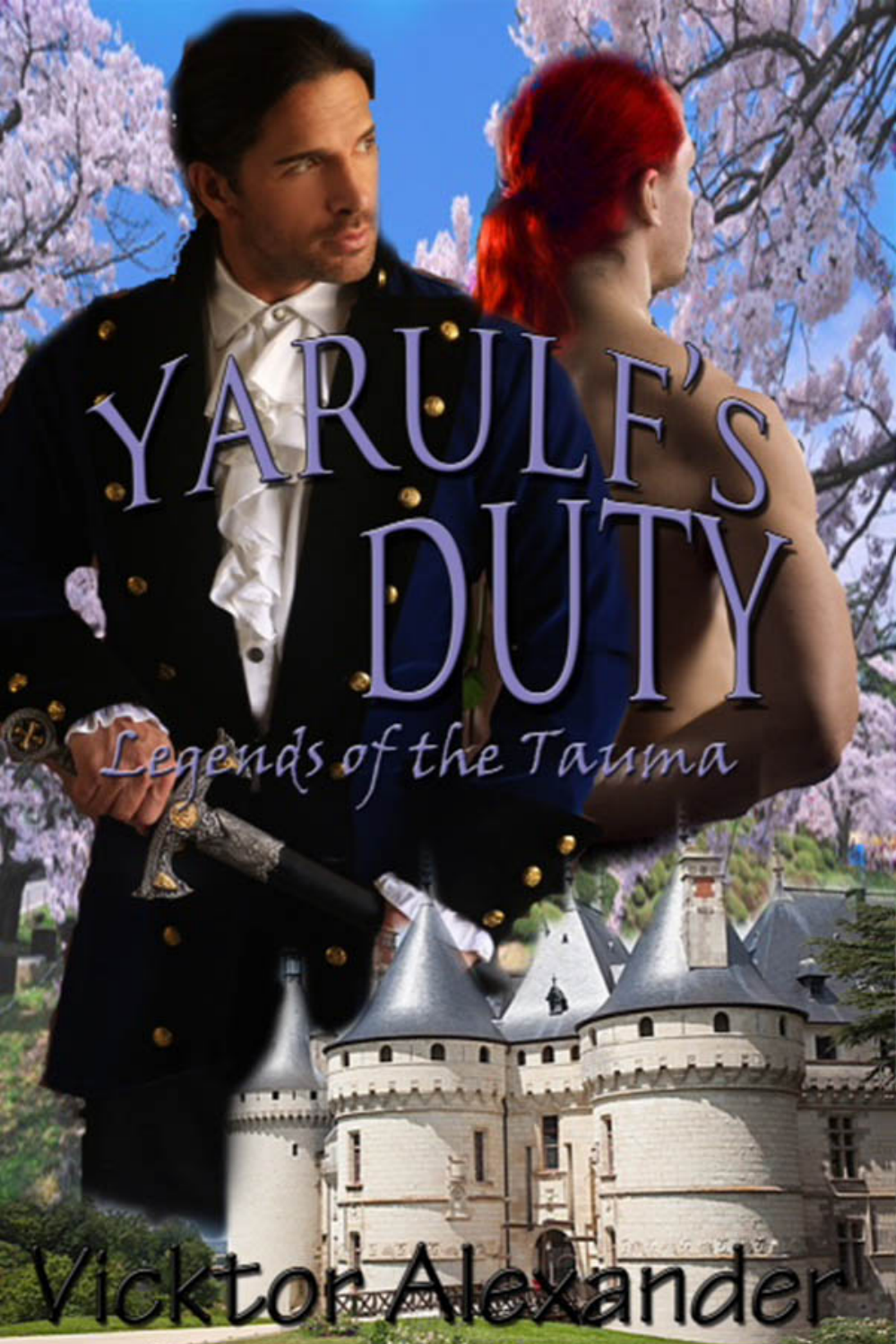# **Table of Contents**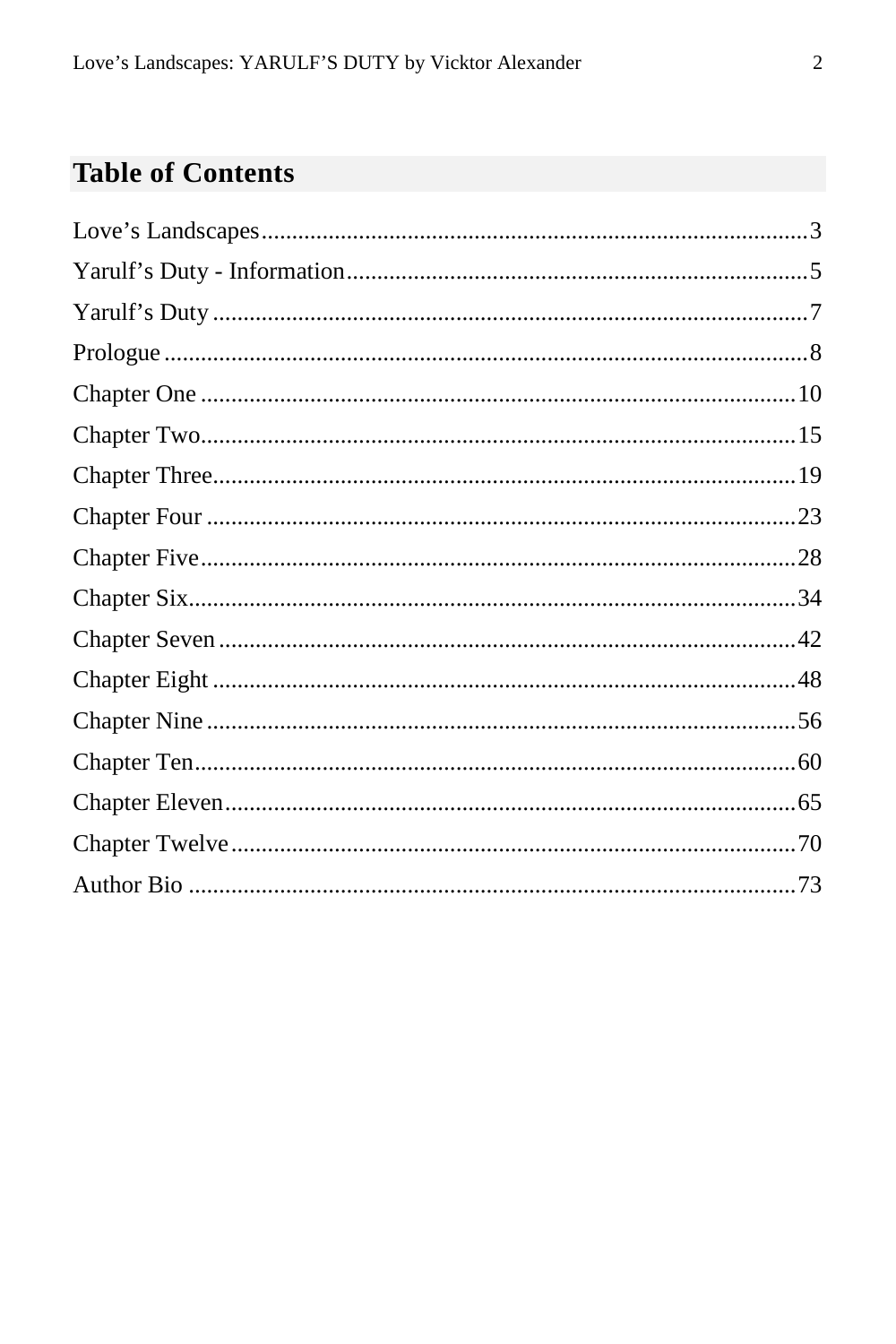# <span id="page-2-0"></span>**Love's Landscapes**

*An M/M Romance series*

# **YARULF'S DUTY**

# **By Vicktor Alexander**

# **Introduction**

The story you are about to read celebrates love, sex and romance between men. It is a product of the *Love's Landscapes* promotion sponsored by the *Goodreads M/M Romance Group* and is published as a gift to you.

# **What Is Love's Landscapes?**

The *Goodreads M/M Romance Group* invited members to choose a photo and pen a letter asking for a short M/M romance story inspired by the image; authors from the group were encouraged to select a letter and write an original tale. The result was an outpouring of creativity that shone a spotlight on the special bond between M/M romance writers and the people who love what these authors do.

A written description of the image that inspired this story is provided along with the original request letter. If you'd like to view the photo, please feel free to join the [Goodreads M/M Romance Group](http://www.goodreads.com/group/show/20149-m-m-romance) and visit the discussion section: *Love's Landscapes*.

No matter if you are a long-time devotee to M/M Romance, just new to the genre or fall somewhere in between, you are in for a delicious treat.

### **Words of Caution**

This story may contain sexually explicit content and is **intended for adult readers.** It may contain content that is disagreeable or distressing to some readers. The *M/M Romance Group* strongly recommends that each reader review the General Information section before each story for story tags as well as for content warnings.

This story is a work of fiction. Names, characters, places and incidents are the products of the author's imagination or are used fictitiously. Any resemblance to actual events, locales, or persons, living or dead, is entirely coincidental.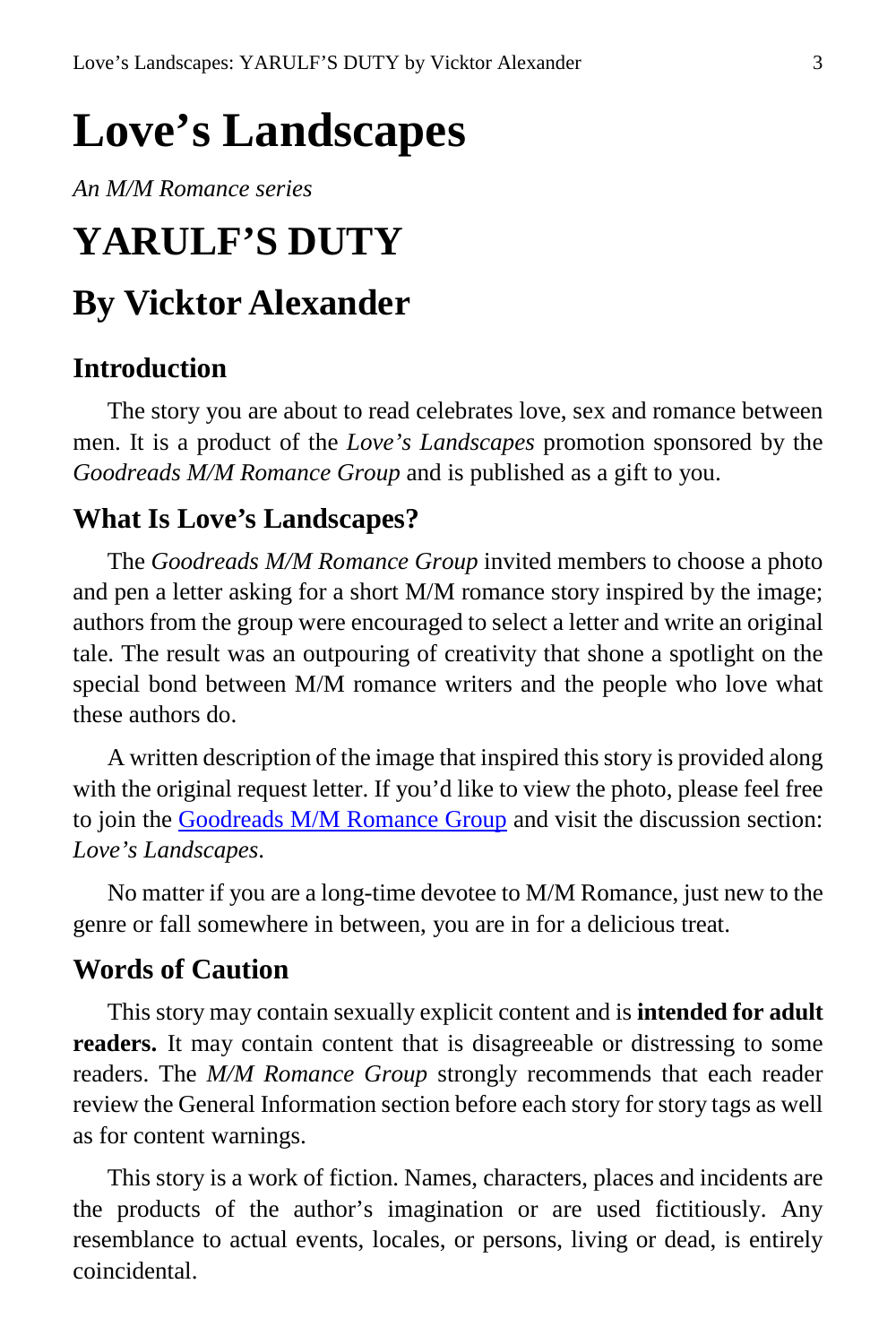All rights reserved worldwide.

This eBook may be distributed freely in its entirety courtesy of the Goodreads M/M Romance Group. This eBook may not be sold, manipulated or reproduced in any format without the express written permission of the author.

Yarulf's Duty, Copyright © 2014 Vicktor Alexander

Cover Art by Ryan Patrick

This ebook is published by the *M/M Romance Group* and is not directly endorsed by or affiliated with Goodreads Inc.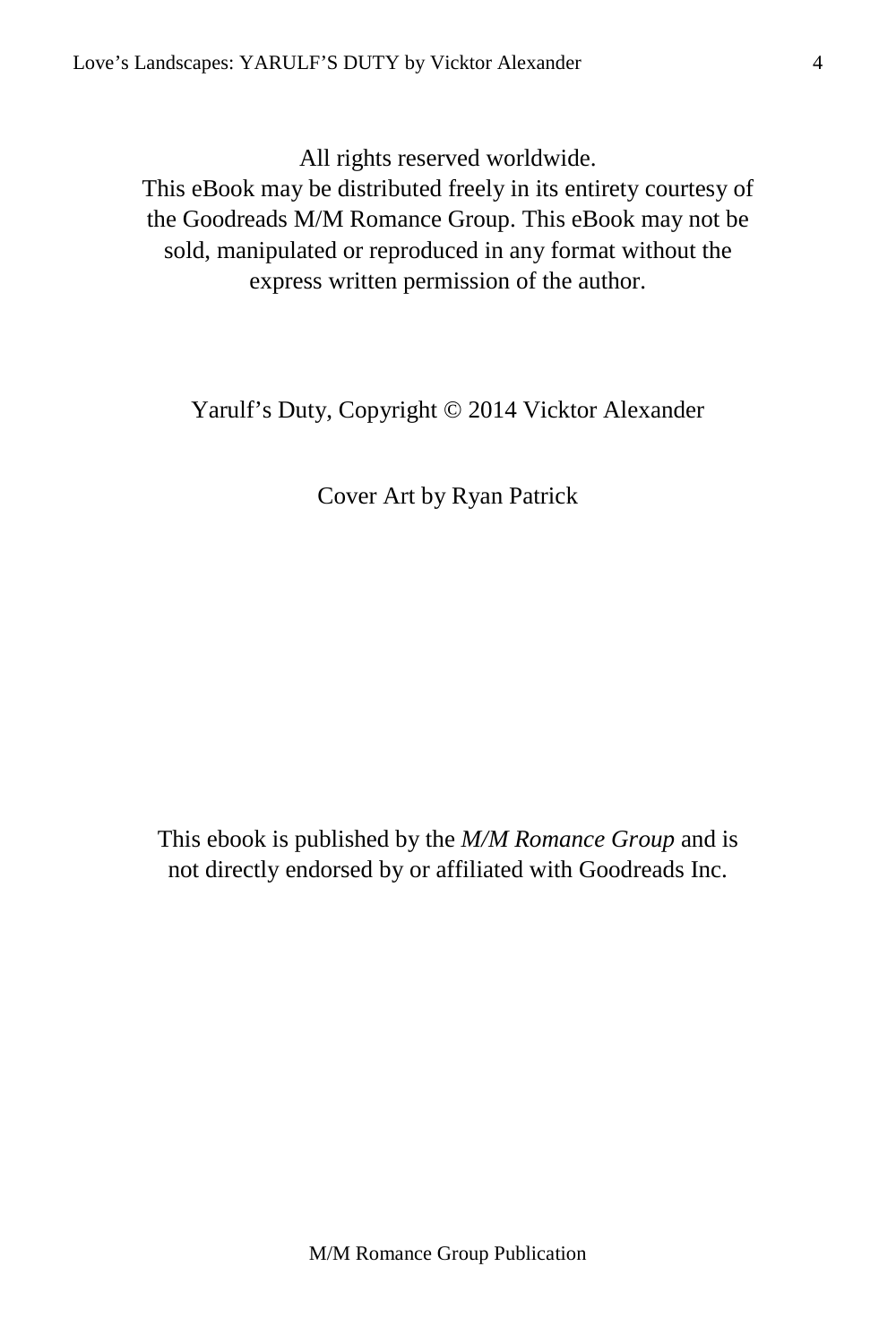# <span id="page-4-0"></span>**YARULF'S DUTY**

# **By Vicktor Alexander**

# **Photo Description**

#### 2 drawn images

1) A man with a naked upper torso. Long wavy red hair, purple eyes, wearing a leather thong necklace with a large red pendant. The background is a grayish sky.

2) A royal portrait of a man with blue eyes and dark bluish hair. He's wearing a white shirt with frills down from the neck and flared frilly sleeves. Over the shirt is a royal blue coat with gold detailing. His left hand holds the handle of a sword.

## **Story Letter**

#### *Dear Author,*

*We are a very strict, conservative race. We are deeply formal, and decorum and honor are most important to us. So I'm sure you'll understand my utter dismay upon being married to one of those savages, those long-haired barbarians we had been fighting for centuries. And to a man, no less. I was to broker peace by bringing shame to my family and to my kingdom.*

*That was how I married into this happy, weird clan, this race of freedom and warmth that wouldn't know propriety if it hit them in the face. And I'm terrified. Terrified that that my dark, deviant, twisted desires will be brought to light for all the worlds to see. Not that my new family seem to care. From what I've seen, men holding hands or women kissing in the streets are as common as sunrise in this land.*

*And what am I supposed to do with my gorgeous, warm husband, who looks at me with such kindness in his eyes and a smirk I just want to kiss punch off his face? Or with that red-haired band of lunatics, with absolutely no concept of personal space, they call the royal family?*

*I'm starting to believe I could finally find myself here, and yet it is my duty to betray those that I've come to hold dearest. When I'm made to choose between duty and love, when the hour comes when I must favor a side, how will I do it without losing a part of myself?*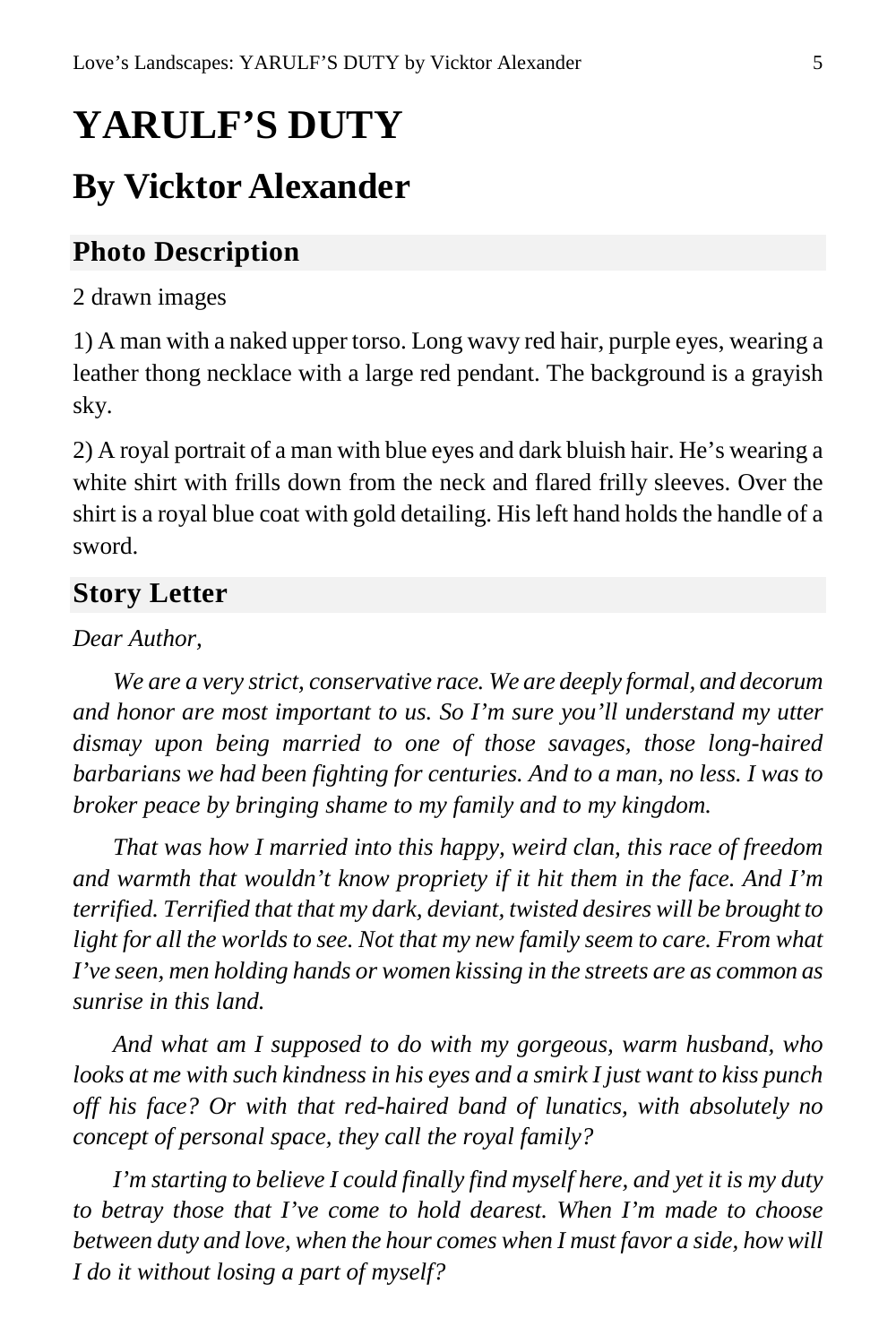*Note: Please no D/s, BDSM, ménage or cheating. I'd absolutely love a sweet, funny story, more focused on quiet intimacy rather than scorching hot sex.*

*Sincerely,*

*Filipa*

# **Story Info**

**Genre:** historical/fantasy

**Tags:** magic, violence, alternate universe, royalty, warriors/soldiers, first time, enemies to lovers, in the closet, arranged marriage, HFN

**Word Count:** 24,440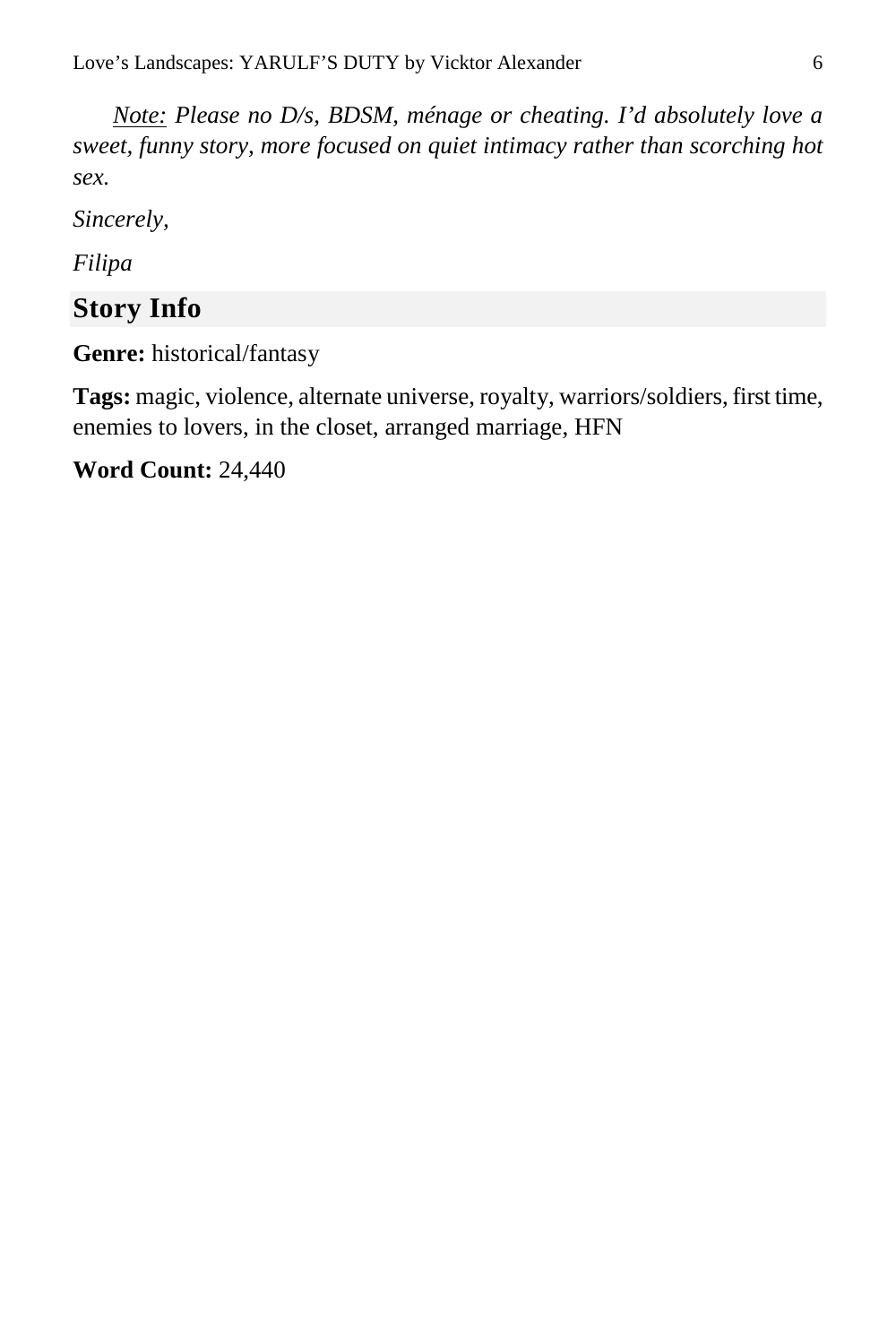# <span id="page-6-0"></span>**YARULF'S DUTY By Vicktor Alexander**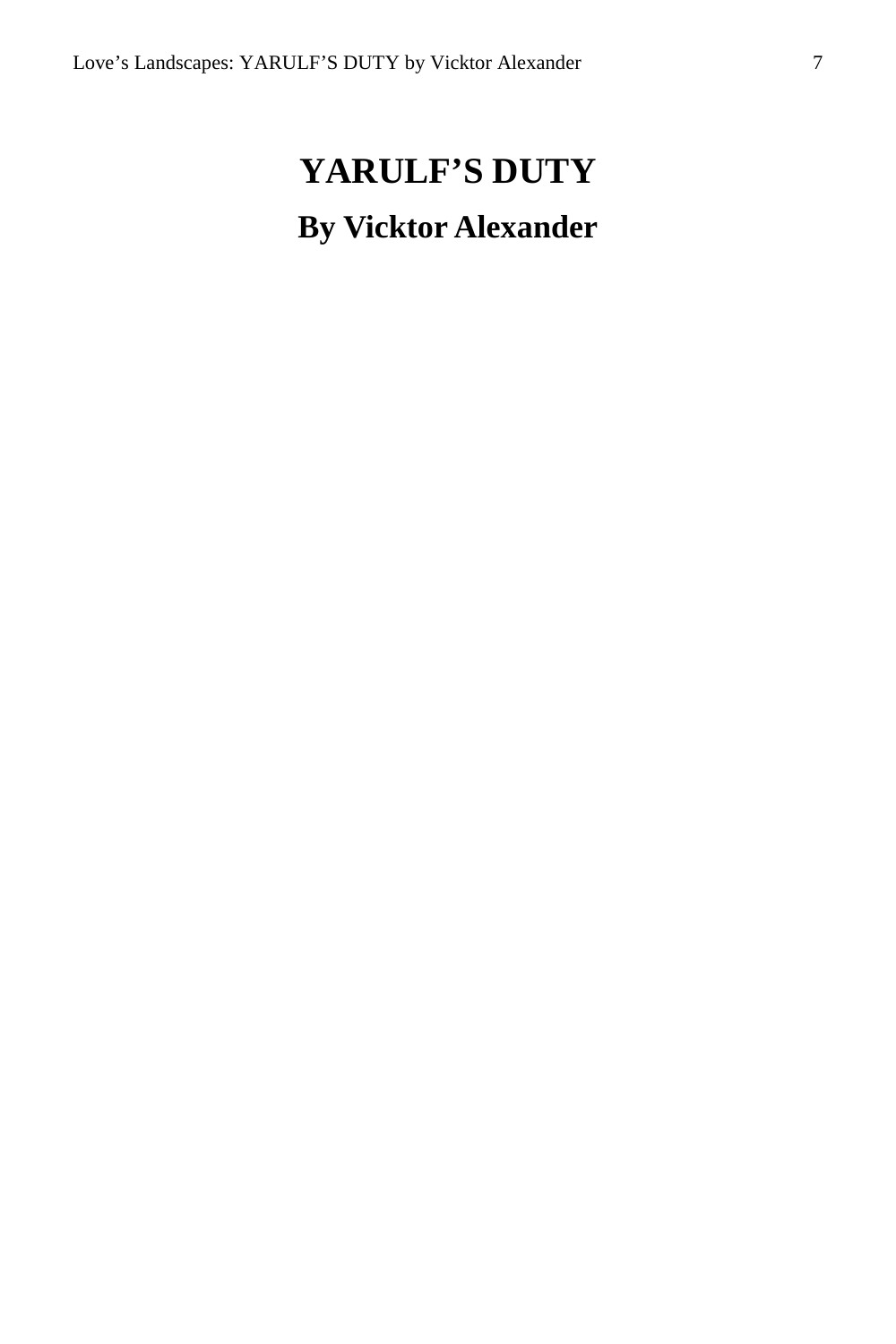# **Prologue**

<span id="page-7-0"></span>Deep within the Kingdom of Nerandra, there lives an ancient power. It is a magic gifted to the people who live within the kingdom's boundaries, giving them the ability to heal, to grow plant life, to have amazing strength and speed, to feel the emotions of the animals and vegetation around them.

And it is a magic that gives them the ability to procreate and grow the kingdom, even when outside forces try to prevent such a thing from happening.

This power is not unique and given only to the people of Nerandra. It exists within the other kingdoms as well. However, while the Kingdom of Troalath, with its people known as the Hery, had a healthy respect for the ancient power, they had long ago begun to deny its true power. The people of the Kingdom of Ereari, with the Gerey people, lost sight of the beauty of magic as they became more conservative and began to breed with the Rarderians, people from the Kingdom of Adethiel. The Jamunds, from the Kingdom of Jeravia practiced the ancient power, but were known for using their magic for selfish gain. However, the Kingdom of Nerandra and her people respected the power, honored the magic and were thankful to the Goddess Sadita, whom they called Shadita Lyra, for blessing them with it.

And still, as with most legends, the Kingdom of Nerandra was not without its enemies, for the Kingdom of Adethiel found the people of Nerandra to be barbaric, classless and undeserving of the lush, beautiful land they inhabited. The fact that the people of Nerandra also embraced, and even celebrated, samesex unions was also cause for much discord and strife between the two kingdoms.

Greed, envy, and bigotry led to centuries of fighting between the two kingdoms, causing blood to be spilled all over the planet, seeping into the soil and causing the ancient power much distress. The people of Nerandra could sense the ancient power thrumming, growing, and becoming angered by their constant battles with the people of Adethiel, and so the royal family sought the wisest scribes to find a solution.

Before an answer could be found, however, the magic within Nerandra surged, causing her people emotional pain, though they did not know why. Seeking the source, the royal army rode out of the gates of the kingdom and found a family, sobbing, bruised and seeking revenge, huddled over their daughter.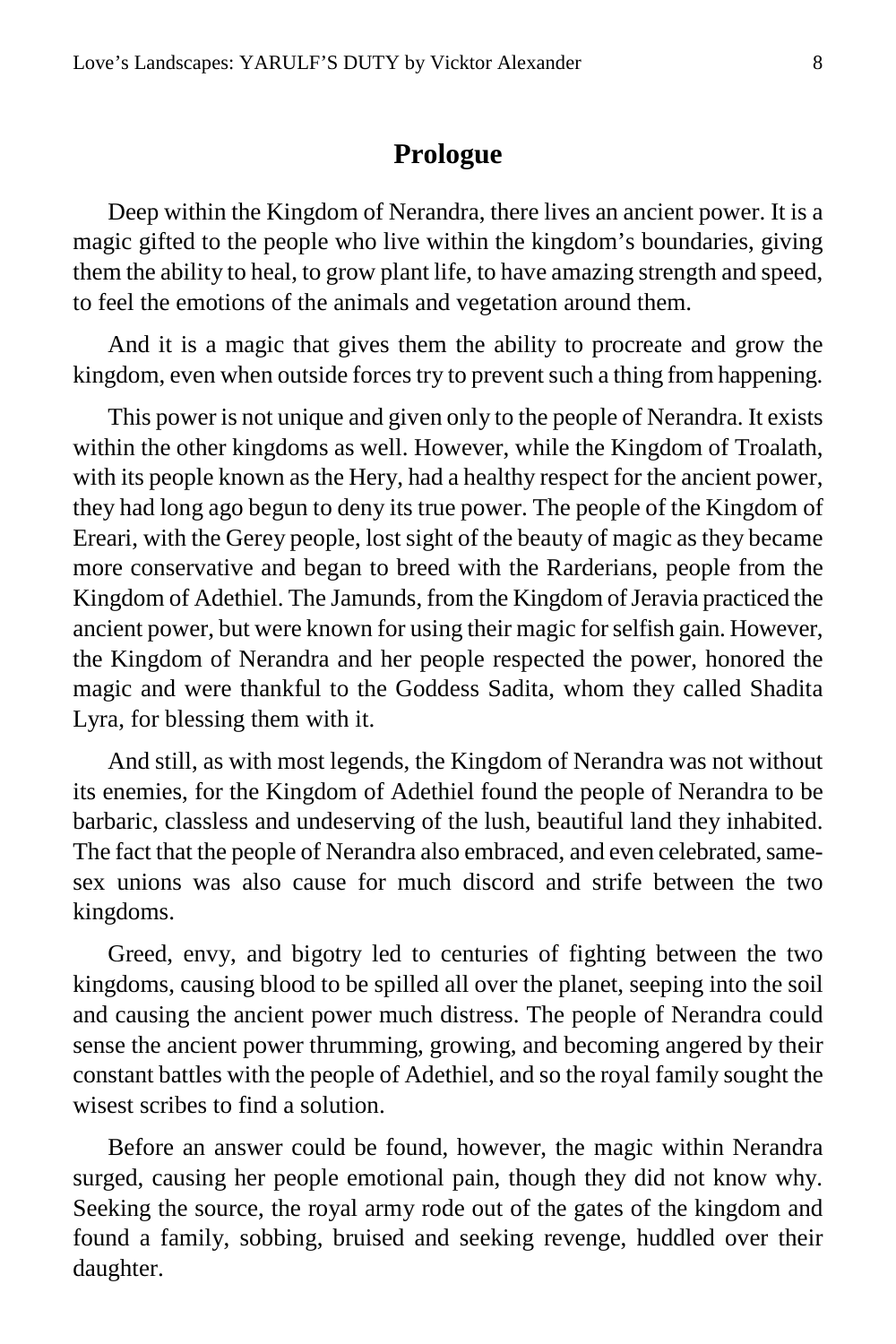Seeking vengeance, the army was dispatched towards Adethiel where the murderers of the child were from. Rage filled their hearts and clouded their minds making them unable to feel the prompting of the ancient power. Their magic, for once, being overwhelmed by their own emotions.

And so this army forged on, surrounded by magic that hid them from their enemies until it was too late, with their minds and hearts turned towards retribution.

And yet, the presence of one child of Nerandra, who was not really a child, but a man, within that army, changed things forever. For his magic still burned brightly within him, coiling and spinning, expanding and breathing life to all those he touched. He was a prince of Nerandra. A healer. And the ancient power, that magic which had begun to retreat from the other kingdoms and started to swell within the walls of Kingdom of Nerandra, began to grow within him.

His story, and that of the prince of Adethiel who had to choose between his duty and his heart, is where this legend really begins.

The legend of the Tauma.

\*\*\*\*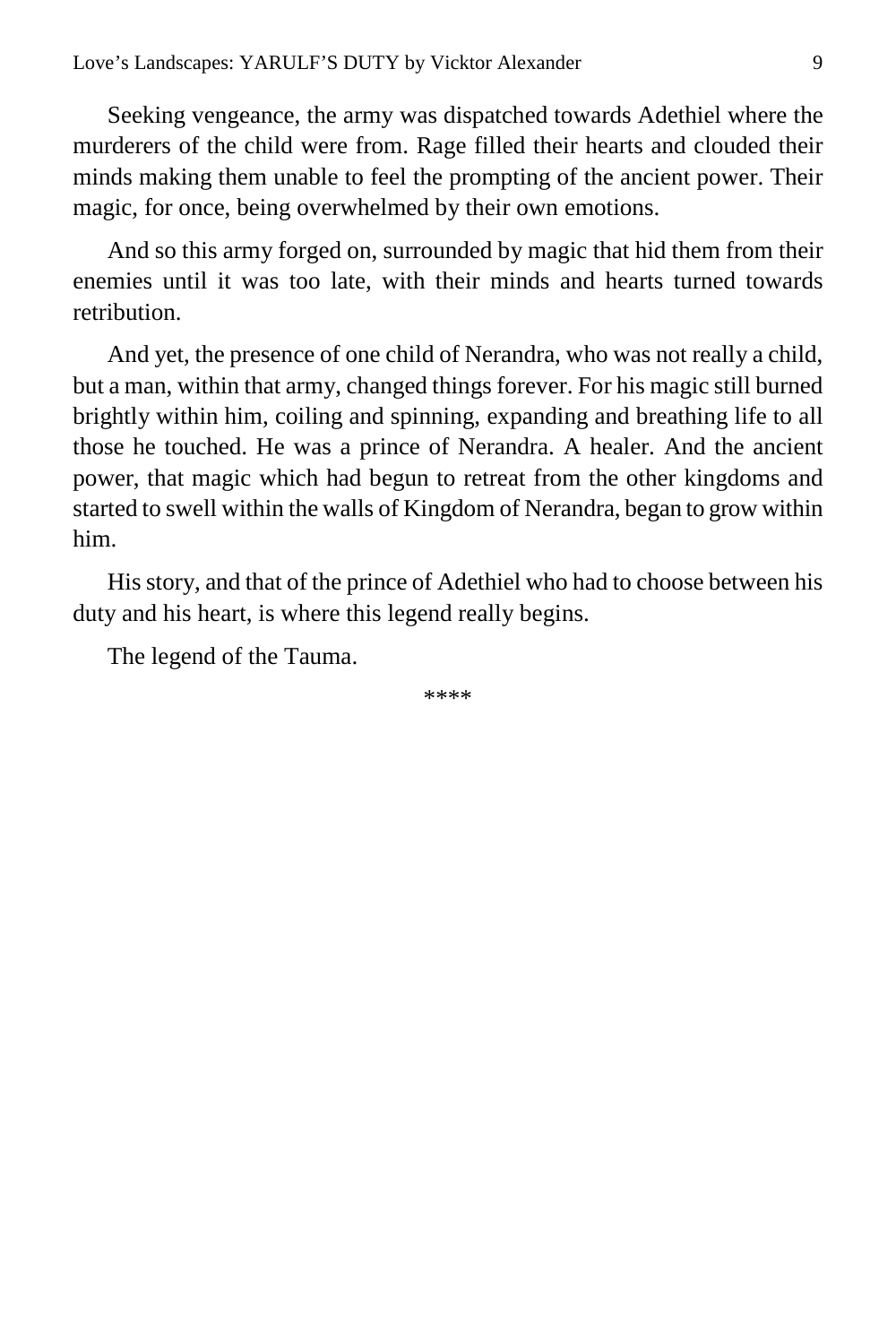## **Chapter One**

<span id="page-9-0"></span>Prince Yarulf Cossoberth, heir to the throne of Adethiel, sighed as his manservant, Biumula, moved around him to adjust the shoulders of his royal blue coat, grunting when the short, brown haired man stuck him, again, with a sewing pin.

"That is fifteen, Biumula," Yarulf growled.

"I am sorry, Sire," Biumula apologized with a squeak. Yarulf rolled his eyes and tried to keep his body as still as possible as Biumula tugged on the bottom of the coat to make further adjustments. He still could not comprehend why his father, King Gilrad, insisted on him wearing such an ugly garment. Yarulf wasn't sure if it was the gold detailing, like sharply angled leaves woven into the cloth, or the belt that just *had* to go with it, but Yarulf had the insane urge to rip the blasted garment from his body and hurl it across the room.

"Your Highness? You must cease from twitching if I am to finish the adjustments in time for your sister's wedding," Biumula said softly.

Yarulf sighed in disgust and stopped moving, even though he hadn't been aware that he was doing so.

"I don't even understand why I have to go to this blasted wedding, Biumula," Yarulf groused. "It is Sumardea's wedding, not mine. I had absolutely no say in her marrying the Jamund. If I'd had the chance to give my opinion, she would be marrying a Rarder, someone worthy of her position as one of the princesses of Adethiel. Hell, even a Gerey would be preferable to a Jamund." Yarulf did not consider himself a snob, but the Jamunds, people from the Kingdom of Jeravia, were loud and crass. While the Gerey, from the Kingdom of Ereari, were educated and conservative, even if they did have the misfortune of having pointed ears. And then there was that whole same-sex business. They were almost as bad as the Tauma, people from the Kingdom of Nerandra. Then again, nothing could be as bad as a Tauma.

Biumula gasped at Yarulf's use of profanity. Yarulf wanted to growl and grab the smaller, round man and shout out all of the profanity he'd heard spoken in the taverns by the peasants and the commoners. The ones he'd heard on one of his many secret escapes from the stifling restrictions of the life of a royal. But he did none of those things. Instead he sighed and lifted his head, adopting an air of decorum. Glancing down at Biumula, who hadn't moved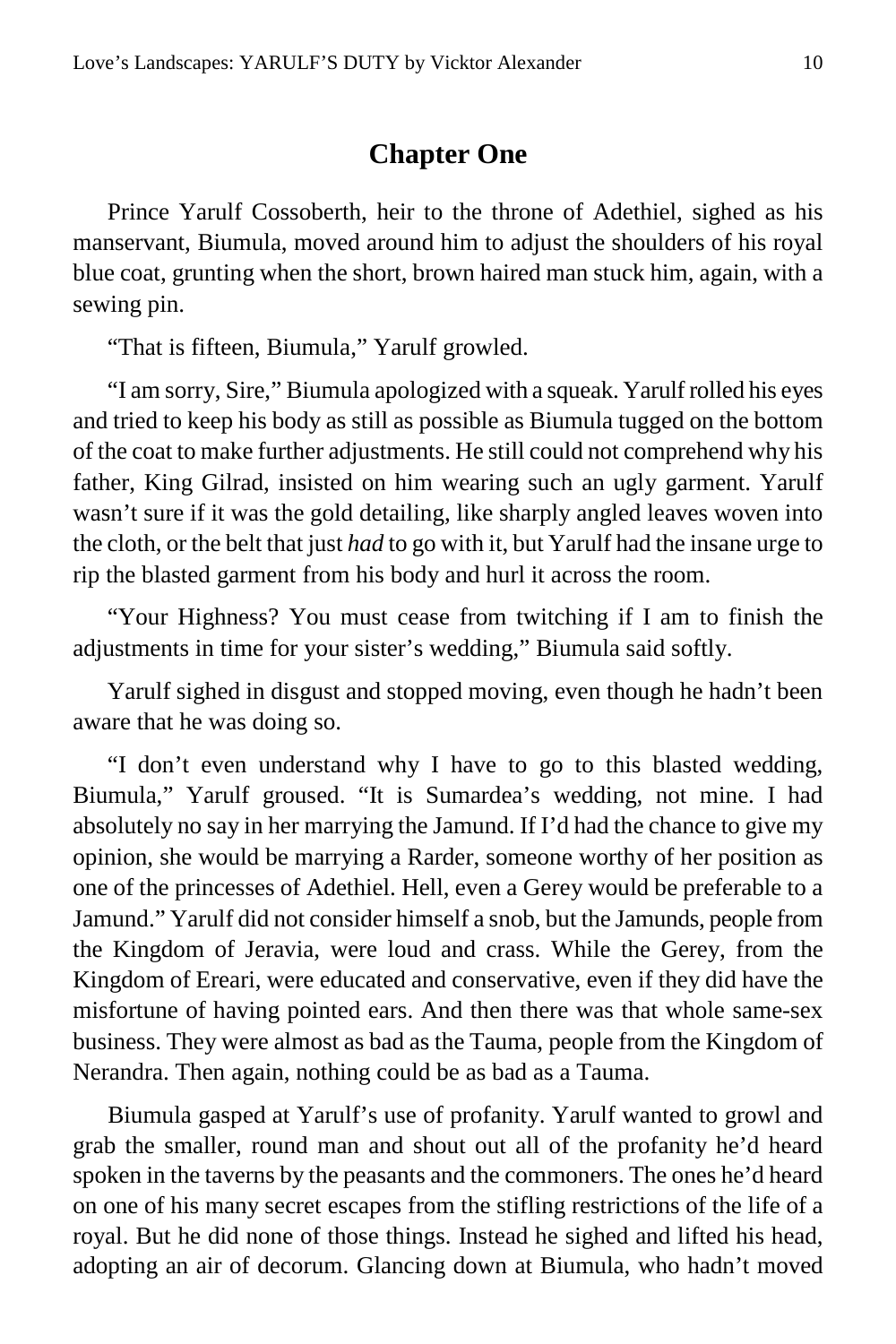from his position in front of Yarulf, still looking up at him in shock, Yarulf inclined his head.

"Forgive my errant tongue, Biumula. I misspoke. I'm afraid having the soldiers constantly underfoot in the castle, what with the wedding plans and the increase to security, has caused me to pick up some rather, unpleasant habits," he apologized. While he knew that apologizing to a servant was beneath a royal, he did not need Biumula gossiping about his use of the word "*hell*" to the other servants. Gossip like that tended to get back to his parents, and Yarulf had to try his hardest to stay away from his father's assessing eye, lest the man discover Yarulf's darkest, deviant desires.

Biumula nodded his head quickly. "It is quite alright, Your Highness. I am just a servant. You don't need to apologize to me. I was just surprised that you would speak in such a way. It is quite unlike you."

"Yes, well," Yarulf straightened the bit of fluff that made up the ruffles at the collar of his stark white shirt and stared across his dressing room to a point on the wall. "I am afraid that there are many things that are not quite as they once were."

"Yes, Your Highness," Biumula agreed though he sounded confused.

Yarulf tuned out the little man and continued to stare at the wall as Biumula continued with his tailoring. Yarulf was still flabbergasted that his parents were not only allowing his sister to marry the Jamund, Prince Dugezuu Caehigh of the Kingdom of Jeravia, but they were encouraging the match. All of his life, Yarulf had heard nothing but how he should be proud to be a Rarderian, how the Rarders were a proud race of people, noble, strong, moral, and conservative. They did *not* under any circumstances, mix with races that didn't meet their strict conditions. There were only two other kingdoms that came close, the Kingdom of Ereari, where the Gerey people lived and the Kingdom of Troalath, where the Hery people came from. The Kingdom of Adethiel had a longstanding treaty with the other two kingdoms, and an unspoken agreement to find consorts for the royal offspring from among either the royal family or the members of the lords and counts. It had worked for millennia. Why would his father change his mind now? It made absolutely no sense.

"I guess I should be glad that he isn't trying to marry her off to those Taumas from the Kingdom of Nerandra," he muttered to himself.

"What was that, Your Highness?" Biumula asked.

Yarulf waved his hand at the servant and went back to his own thoughts.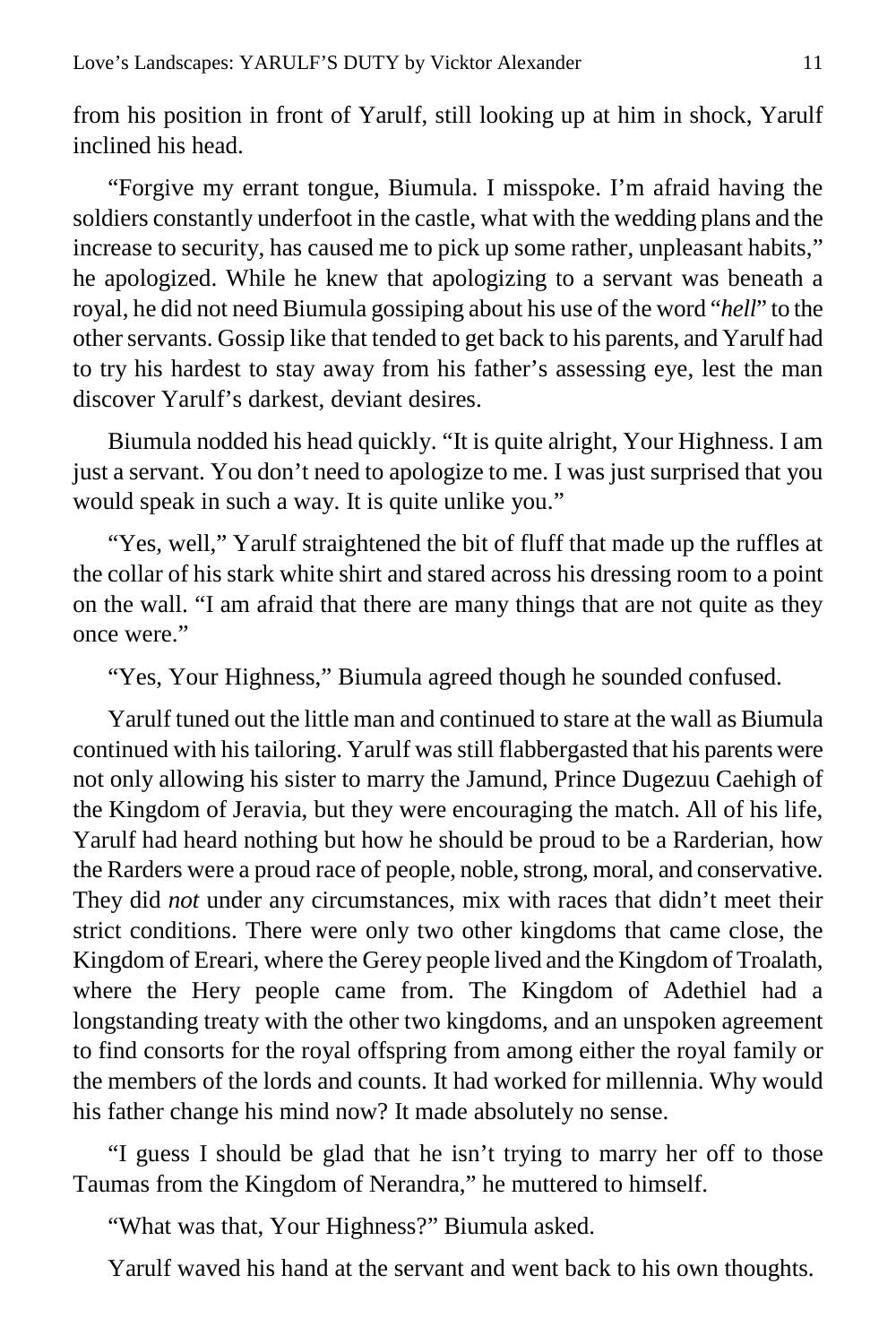The Kingdom of Adethiel had once been nothing more than a small patch of grass. Only large enough for a home, a barn and a few animals, when Yarulf's ancestor, Orazil Cossoberth, first inhabited it with his wife, Marikke, and their five children. They worked the land tirelessly, praying to the Goddess Sadita for prosperity and a plentiful harvest. The Goddess had done so much more. During a particularly bad storm, the mountains that surrounded the Cossoberth home crumbled down around them, giving the family more land, and buried deep inside of the rocks were gold and the most beautiful diamonds, rubies and other jewels. Orazil and his sons mined the mountains for years, while his wife and daughters worked the land. Before long, others traveled to the land, paying Orazil in order to be able to live on his property and to have the opportunity to mine the crumbled mountains as well.

Builders, blacksmiths, healers, teachers. They all came, and it was not long before there was a town where once there had only been a home and a barn. When a fight broke out between two men over a piece of gold and one of the men wound up dead, Orazil knew that he needed to establish laws. Soon he and a group of men he hand-picked were the rulers of this country. Adethiel, which meant "*Sadita Will Provide*" in Rarderian. The town continued to grow, and it wasn't long before Orazil's son, Zhall, a wise and very shrewd man, had become king and turned the town into a kingdom. The Cossoberths had been in power ever since.

"I am finished, Your Highness. You may remove the coat," Biumula stated, breaking into Yarulf's musings.

Yarulf blinked and looked down at his manservant, a little taken aback that he'd allowed himself to lose focus in such a manner. As a soldier and heir to the throne, he was supposed to be aware of his surroundings at all times, never allowing himself to become distracted. Shaking off the cobwebs from his mind, Yarulf unbuckled the belt around his waist and pulled the coat off, handing it off to Biumula. He walked through the doorway into his bedroom and picked up the black coat with the red embroidery around the cuffs and pulled it on, sighing at the bland colors that were once again wrapped around him. He knew that no one in his family understood why he loved wearing black and dark brown, for they all loved to be extravagantly dressed in an assortment of colors and patterns, but it made him feel better. Able to blend in with his surroundings more, which was something he would not be able to do once he was king.

When he would be forced to take a wife.

And provide the kingdom with heirs.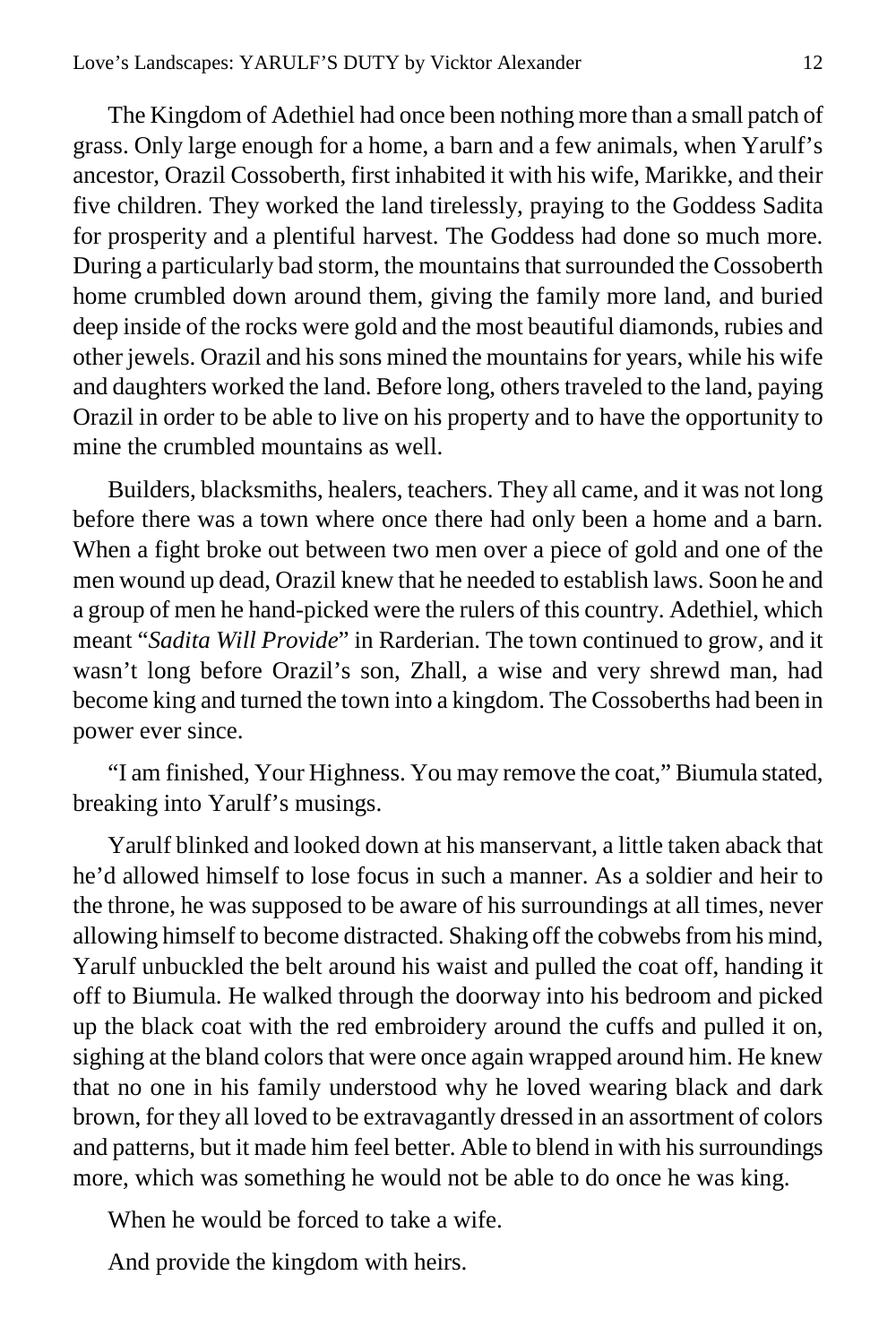Yarulf pressed his closed fist to his mouth as nausea curdled in his gut, willing away the reaction. He would not allow himself to give into that physical weakness. Especially not while Biumula was in the other room. The man was nosey and would want to know if Yarulf was ill. There was no way that Yarulf would confess his deepest, darkest secret.

The things he dreamed about late at night.

The reason he touched his throbbing shaft in the pitch black.

And the real reason he snuck out of the palace every few months.

He hadn't done anything yet. He never would. But he liked to go out and see others who *did*.

"Yarulf! Yarulf!" his brother, Dubair's voice sounded frantic as he raced into the room. "They're here!" Seconds later the warning bells sounded, alerting the palace and the kingdom to invaders. Yarulf's heart pounded as he heard battle cries, shouts, and screams drifting up through his window and echoing throughout the halls of the castle.

Yarulf dropped his hand and turned to face his brother, shoving away his deviant thoughts of sweaty, hard limbs tangled together in sheets, and grabbed his sword and scabbard from where they lay on the bed.

"Who is here?" he asked, his tone firm even as he strode forward, his boots echoing loudly on the wooden floors of his bedroom. He struggled to remain calm and steady even as he trembled internally, his blood thrumming with the promise of battle. His palms grew sweaty and his mouth dry as he prepared himself for the inevitable: *To kill or be killed*.

"The Tauma, those savages! They are accusing Father of sending an army into their kingdom's territory and attacking them. They are saying that a child was murdered and are demanding retribution!" Dubair said breathlessly as he raced behind Yarulf. Yarulf's mind rebelled at his brother's words, at the accusation of the Tauma. His father would never do such a thing. He growled at the false claim as rage flooded him. He ignored the sick feeling in the pit of his stomach that told him there might be some truth to the Taumas' claims.

Yarulf raced from the room, heading through the corridors of the palace towards the courtyard where the sound of yelling and the clanking of steel could be heard. Soldiers raced alongside him, running down the stairs to launch themselves into battle. Servants headed towards the lowest part of the castle to hide and wait for the battle to end. Yarulf's blood began to pound in his veins,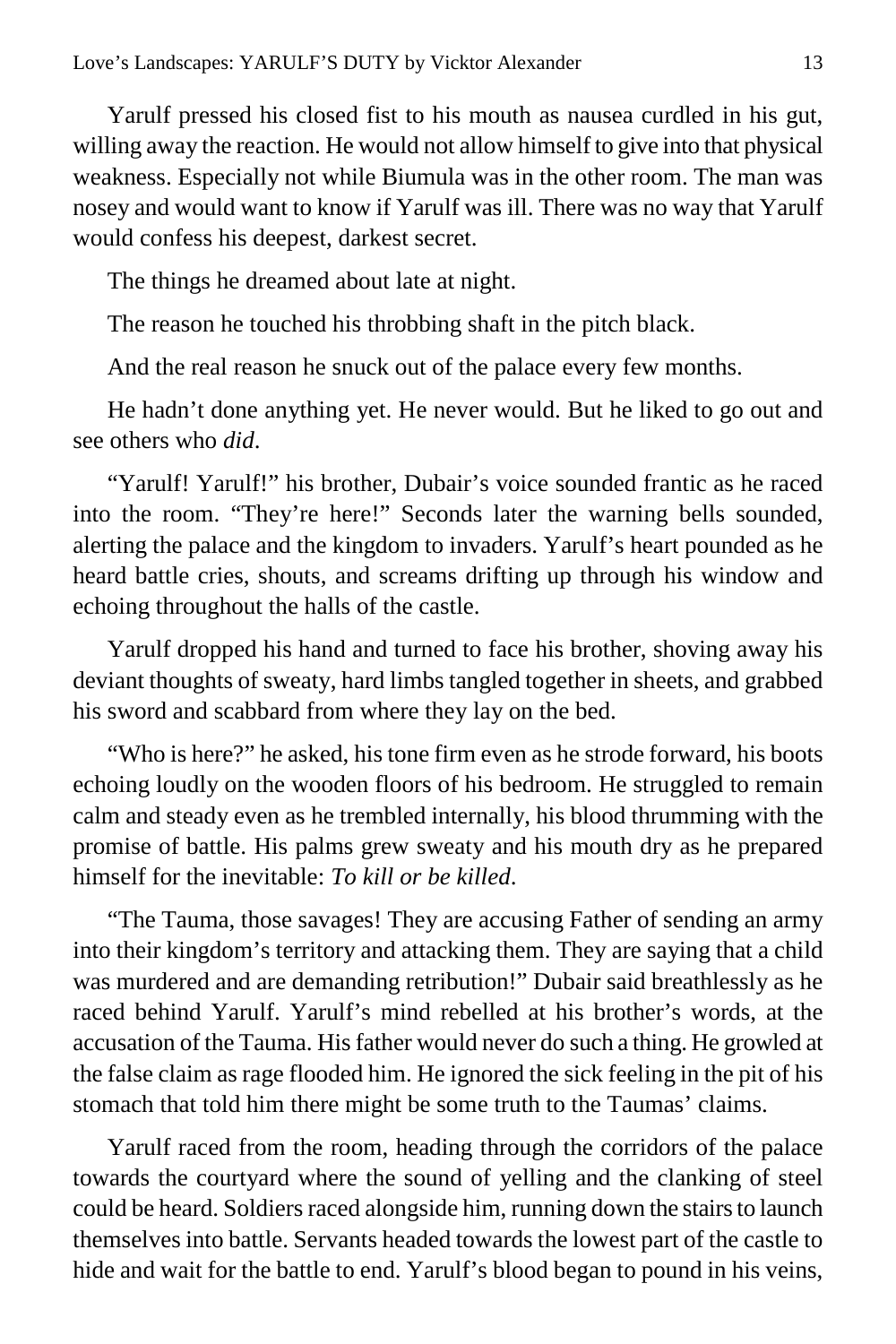the thrill of battle rushing through him, even as his soul and heart mourned for the murdered child.

"What are they demanding in retribution?" he asked his brother as they raced down the stairs.

"They want Sumardea."

Yarulf slipped on the step in front of him at his brother's words, tumbling headfirst down the stairs. He could hear his brother yelling his name, as he continued to fall until he finally came to a stop at the bottom with a grunt.

Looking up at the stone ceiling, Yarulf struggled for breath, his entire body a knot of pain and agony, though whether it was from the tumble he'd just taken or because those barbarians, those *fucking* barbarians, wanted his little sister, he didn't know.

"Yarulf! Are you alright?" Dubair asked.

Yarulf pushed to his feet with a groan, allowing his younger brother to help him, and nodded. His body protested his moving, but Yarulf had a duty to fulfill, not only to his people, but to his sister. Dubair's bright blue eyes, which looked so much like Yarulf's, were filled with concern.

"I am fine," Yarulf told the younger man, reaching up to smooth his thick, dark-blue hair into some semblance of order and turned towards the doors. "Let us go and protect our people, Dubair, and more than that, let us go and defend our sister from those barbarians."

\*\*\*\*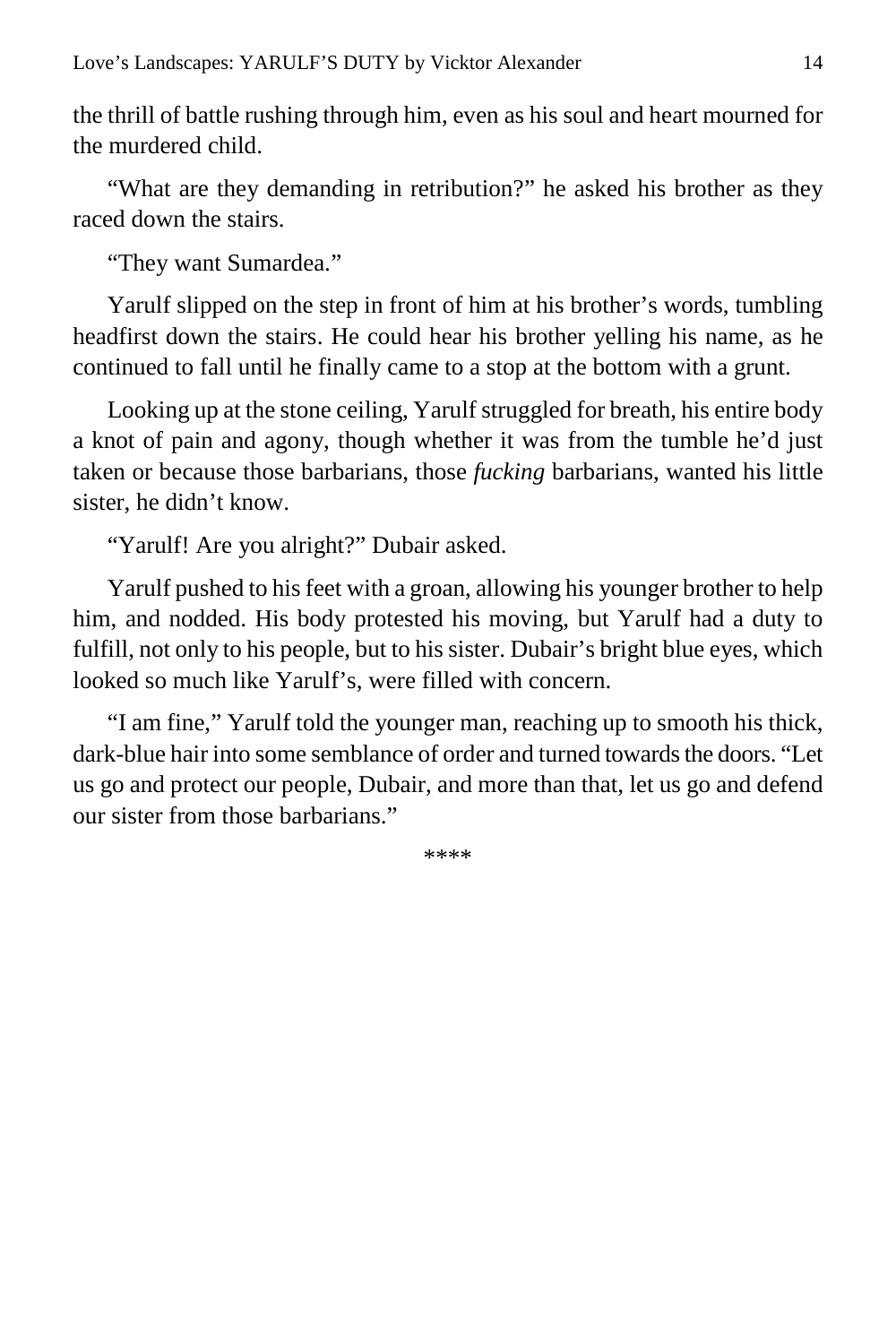### **Chapter Two**

<span id="page-14-0"></span>Milenther Dagorn, a proud Tauma Prince of Nerandra, rode his stallion into the middle of the melee a grimace on his face as his eyes swept over the battle erupting around him. He hated fighting. He wasn't a warrior. He was a nurturer, a healer. It was what he was born to do. The fact that his father, King Fiacus, had commanded him to ride out with the army was beyond preposterous. Even his mother, Dravica, had tried to reason with his father against sending him with his brothers, but his father had been adamant.

"Milenther! Pull your head out of your *dulanthar*!" His older brother, Reprimuric, his flaming red hair pulled back tightly into a ponytail, yelled as he brought down the handle of his sword onto the head of an enemy solder.

Milenther shook his head and nodded before he threw himself into the battle. His hand shook as he pulled his own sword from its scabbard and let out a yell before shutting down his mind and slashing the steel at the torsos of the advancing enemy. He knew what they were fighting for. There was a dead child in their village. A family in mourning. All because the Rarders thought they were superior to the rest of the world, but the thought of fighting still tied Milenther's stomach in knots. Only remembering the broken, bleeding body of the Tauma child, who, while out in the kingdom's territory with her family, distant cousins to Milenther's family, was struck down by the Rarderian army, kept him engaged in the battle.

Milenther turned his attention back to the fight but found his attention arrested by the appearance of a tall, broad-shouldered, dark-blue-haired *god*. He raced out into the battle. His blue eyes blazed like fire as he took in the scene. His mouth pulled down into a frown before he raced headlong into the middle of the skirmish, and Milenther had the urge to send his horse towards him to protect him. Him, the stranger, the Rarder.

It made no sense. Milenther was not sure who he was, though he knew they fought for opposite sides. Which made them enemies, and judging by the other man's attire, he was a royal, which really made him Milenther's enemy. And yet, Milenther's heart sped up at the sight of him. His cock hardened, and he found himself hoping, wishing, longing for the other man to look up at him, to smile at him, to come to him and ask for his name.

Milenther let out a grunt when he felt someone grab his hair and tug it. His healing powers flared within him rushing to his scalp, and Milenther turned his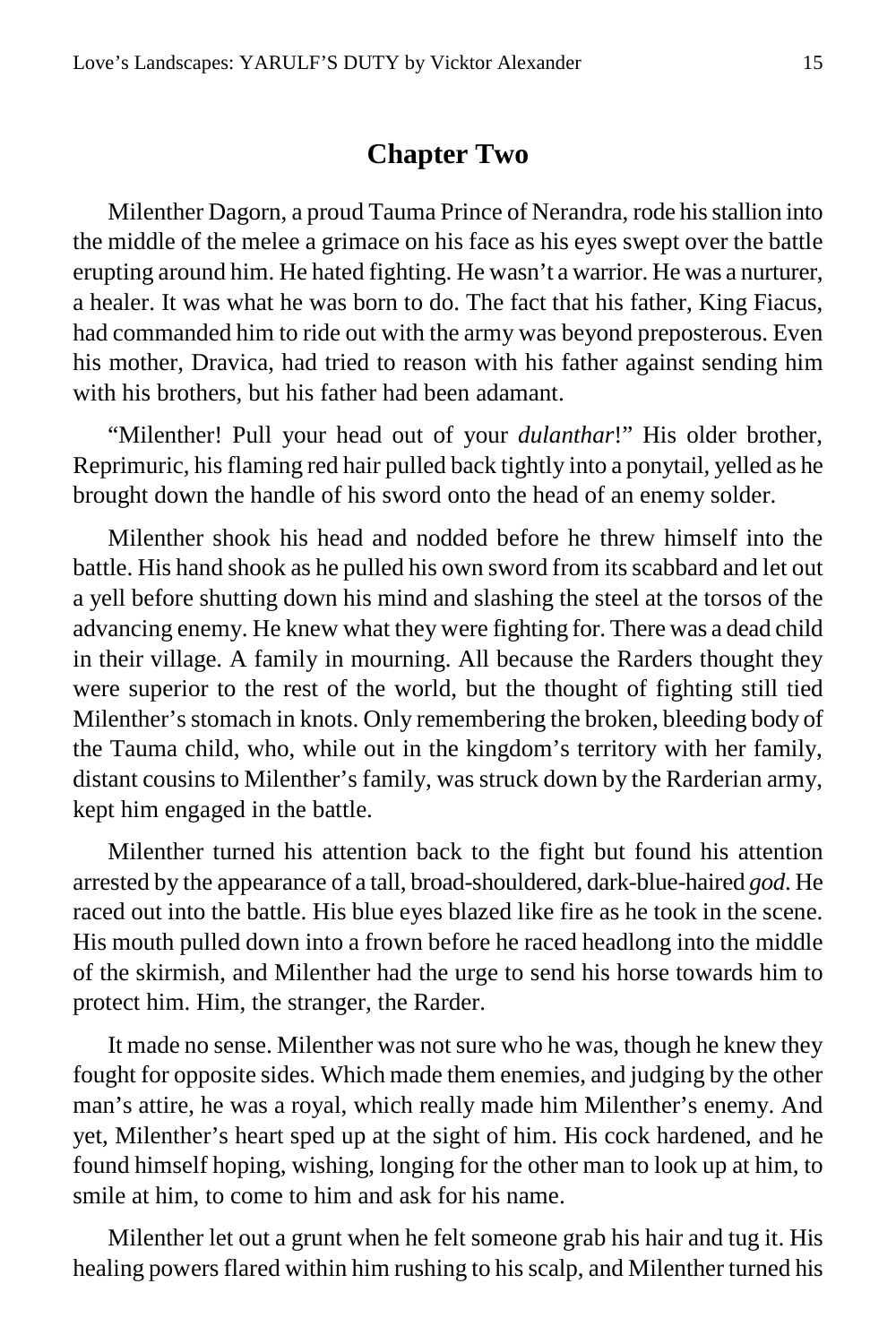head to look at the perpetrator. Didn't they know anything about the Tauma? Did they not know how special, how precious the hair of a Tauma was? The hair of the Tauma contained their power, their strength, and their very life's essence. The Rarder pulling on his hair was tugging on the very core of who he was. Seeing the ice cold rage in the Rarder's eyes, Milenther pulled back his sword and ran the tip of his sword through the other man's belly.

He heard his brother, Catillawn, let out a victory squall and jumped slightly as the Rarder released his hair and fell to the ground.

"Milenther has made his first kill!" Catillawn exclaimed.

Milenther's face flamed, and he looked around as the Tauma army continued fighting but with renewed vigor, their yells and shouts louder as they took pleasure in his kill.

*I'm going to be sick*.

Recalling his halted training as a warrior, Milenther shoved the image of the fallen Rarder into one corner of his brain. He needed something else to focus on, to think about. He needed something that was going to remove the lifeless gaze from his mind's eye, if only for a moment.

"Milenther! Look out!" Catillawn shouted.

Milenther blinked and ducked just as an ax came flying towards his head. Sighing in relief, he firmed his jaw and returned his attention to the battle raging on around him. He had no time for daydreaming. He was in the middle of a battle. He could put his hand to his groin later and think about the darkblue-haired beauty, when they had won this battle and made the Rarders pay for the grief they had caused the Taumas. Right now he had to fight.

\*\*\*\*

Yarulf winced as his head was yanked back by the Tauma prince, Reprimuric.

"We do not want your land, or your palace. We do not even want your paltry money. We want an eye for an eye. We want what you have taken from us."

Yarulf trembled, his body weak as blood flowed from the cuts on his body. He glared at the Tauma army that held his own army in a similar submissive fashion. His father and mother were kneeling in the middle, in the dirt. His sister was the only one standing, her head raised in a sign of defiance as she glared at the Tauma prince.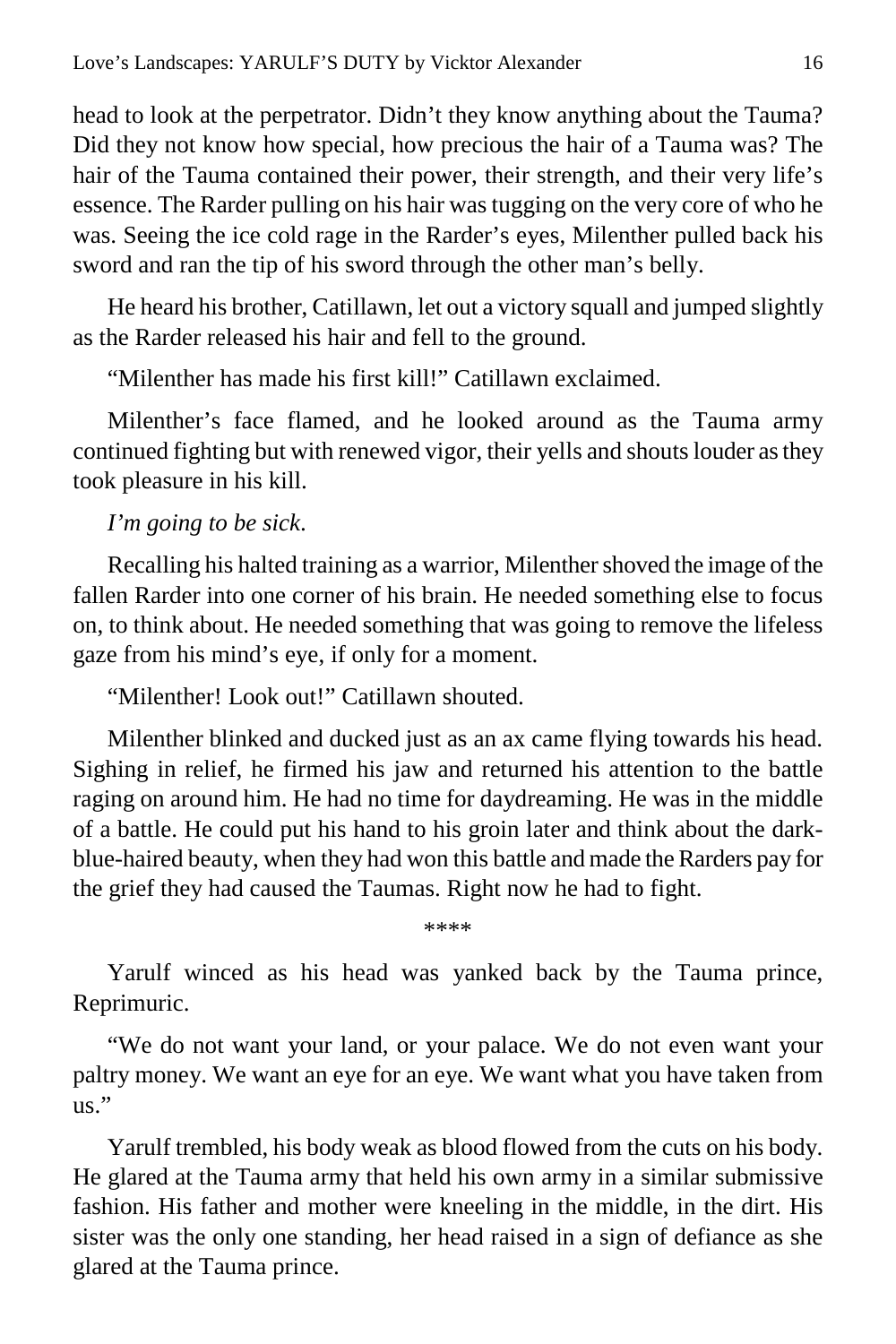Yarulf wanted to leap up from where he knelt on the ground and drive a knife through the barbarian's chest, but his father shook his head. They had been beaten, bested, and while Yarulf knew that his father was cunning and smart and undoubtedly had a trick up his sleeve, he would not go against the rules of the spoils of battle.

"You have bested us, it is true, Prince Reprimuric. However, my daughter, Sumardea is with child. It is why we were having such a hasty wedding," Gilrad said.

Yarulf's eyes widened, and he looked at Sumardea, who blushed and looked away from him, her eyes darting up to Dugezuu before looking away. Yarulf could scarcely believe it. The Rarders were a moral, conservative, noble race. The women did not engage in pre-marital relations unless they were lightskirts and then only if they were women of ill-repute and were paid handsomely to do so. For his sister to be pregnant before she was married was unheard of. It was cause for scandal, for her to be shunned, for her to be sent away.

Yarulf shook his head. No wonder his parents had been so frantic about the wedding.

Reprimuric laughed loudly. "You Rarders and your rules and restrictions. Your moral code. Fine. We will not take your daughter. But we will take someone from your palace. The little girl that you killed was promised to the palace. She was to marry one of the princes when she came of age. You have prevented that from happening and so, whomever we choose will be married to one of us."

Gilrad gasped and so did the rest of Rarders. "But Your Highness, I have no other daughters…"

Reprimuric shrugged. "I don't give a fuck." Yarulf grunted as he was passed over to another soldier who held him by the hair just as tightly as Reprimuric.

Yarulf's jaw dropped, whether from the man's profanity or from the fact that the prince was going to marry two men together, he did not know. His heart pounded and his hands grew sweaty. He tried to wiggle out of his captor's grasp but winced when the Tauma soldier only clenched his hand tighter in his hair. Yarulf watched as Reprimuric turned and gathered a group of men together for a discussion, their red heads clustered together as they talked. Yarulf tried to listen to them, to hear what they said, but from this distance he could hear nothing.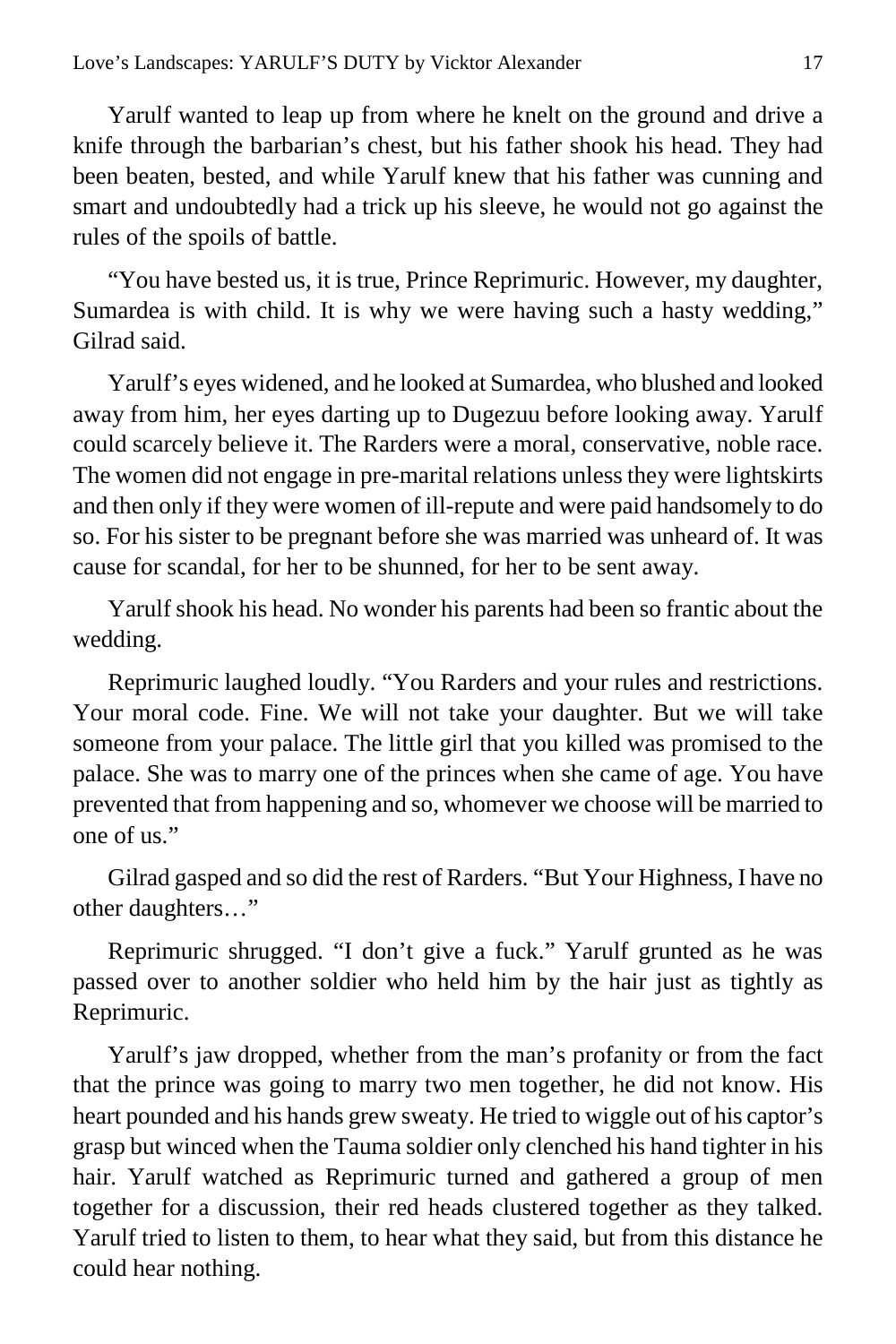When Reprimuric's shoulders tensed and he glanced over his shoulder and stared directly at him, the bottom dropped out of Yarulf's stomach.

"No. No, no, no, no," Yarulf whispered.

Reprimuric turned back around and continued to talk to the other men, his movements seemed frantic and agitated now, and Yarulf was desperate to know what was being said. Moments later they separated and Reprimuric turned around, crossing his arms over his wide, naked torso. He glared at Yarulf before turning to Gilrad. He pointed at Yarulf.

"My youngest brother, Milenther, has requested him. In order to bring peace between our two kingdoms, Adethiel and Nerandra, your son Yarulf will fulfill his duty and marry my brother, Milenther."

\*\*\*\*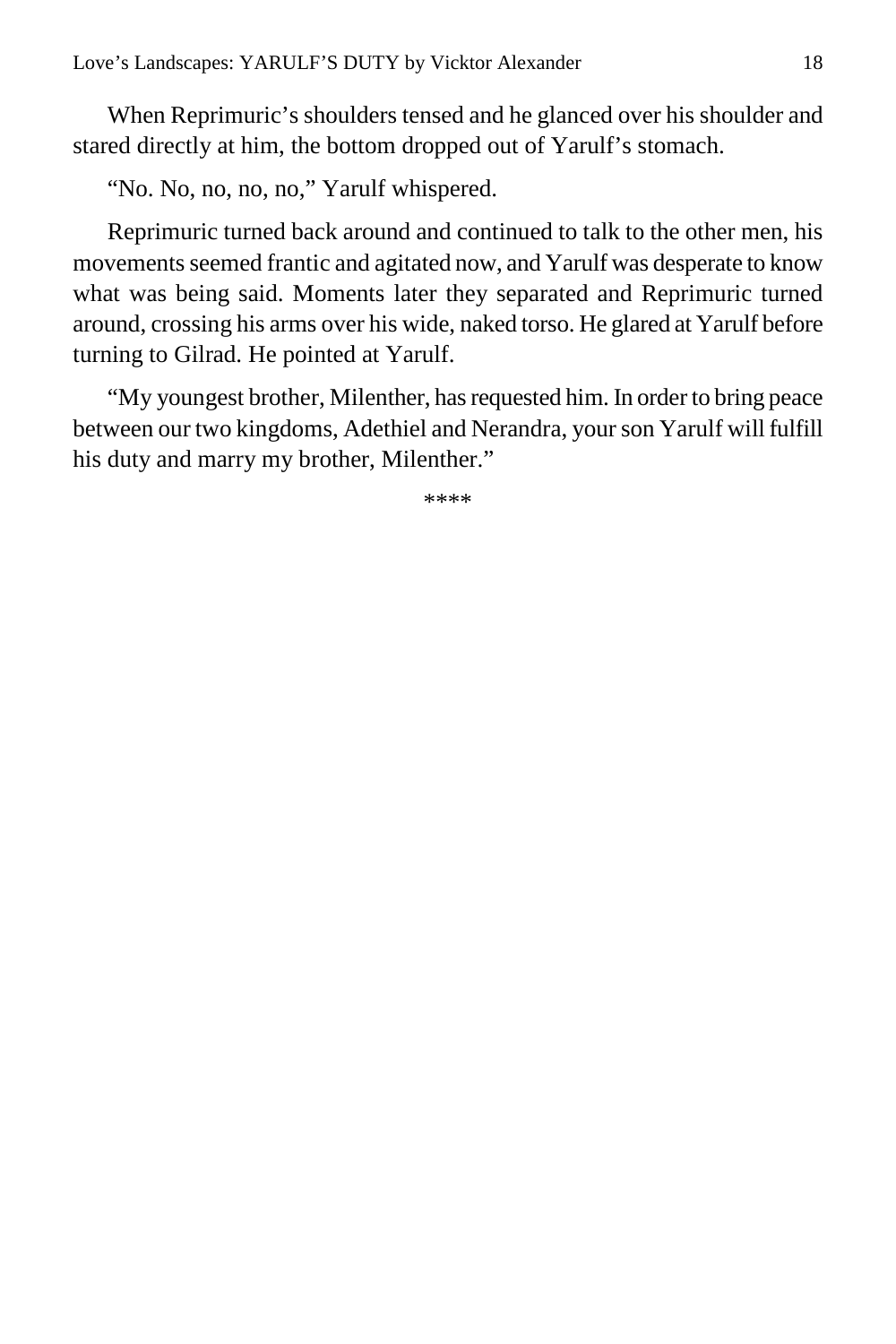# **Chapter Three**

<span id="page-18-0"></span>Milenther had never been so nervous in his entire life. He stood, surrounded by his twelve brothers, and watched as Yarulf's trunks were loaded onto a carriage.

"Have you ever seen a man who had so many clothes?" Cunedith asked with a sneer.

"It won't matter how many clothes he brings with him. He won't need them once he gets back to Nerandra," Evien, Milenther's second oldest brother said, cleaning the dirt from beneath his nails with the tip of his dagger.

Milenther glared at his brothers and turned to face them with his hands on his hips. "Are you all going to be nice to him, or are you going to be complete assholes the whole time?"

Milenther watched as his brothers looked at each other before they grinned and said simultaneously, "Assholes." He rolled his eyes and laughed. His brothers were overprotective and overbearing, it was true, and they were all huge, broad-shouldered warriors, Princes of the Kingdom of Nerandra. When Milenther had been born, his parents had been positive he was a girl for the first three years because he'd been so small. He was just a girl with a cock. When he'd shown no affinity or desire for fighting, the outdoors, or physical activity growing up, his father had despaired, seeking the elders and the shamans to see if they could tell him what was wrong with his youngest son. It was only when Milenther had placed his hands on Pertink's open wound, his fourth oldest brother, and the wound had healed, that the family had realized Milenther didn't have a desire to fight because he was a healer.

Now, as Milenther watched his much larger, dark-haired *husband* walk towards the carriage, he wondered, for the first time in his life, if he wasn't good enough.

"Do you think he wishes that I was a warrior like the rest of you?" Milenther asked quietly.

Silence greeted his question for a long time, and growing concerned, Milenther looked around at his brothers and saw the way they all looked at him, worry etched on their tanned faces.

Ioellenan placed his large paw on Milenther's shoulder and squeezed slightly. "Milly," he said, using Milenther's nickname, something he only did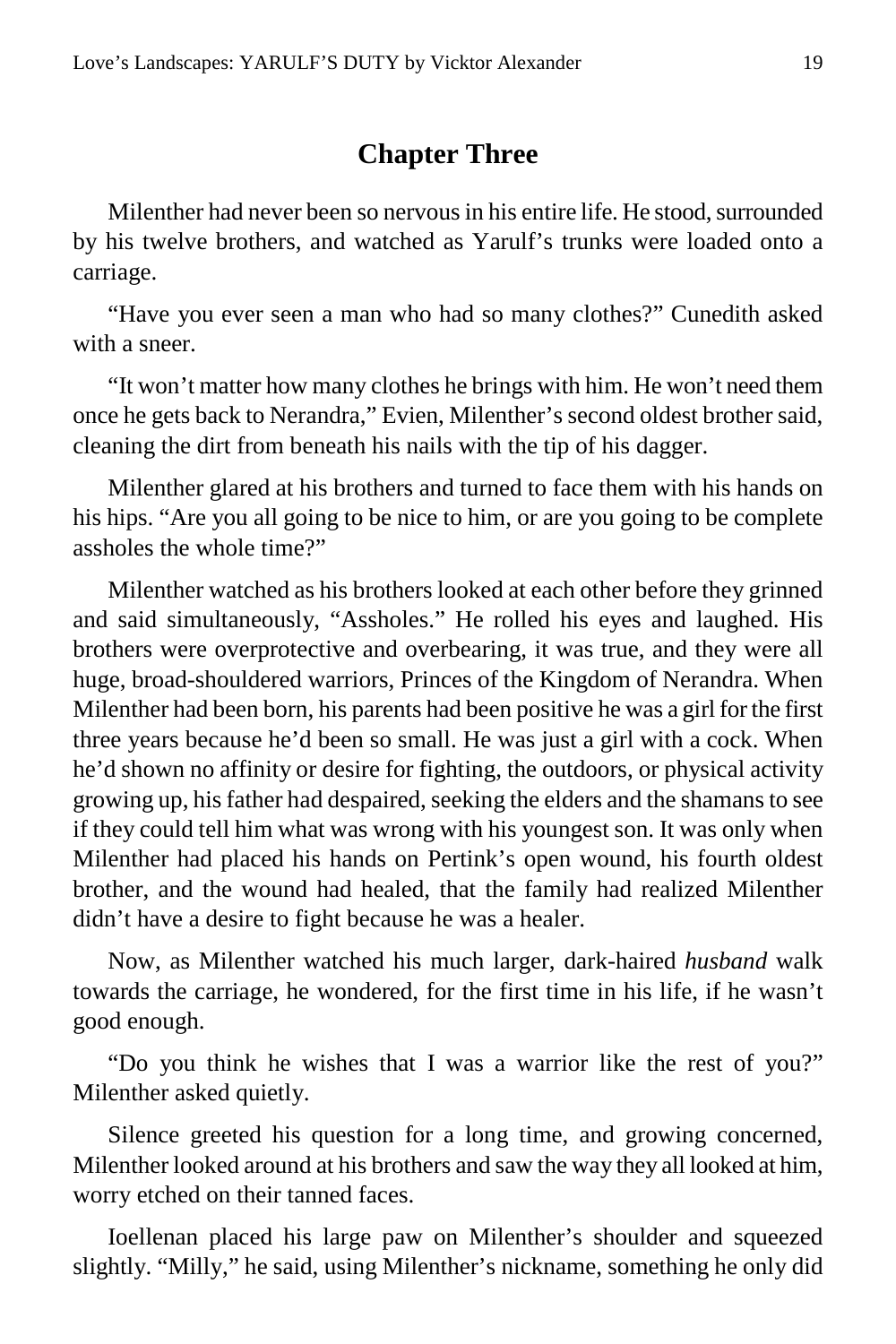when he was trying to soothe Milenther's emotions. "I think you could be the fiercest warrior and that Rarder would still be one pissed *volke*."

Milenther looked over at the carriage where Yarulf was talking with his parents, his face pulled into a scowl as he glared at Milenther and his brothers, his arms folded across his chest and then back at Ioellenan. "Why?"

"Because, Little One, the Rarders do not believe as we do. They believe that only men and women should lay together. For a man and a man to lie together, or a woman and a woman, is disgusting and an abomination. Yarulf is bringing dishonor and shame to his kingdom and his family by marrying you. But he is doing it to bring peace. He does not like it. So you may want him, but you are fighting an uphill battle."

Milenther's eyes widened at his brother's words. He looked over at his new husband, a new understanding flooding his being. He did not know much about the Kingdom of Adethiel, having spent most of his life in the apothecary, the palace, the hospitals, and the schools caring for the sick and spending time with the children. He was not really cut out for the cutthroat world of politics and the bloodthirsty world of the military. He was a healer. He was a *zemitushu*. A homebody. A lover, not a fighter. So he didn't know a lot about the outside world. That had apparently done him a disservice when it came to being married to a Rarderian soldier. While he knew many other *zemitushus* who were just as fierce, or could be just as bloodthirsty in battle as their spouses, his being a prince and a healer had not afforded him the same courtesy. Now, his marriage to Yarulf, the Rarderian prince of Adethiel, was going to suffer for it.

What had he gotten himself into? How was he ever going to get his new husband to like him, much less love him, if the man thought the idea of the two of them being together was inherently wrong?

"And more than that, the fact that his father agreed to it, makes me suspicious," Reprimuric said, his tone suspicious, as he narrowed his eyes in Yarulf's direction. "I'm all for you being happy in your new marriage, little brother. However, until your new husband shows that his loyalties lie with the Tauma, I will not trust him."

"Does that surprise anyone?" Grote said with a laugh. The closest to Milenther in age, Grote's hair was cut short, stopping to just above his ears. His eyes were a bright purple, and he was the jokester of the group. He always knew what to say to make Milenther laugh.

Milenther chuckled and cuddled into Grote's side when his older brother wrapped his arm around him.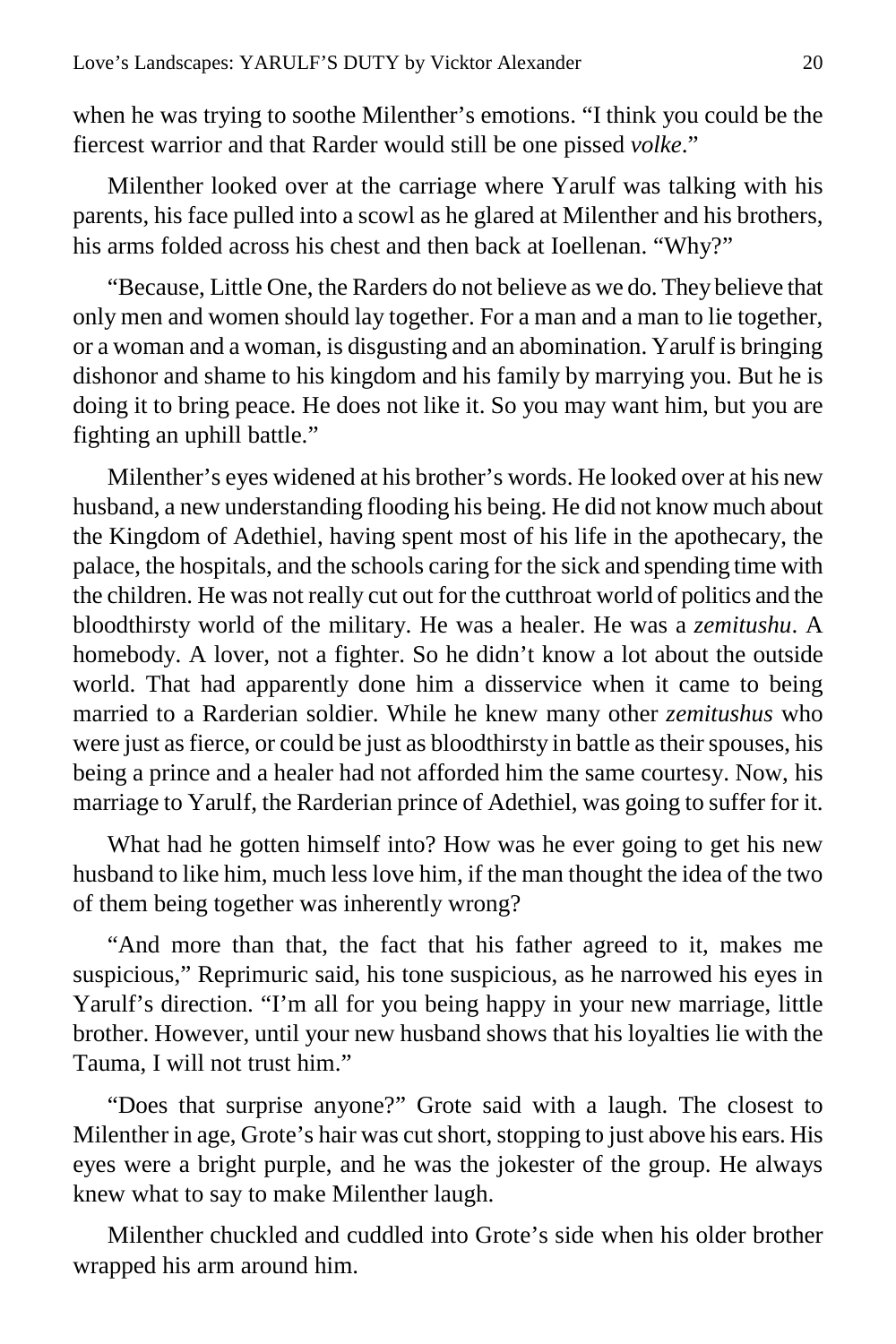"Come on, Milly. I'll give you a quick lesson on pleasing a man," Grote said.

Reprimuric spluttered. "You will not! That is for Father to do!"

Grote shrugged. "We have two days of riding ahead of us, and we do not need to use the magic wielders to keep us hidden as we do so. Once we return home, Father is going to give Milly a beautiful, romantic lesson about love and emotions. I'm going to tell him about nipples, cum, cocks, balls, and swallowing." He waggled his eyebrows, and Milenther's face flamed at his brother's crassness even as he hurried after him curiously.

\*\*\*\*

Yarulf focused his attention on his father, his arms folded across his chest as he struggled to not scream out against the injustice of it all.

"My son, I know that you are infuriated and disgusted by the circumstances you currently find yourself in, but, believe me, we can work this to our advantage."

Yarulf narrowed his eyes, trying not to show how much he doubted his father's words, but also trying not to show how incredibly turned on he was by his new *husband* either. *Cyalni* above! Was he actually married to a Tauma barbarian? Granted, their wedding ceremony had merely consisted of signing the peace treaty and acknowledging in front of the holy eunuch that they would be wed, but still, in the eyes of the Adethiel kingdom, he was married to Milenther Dagorn. Well, Milenther Dagorn-Cossoberth or rather he was now Yarulf Cossoberth-Dagorn, since his kingdom was the one that had been conquered.

"How shall we work this to our advantage, Father?" Yarulf asked.

"You will of course be allowed to correspond with your family. Whether it is through visits home, or through letters and messengers. Either way, you will use the ancient language that your grandfather created for battle to communicate, and you will provide us with secrets, intel, weaknesses. And when the time is right, when they are at their most vulnerable, you will let us know, and you will join with us and help us to not only defeat the Tauma but to completely wipe them from existence."

Yarulf looked into his father's blue eyes, shivering at the cold, unholy, calculating glee that gleamed within them and then to his left, where his new husband stood surrounded by his brothers. Milenther and his twelve brothers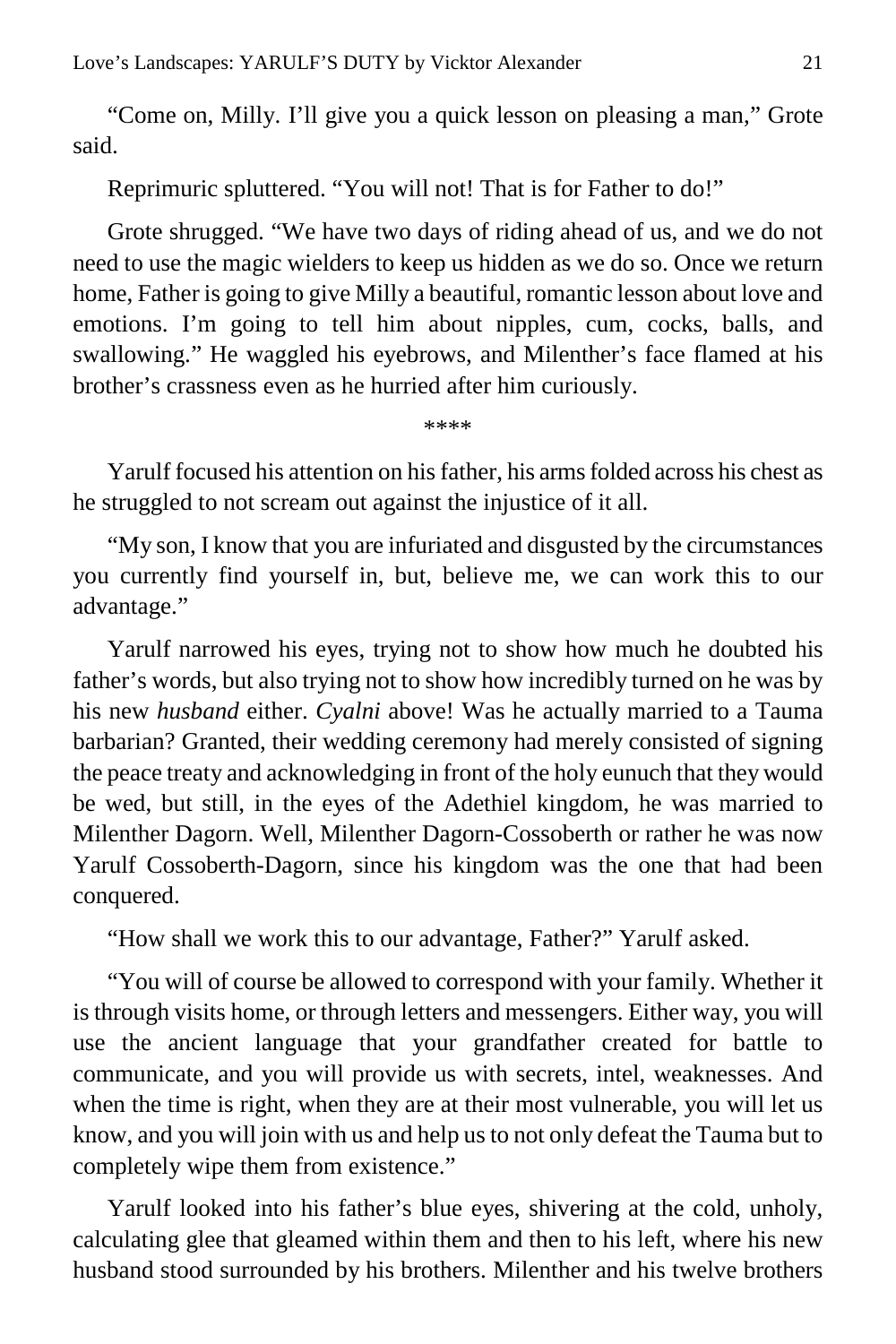stood surrounded by the Tauma army, their red hair gleaming in the waning sun, their chests shining with sweat, and Yarulf's throat went dry with lust. His stomach clenched as he thought about betraying these people, especially as he watched them smile and laugh, patting each other on the backs, teasing and shoving each other, Milenther the smallest and thinnest one of the bunch. They wore brown leather kilts around their waists, and though Yarulf would deny it, they seemed a lot happier than he had ever been in his entire life.

And that pissed him off.

"I'll do it."

\*\*\*\*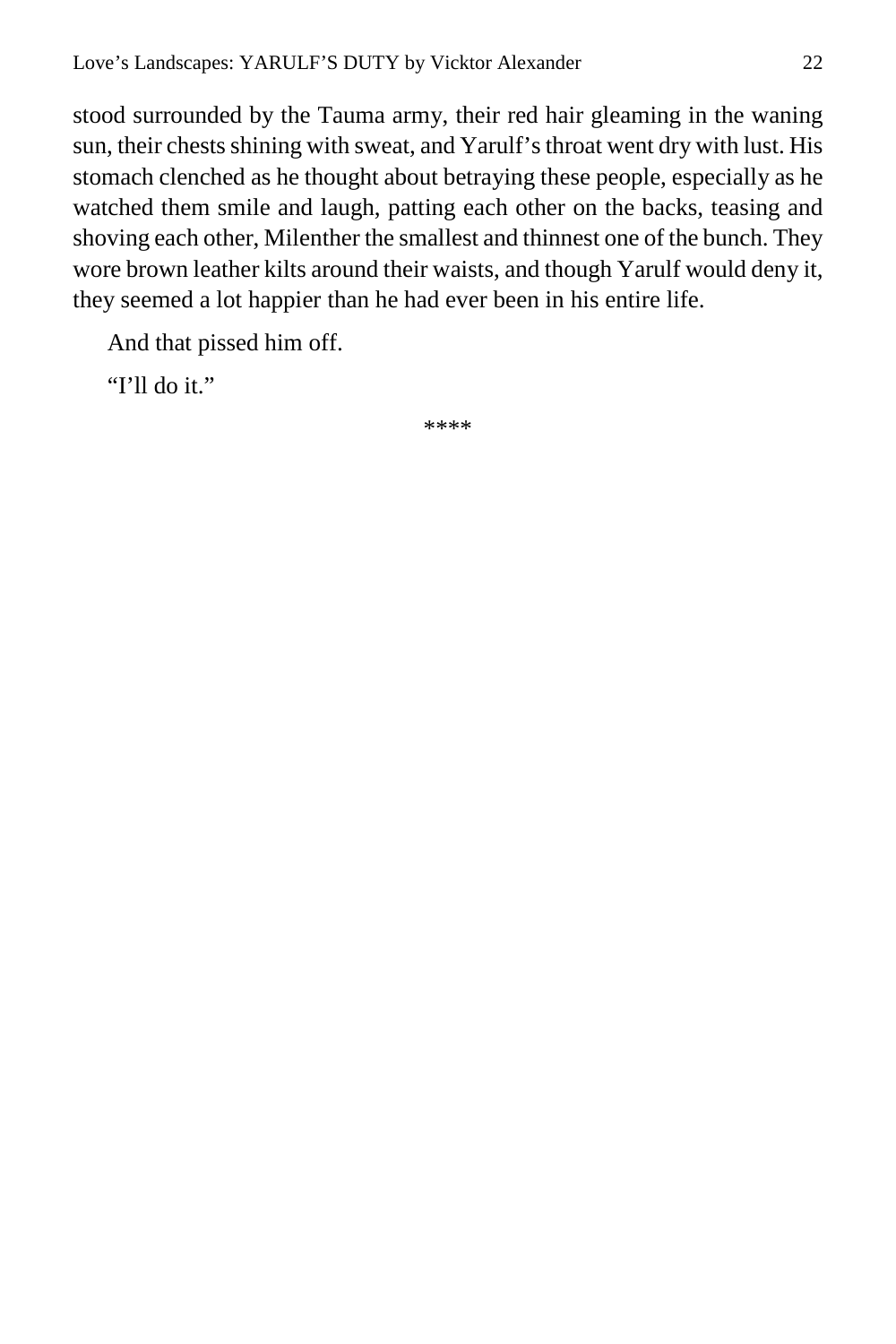## **Chapter Four**

<span id="page-22-0"></span>Milenther glanced over his shoulder at the carriage for the fourteenth time and sighed before he turned back around to face forward.

"You know, for a soldier, your new husband is a bit of a pussy."

Milenther glared at his brother Daimiro and growled. "He was injured, Daim," he offered in way of explanation, "and would not allow me to heal him as you all did. So allow him to travel in his carriage with his manservant. Besides, I am sure he needs this time to come to grips with the fact that he is leaving his kingdom behind and coming to Nerandra. If the shoe were on the other foot, I know I would want my husband to extend me the same courtesy."

Daimiro snorted. "If the shoe were on the other foot, Milly, you would have figured out a way to escape with your manservant without him being the wiser, while your new husband rode with his brothers ahead of you on his horse."

Milenther chuckled before a feeling of dread filled him. His eyes widened and he turned to look at Daimiro. His brothers ceased their chatter and all conversation came to an abrupt halt. Milenther turned his mount around and maneuvered him back towards the carriage. Easing down off the side of his horse, Milenther wrenched open the door of the carriage, worry flooding his body at the possibility of finding it empty.

He gasped when he found himself face to face with his husband, the blue eyes filled with a sort of cold amusement. Yarulf's lips pulled up into a smirk as he leaned forward and stared at Milenther.

"Did you expect to find me gone, *husband*?" Yarulf asked.

Milenther swallowed the lump that had formed in his throat from embarrassment and scratched the back of his neck as he looked over his shoulder at his brothers, who all whistled and walked away. He stammered as he looked back at his new husband.

"Or perhaps you merely raced back to the carriage to check on the wellbeing and the countenance of your new *husband*?" Yarulf asked, his lip raising in disgust as he put emphasis on the word husband.

Milenther's face grew hot, but he tried to smile reassuringly at Yarulf, to placate him. However, he caught sight of the wince on his new husband's manservant's face. It gave him pause. Perhaps this type of behavior was normal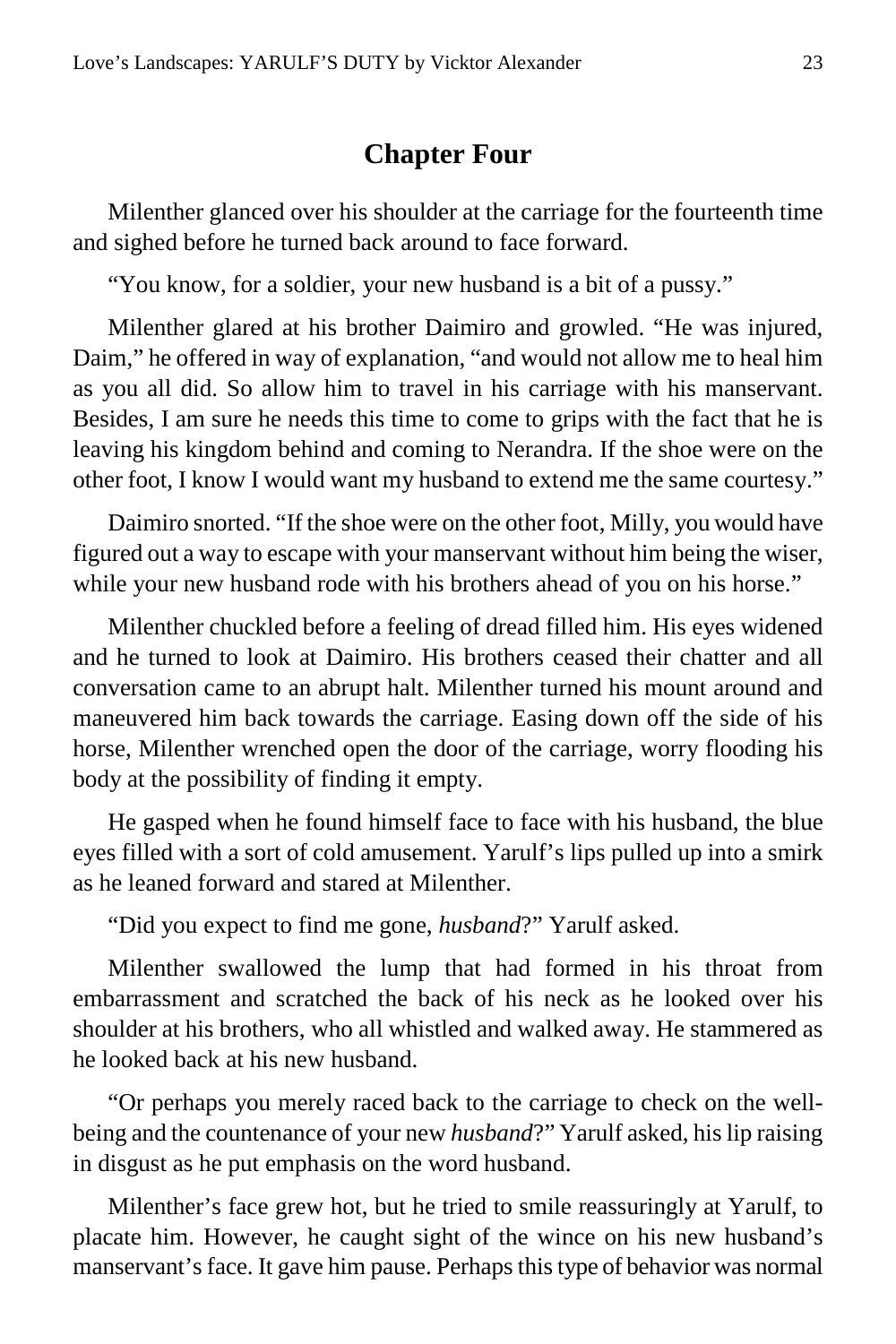for his husband. Maybe this highhandedness was his normal way of behaving. If it was, Milenther was not going to put up with it. He may be smaller than his new husband; he may not be a warrior or a soldier, but he was Tauma, and it was engrained in his genetic makeup to standup for what was right, for what was good and pure, and he would do just that.

"No, actually, I came to tell you that since you are a soldier and I am not, you are to ride the horse. I am going to ride in the carriage," Milenther told him.

Yarulf's eyes widened. "What?" he stammered.

Milenther nodded. "Or we could both ride the horse." He shrugged. "It's really up to you. But either way, as a soldier, you are not to ride in the carriage. It is not fit for the husband of a Tauman prince to ride in the carriage unless he is at the *River of Zenith,* preparing to enter into the Great Beyond. Even then he is to try and ride a horse. You are to ride a horse at all times. So, get out of the carriage and get on a horse. You can either ride my horse alone and let me ride in the carriage with your manservant, or we can ride my horse together."

Milenther grinned at Yarulf.

"The choice is yours."

\*\*\*\*

Yarulf clenched his jaw as he stared at Milenther's smug face and then glanced over at Biumula, who looked back at him fearfully. He knew that his manservant did not want to ride with Milenther in the carriage alone, but Yarulf also did not want to ride on a horse with Milenther. The thought of being pressed against the other man's naked back, or having Milenther's naked chest pressed against his back made Yarulf's groin tighten. He wouldn't be able to keep his twisted desires a secret that way. But what choice did he have? He couldn't put his manservant into the unpleasant position of having to sit with the barbarian.

Yarulf growled, opened the carriage door and stepped out. He climbed down the steps. "I will ride with you," he said between clenched teeth.

"Oh look, the prissy Rarder is actually going to ride a horse!" one of the Tauma soldiers mocked him.

"Cieron!" Milenther yelled, his face flushed red. Yarulf's eyebrows rose in the face of his husband's anger. "He may be a Rarder, but he's still a prince of Adethiel, and as such, he outranks you. Not only is he a prince, he is my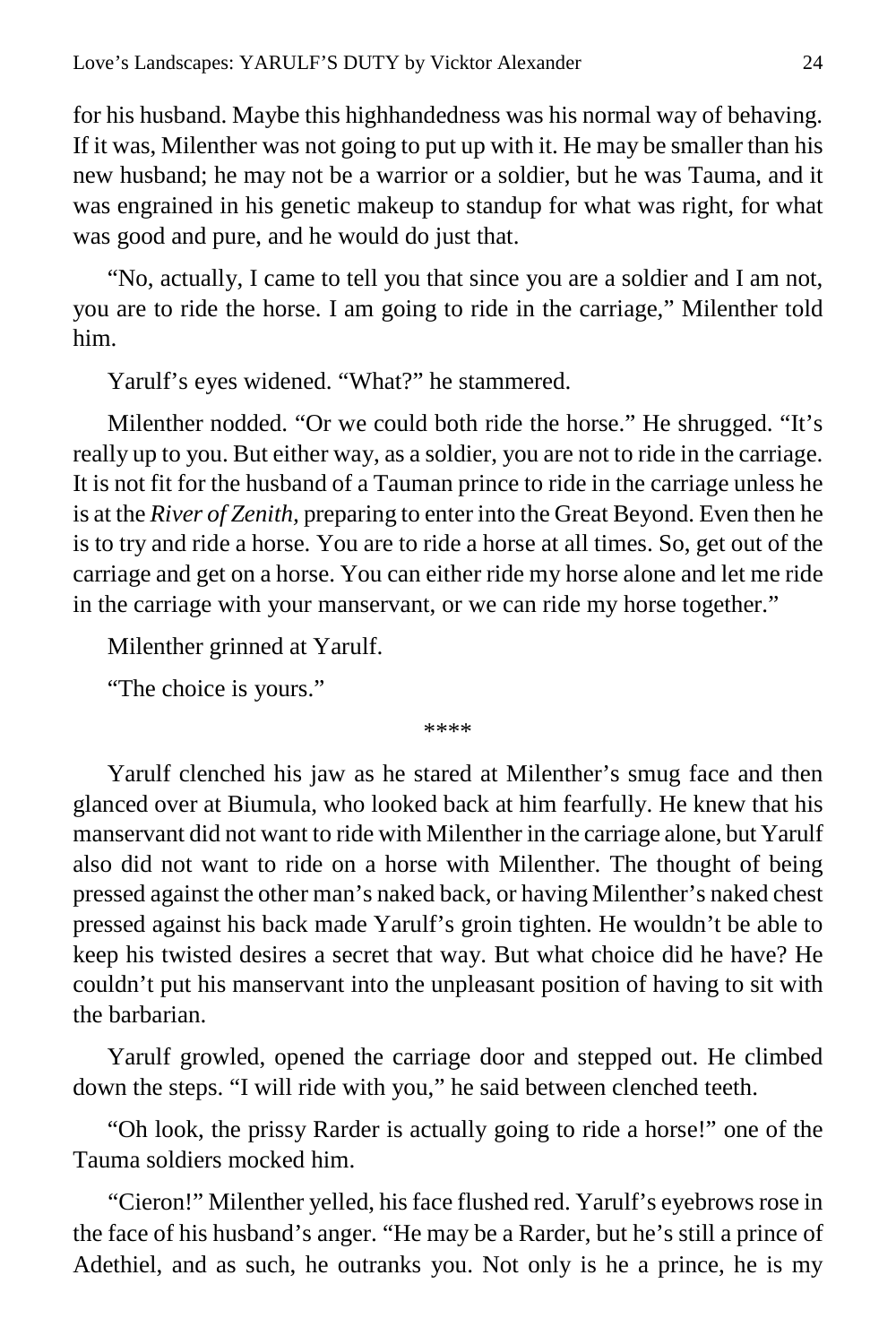husband, which means he commands respect. I may not be a warrior like my brothers, but I am still a prince."

Cieron bowed his head from where he sat atop his horse, glaring at Yarulf before he looked apologetically at Milenther. "Apologies, Your Highness."

"*Seken*." Milenther said, thanking the soldier for his apology, then looked over at Yarulf. "Shall we?"

Yarulf nodded, a small seed of respect for his husband burrowing itself inside of his heart. As he followed Milenther towards his horse, Yarulf found his eyes drifting down over Milenther's naked back to his pert, round ass. Yarulf's mouth went dry, and his mind filled with salacious images of himself kneeling behind Milenther, his tongue buried in the red-haired man's bum.

He was pulled out of his dark musings by the sound of someone clearing his throat. Yarulf glanced up to see Milenther's older brother Madita staring at him with a smirk on his face.

"Better get on the horse, Rarder," Madita said with a chuckle.

Yarulf cleared his throat hoping no one saw his hardness pressing against the front of his breeches as he walked over to the horse, placed his right foot in the stirrups, swung his left foot over the back of the horse, and settled himself in the saddle.

Milenther stared up at him and smiled. "How do you want me?" he asked softly. Yarulf swallowed and shoved away the images that filled his mind, sure that Milenther didn't mean his words the way Yarulf had taken them. He shook his head and wondered which position would wreak less havoc on his senses. Knowing that if Milenther were sitting in front he would feel Yarulf's hard shaft, Yarulf pressed forward and gestured behind him.

Milenther nodded and held up his hand. Huffing out a breath of annoyance, Yarulf reached down to help Milenther up into the saddle behind him. When Milenther's toned arms wrapped around his waist, and the other man's warm breath blew against the side of his neck, Yarulf shivered slightly, and realized that he may have made a mistake.

"Milly? Can we go?" Yarulf looked over at Milenther's brother Nusaces and scowled. The broad shouldered man looked as if he were exasperated with Milenther and, for some reason, that irritated Yarulf. Pulling Milenther tightly against his back, Yarulf glared at Nusaces.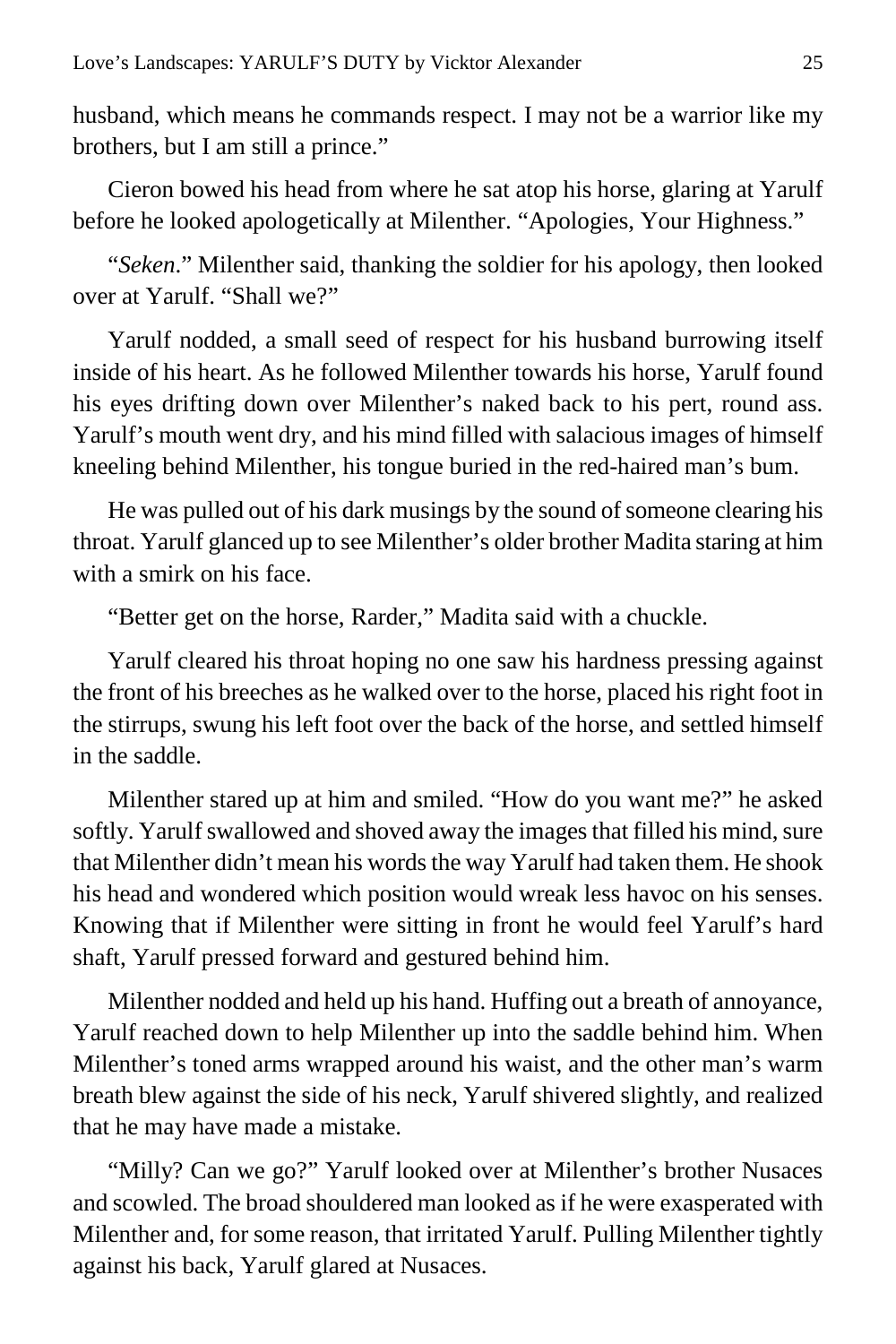"Perhaps you could be a little more patient with your youngest brother? As I understand it, he is a healer, not a warrior and soldier like you, your brothers, and I. He has fought in a battle, survived, gotten married and ridden half a day astride a horse with nary a complaint. I have heard some of your own soldiers, who are currently bringing up the rear of your caravan, who cannot boast of the same fortitude. So before you dare show that impatient glower towards my husband and your brother again, remember that he has matched you in endurance this day, without being trained to do so." Yarulf picked up the reins of the horse's bridle and, after clicking his tongue, lightly pressed his heels into the horse's side. Leaving a stunned Nusaces staring after him and Milenther as they went to join Milenther's other brothers at the front of the returning military caravan.

"Wow," Milenther breathed against Yarulf's neck.

Yarulf shivered. "What?" he croaked out.

Milenther shook his head against Yarulf's shoulder. "N-no one's ever really stood up for me before."

Yarulf looked over his shoulder at Milenther, his eyebrows raised in surprise. "Really? I find that hard to believe. You and your brothers seem very close."

Milenther shrugged. "We are. Extremely close. No one really messes with me outside of them. They tease me all the time and my parents are always telling me that I just need to grow a thicker skin because my brothers are joking with me. But do you know what it's like to be surrounded by warriors and not be one? No one's ever really pointed out to them that, even though I'm different from them, I still keep up. That was—wow."

Yarulf didn't want to examine the warm feeling expanding in his chest. He couldn't feel anything for this barbarian. For this… Tauma. He wasn't going to be in Nerandra for long. He was only going to be there long enough to get information. For the family to trust him and reveal their weaknesses. Then he would convey the information to his father, and at the right time, Adethiel would strike and wipe the Tauma off the map. Yarulf would walk away and forget that he'd ever been married to Milenther.

He'd forget that Milenther's arms had ever been wrapped around him.

That Milenther's breath ever feathered the hairs at the base of his skull.

That he could feel Milenther's heartbeat.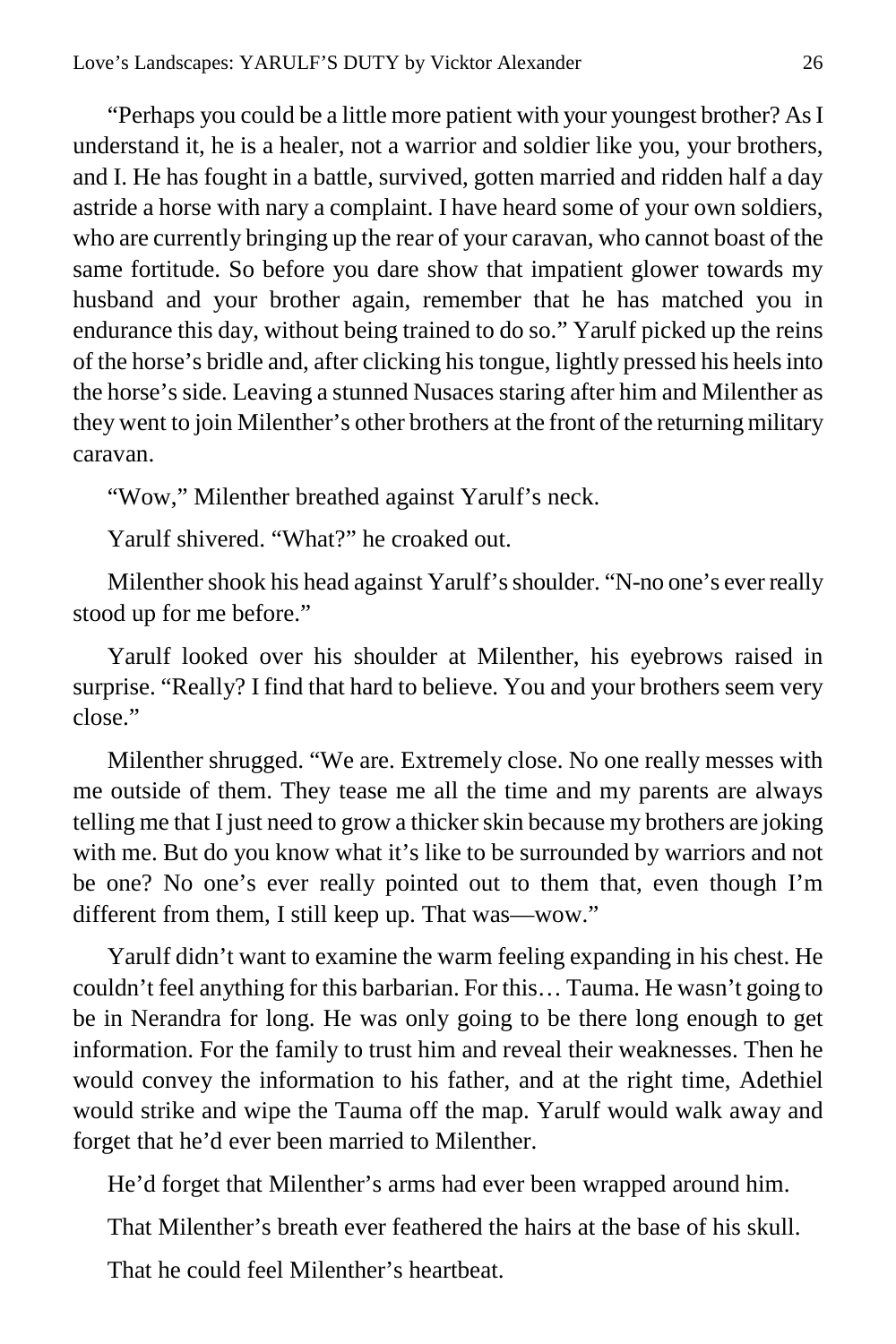He'd forget all about the fact that the thought of Milenther *not* being his husband caused his stomach to clench and bile to rise in his throat.

He had a duty to fulfill and he was a Rarder. A Rarder always fulfilled their duty.

\*\*\*\*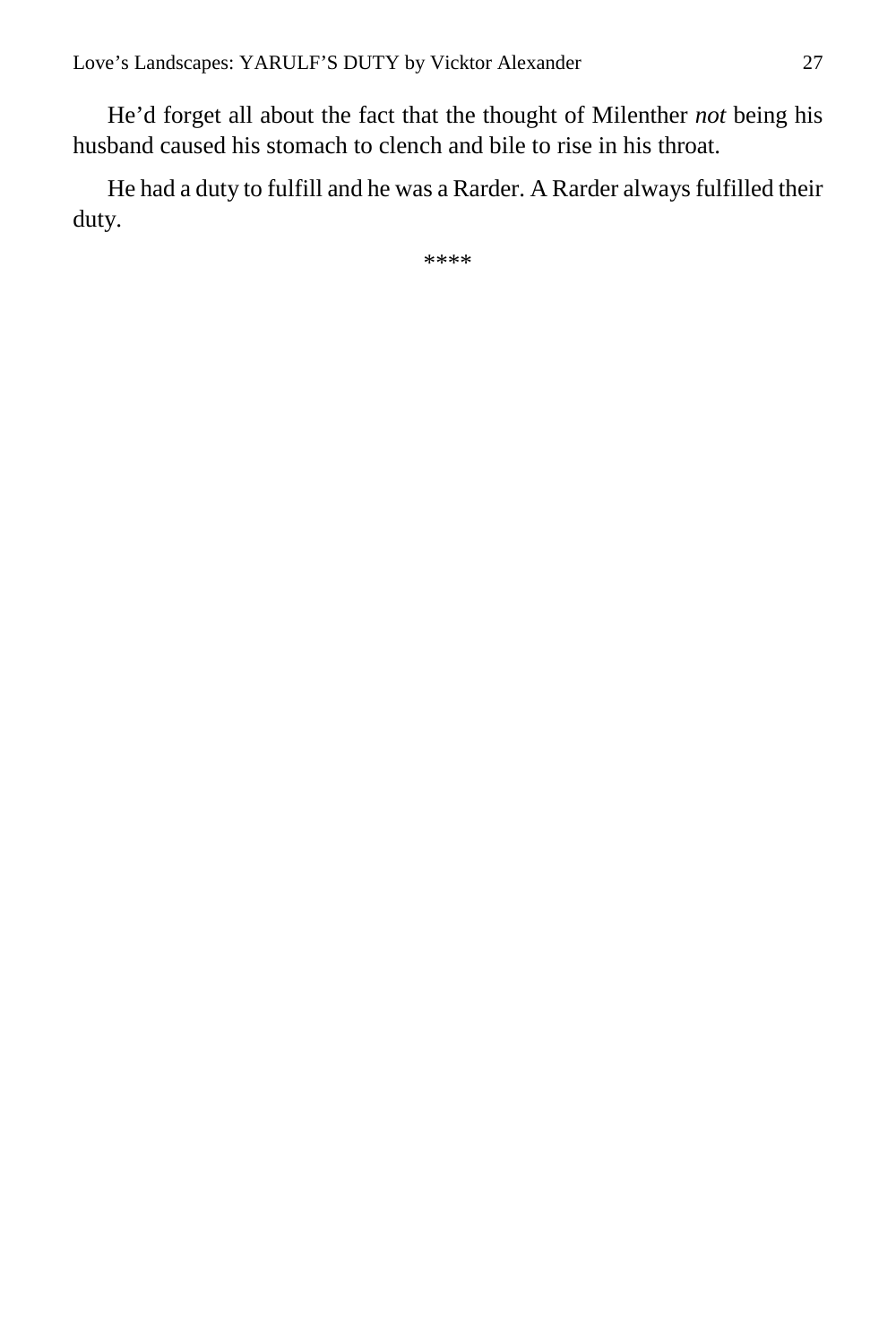### **Chapter Five**

<span id="page-27-0"></span>Milenther yawned and opened his eyes, looking around blearily when he felt the horse come to a stop. He lifted his head from Yarulf's back and wiped the drool from the side of his mouth, blushing furiously and hoping his new husband didn't find his drooling disgusting. He tried to figure out where they were, but the inky darkness, coupled with the large trees of the forest that surrounded them, made that impossible.

"We'll sleep here for the night and continue in the morning," Reprimuric stated loudly.

Milenther noticed the way Yarulf stiffened as he looked around and wondered what was going through the Rarder's head. Deciding that he would wait until they were bunked down for the night, Milenther kept his mouth shut. He leaned forward, allowing his hair to touch Yarulf more fully and made sure that as they had been riding, his hair and healing magic had been healing Yarulf's injuries. Satisfied that Yarulf's wounds were sealed and had become new flesh, Milenther sighed in exhaustion and relief.

"Milly, you and your *husband*, can take the tent. His manservant can sleep in the carriage, that way we don't have to hear the carriage rocking," Milenther's older brother Jacoun teased him.

Milenther flushed and felt Yarulf chest vibrate as he growled.

"Do you all always speak in such a manner?" Yarulf asked.

Jacoun looked at his brothers and back at Yarulf. Milenther felt confusion fill him, what was wrong with what his brother had said? He knew that he'd complained about his brothers teasing him, but he'd been talking about them teasing him about being a healer, or being smaller. This was them showing their support for his marriage. What was Yarulf's problem?

"You got a problem, Rarder?" Silain, another of Milenther's brothers, said, scowling at Yarulf.

Yarulf sighed, and Milenther unwrapped his arms from around the other man's waist and watched as Yarulf climbed down off the horse, steadying the large animal. Before he turned to face Milenther's brothers, he folded his arms across his chest, the fabric of his jacket pulling taut across his biceps and shoulders. Milenther's mouth went dry at the sight, and he dropped his hand to his lap to hide his hardening erection.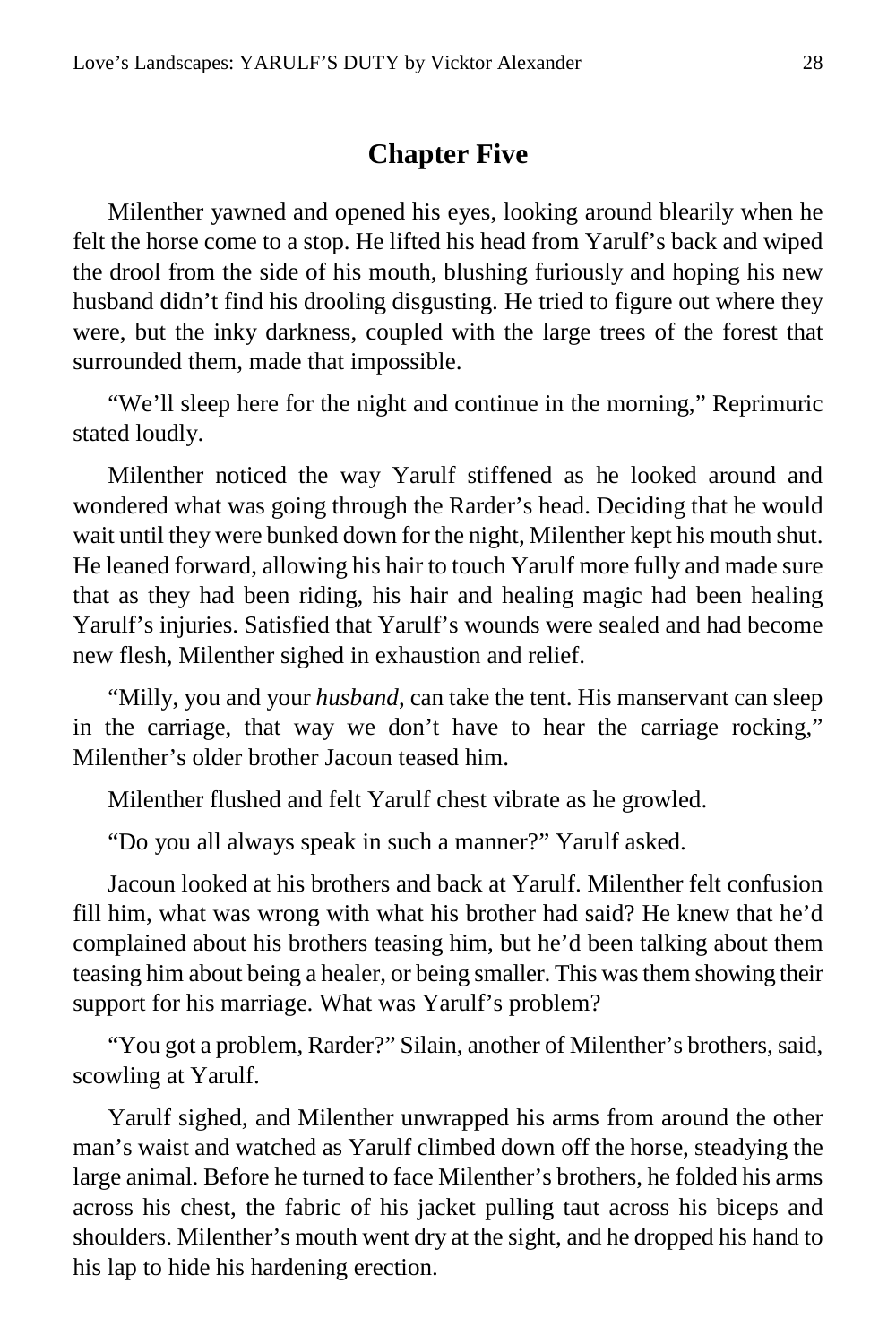"I understand that the Tauma are a… classless society. You lack morals and dignity, but what I may or may not be doing with your brother is not something that you should be thinking about, much less discussing in public," Yarulf said.

Milenther's eyes widened at his husband's words and he could tell from the way his brothers all slowly lowered themselves from their own horses and walked towards Yarulf that things were about to get really ugly, really fast.

"Sil! He is not like us. Let us remember this. Mother would not have you behave this way," Milenther pleaded with his brother in their native tongue.

Yarulf's head swung towards him when he heard Milenther speak, and it was that moment of distraction that cost him. Milenther's brothers pounced on him when his head was turned and lifting him above their heads, they walked with him, shouting and demanding to be put down, through the forest towards parts unknown. Milenther hurried down off the horse, tumbling ungracefully to his face with a grunt of pain. The cluster of trees was too close together for his horse to get through, and he wondered for a moment why his brothers had chosen this place to stop. Until he passed through the trees and came to a breathtaking beach.

His eyes took in the sight of the rolling blue waves and the clean sand that pressed sensuously against a wide grassy meadow. Milenther inhaled deeply, the salty sea air filling his lungs and calming his anxious spirit. For the first time since his father had sent him with his brothers to fight against the Rarders, Milenther felt himself relax and become at peace. He'd always felt a closeness with nature and being here on this beach made him feel as if a part of his soul were being cleansed from the filth of battle.

A harsh yell pulled him out of his spiritual introspection, and Milenther turned to see his brothers toss Yarulf into the sea. Milenther gasped and ran forward. He stopped at the edge of the water and watched as Yarulf stood, spluttering, his thick, dark-blue hair dripping and plastered around his face and head. His fancy clothes clung to him like a second skin, and Milenther swallowed back the moan that threatened. He could only hope that none of his brothers looked his way right then, because he had a serious problem going on beneath his kilt in that moment.

His brothers chortled at Yarulf's discomfiture, and as Yarulf raced towards them each individually, they easily evaded him. Milenther stood at the edge, watching as his brothers essentially teased his new husband, and wondered if Yarulf knew that his brothers were welcoming him into the family.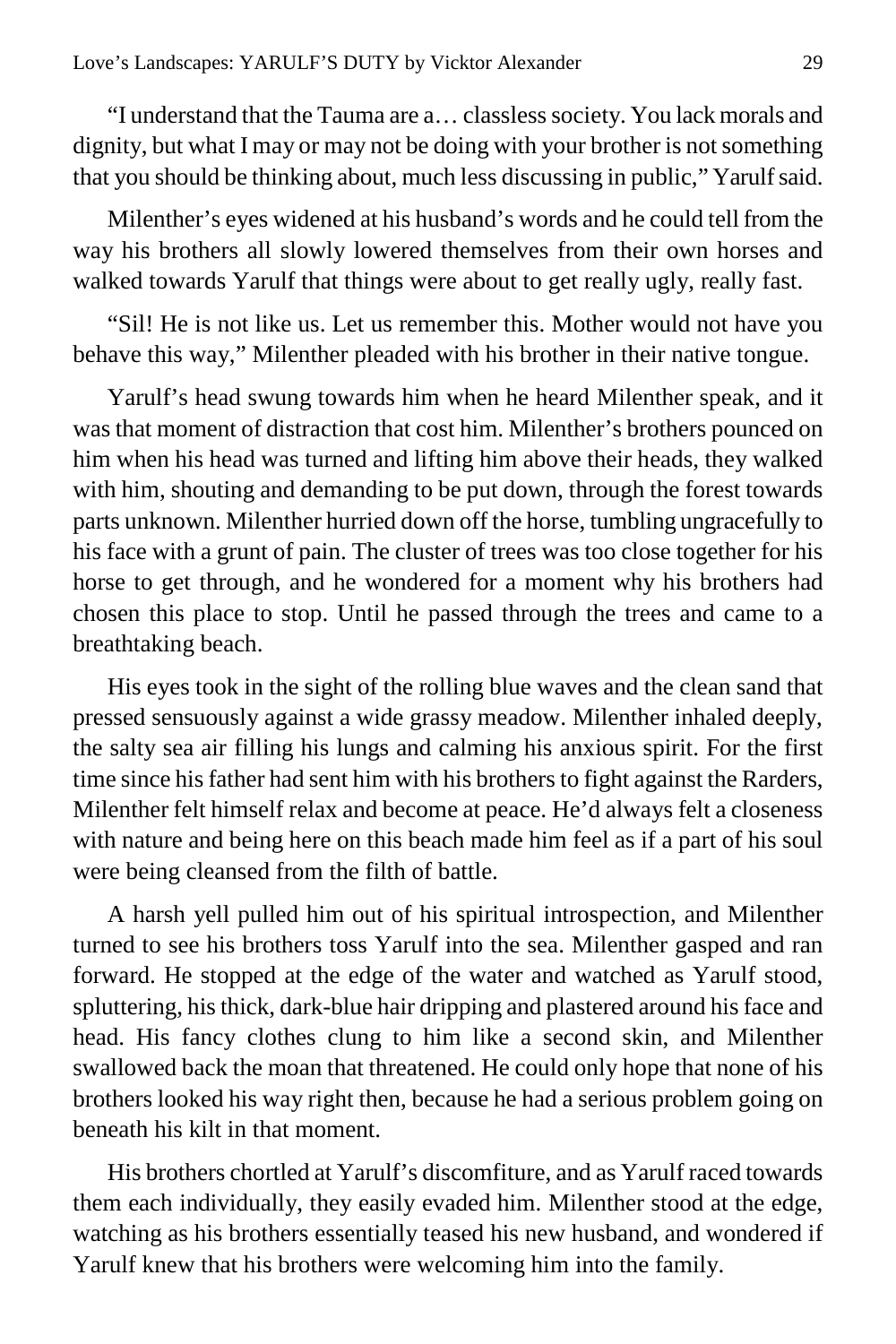After racing past Evien and having the man use his momentum to lift him and toss him back into the water, Yarulf stood, squaring off against Milenther's twelve brothers, and glared at each of them. Milenther gnawed on his bottom lip, realizing that his husband didn't understand that this was the way many Tauma men welcomed a brother-in-law into the family. He stepped forward to explain when he saw Yarulf's blue eyes settle on him.

Milenther froze when that cool gaze traveled up and down his form, before resting on his groin. He watched Yarulf's Adam's apple bob as he swallowed and looked back up into Milenther's eyes. He regarded Milenther intensely before looking back at Milenther's brothers. Then, to Milenther's complete surprise, Yarulf began pulling his clothes off piece by piece until he only wore his trousers, having tossed everything up on the beach near Milenther. Crouching into a fighting pose, one leg behind the other, he beckoned Milenther's brothers mockingly.

"I am ready Tauma bastards. Bring it on."

\*\*\*\*

Yarulf finally understood that Milenther's brothers had, in their own way, been welcoming him into their family. He wasn't exactly sure how he felt about it. Whenever someone married into a Rarder family there was a huge banquet, a formal celebration with well-dressed people as they welcomed the new member of the family. Of course, the Tauma were not as cultured as the Rarder so he should have expected that their way of welcoming him into their family would be completely different.

He watched as Milenther's brothers traded looks before they smirked at him. Letting out battle cries they came at him one after the other. Grappling and wrestling in the water ensued, and Yarulf found himself laughing as he tussled with the muscled Tauma warriors. He was tossed into the water more times than he cared to think about, but before long, he and all of the other men rested on the beach on their backs, chuckling.

Milenther stood above them, his arms crossed over his chest as he stared down at all of them, his eyebrow quirked.

"Are you all done with your display of brawn?" he asked.

Yarulf felt a surge of lust and adrenaline rush through him, and he had to fight the urge to leap to his feet and sweep Milenther up into his arms and kiss the other man senseless. Or to give into his other, darker desires and push his erection deep into the slender man's body.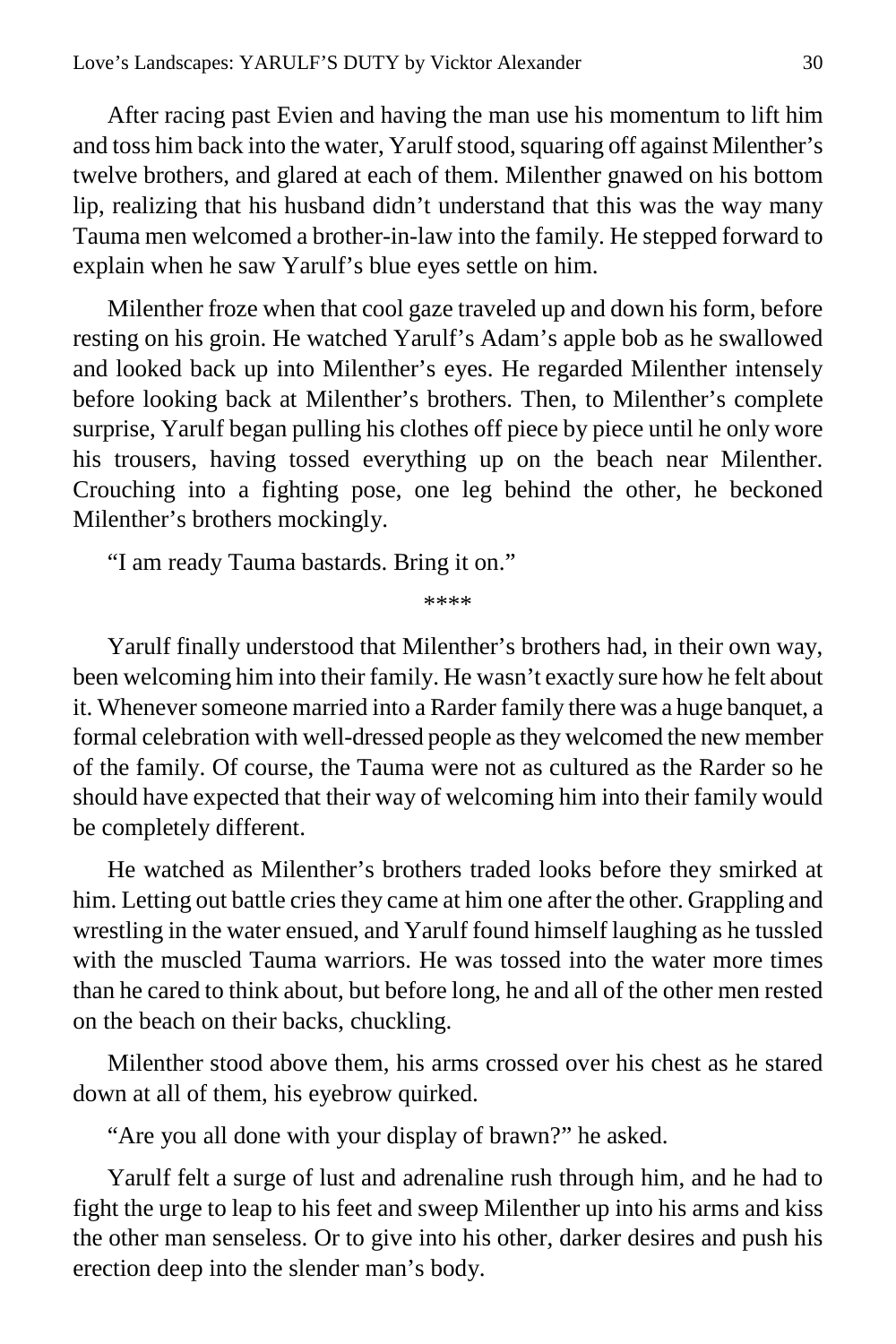"Oh Milly, calm down. Your new husband has done well. Father will be proud of the match that you have made," Daimiro said.

Milenther scoffed. "Yeah well, that is not the point. The point is, that we stopped so that we could eat, cleanse our bodies and sleep, so that we could continue our journey tomorrow. Yet you all are acting like children."

Yarulf pushed himself up into a seated position and turned to look at Milenther, his eyebrows raised at the other man's tone. He would have thought that Milenther would have been happy that Yarulf had been bonding with his brothers. Instead, it seemed as if he were annoyed.

Silain chuckled. "Fine, Milly. We'll act like adults and get the camp set up."

Milenther nodded, turned on his heel, and walked off. Yarulf watched as he walked away before turning to the man's brothers, opening his mouth to question them. Grote shook his head and held up his hand.

"Milly isn't really upset that we were having fun with you. He's just upset that you were having fun without *him*. I think you need to go and talk to your new husband, Rarder," Grote said.

Yarulf nodded, nervousness settling in his belly as he stood, brushing the sand from his ass. Could he trust himself to talk to Milenther without pulling the other man to him tightly and ravishing him in the middle of the forest? Regardless of the fact that they were essentially wed, Yarulf had been raised to believe that two men lying together was inherently wrong. A depravity, a dark and perverse desire. It was one of the reasons that his father wanted the Tauma exterminated. It was the reason Yarulf hid his own desires so fiercely. Milenther made those desires extremely hard to ignore.

# *I am a soldier and prince of the Kingdom of Adethiel. I can talk to a Tauma male and not be ruled by my flesh*.

Squaring his soldiers, Yarulf marched after Milenther. He found the other man standing by his horse, removing his saddlebags and directing the army towards the beach to set up the camp. Yarulf stood and watched the play of muscles in the other man's back for a moment. His mouth grew dry, and he imagined himself walking over to Milenther and licking the naked skin from the man's neck down to his round, pert ass.

Swallowing back his groan, Yarulf walked up to Milenther and cleared his throat. He saw Milenther stiffen for a moment, but the other man continued his earlier actions without turning around or even acknowledging Yarulf's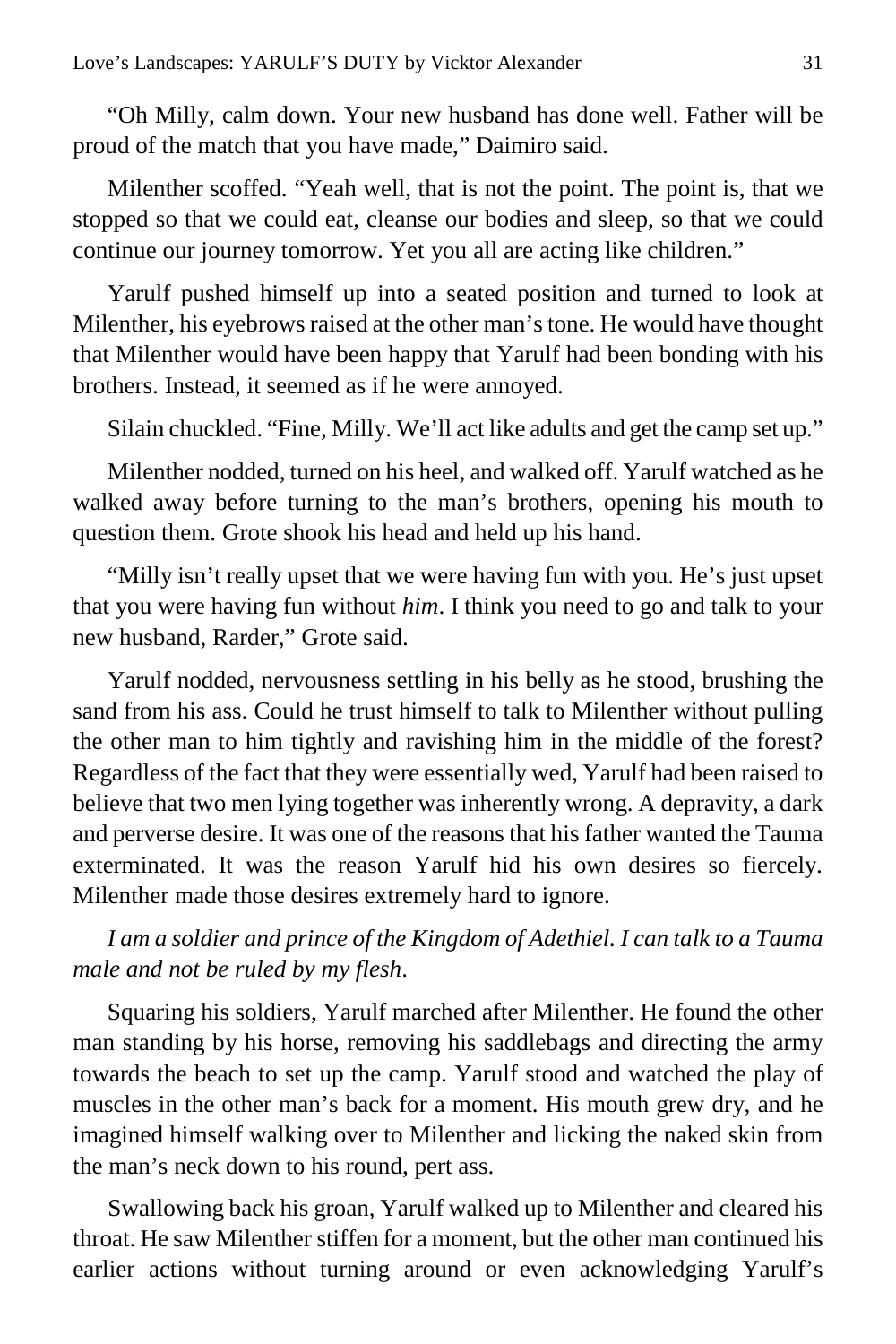presence. Realizing that he was going to have to actually speak to his husband, Yarulf sighed for a moment. Yarulf tried to figure out what to say.

"Is there anything I can do to help?"

Milenther turned to assess him, his gaze traveling up and down Yarulf's body for a long moment before he stared deep into Yarulf's eyes. "Do you actually want to help, Rarder, or are you merely asking to be nice?" Milenther asked. "Because your manservant did the same thing."

Yarulf looked over to where Biumula sat on the edge of the carriage, watching as one of the Tauma warriors carried the supplies through the forest towards the meadow, his tongue tracing his lower lip, and raised his eyebrows in amazement. When Biumula's gaze swung over to Yarulf he blushed furiously at being caught and looked away ashamedly. Yarulf knew, when he got a chance, he would be talking with his manservant about more than just his unwillingness to assist with setting up camp.

"I will talk with him later, Milenther, but I really would like to help," Yarulf assured the Tauma.

Milenther nodded and handed Yarulf his saddlebags. "Well then, I thank you. Can you take this to the clearing?"

Yarulf nodded and accepted the saddlebags from Milenther. Their fingertips touched and Yarulf inhaled sharply at the zing of awareness that coursed through him. He took a step back and looked down at his hands before glancing at Milenther to see if the other man was similarly affected. When he noticed Milenther rubbing his fingers together, as if confused by the shock, Yarulf was pleased that he wasn't the only one who had experienced the sensation. When Milenther looked up at him, Yarulf smiled at him feeling an urge to lean over and kiss the other man's full lips. He might have done just that if his father's voice hadn't penetrated his mind at that moment, reminding him of why he was there. Straightening to his full height, Yarulf nodded to Milenther and turned to walk away.

"Yarulf?" Milenther called. Yarulf stopped and glanced over his shoulder at Milenther, his heart pounding as he watched Milenther free his hair from the ponytail he'd had it in and run his fingers through the long strands. "I look forward to tonight."

All of the air in Yarulf's lungs left him in a rush, and turning back around, he hurried through the forest to the clearing to place the saddlebags into the tent he would be sharing with Milenther.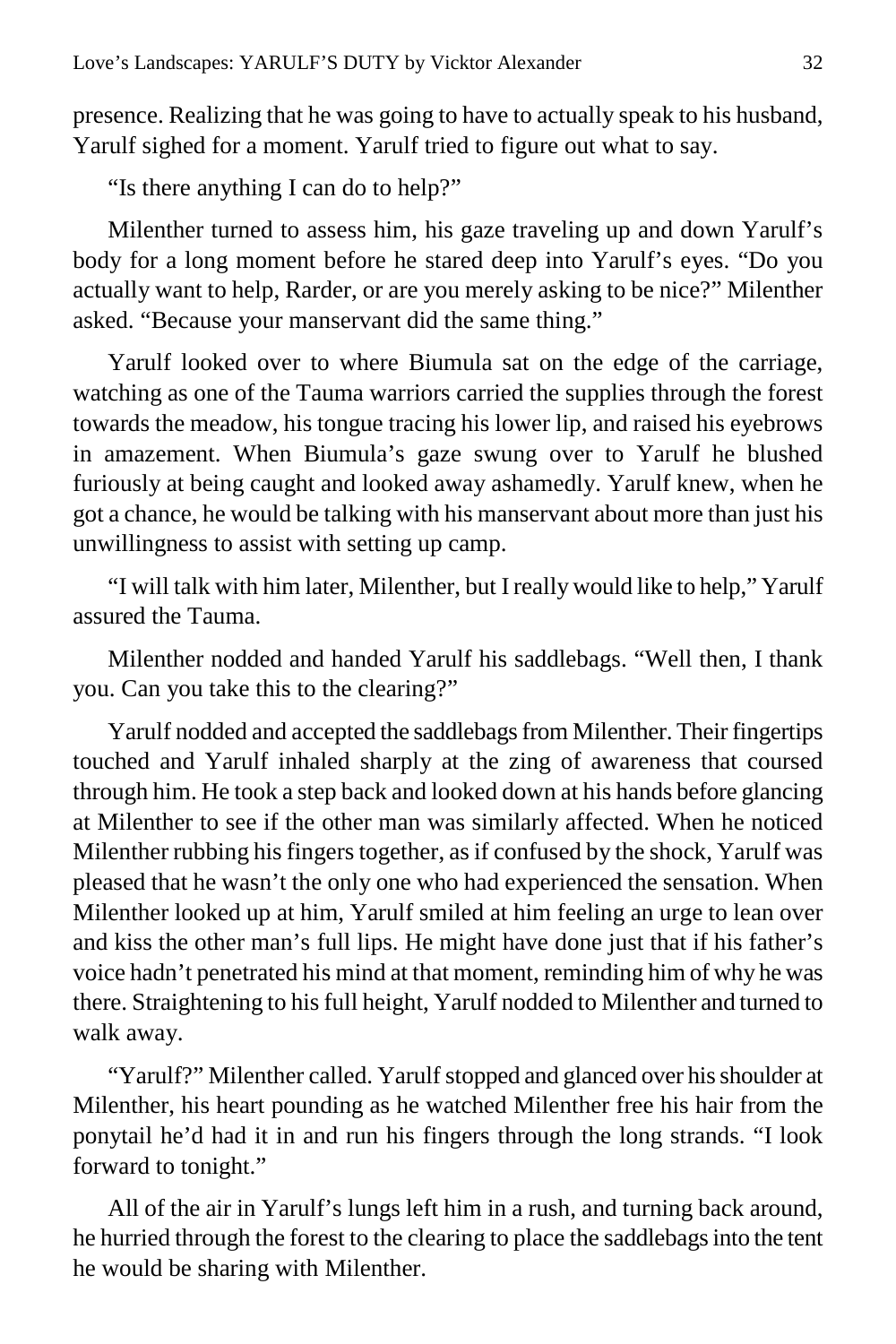The Tauma.

A man.

His husband.

\*\*\*\*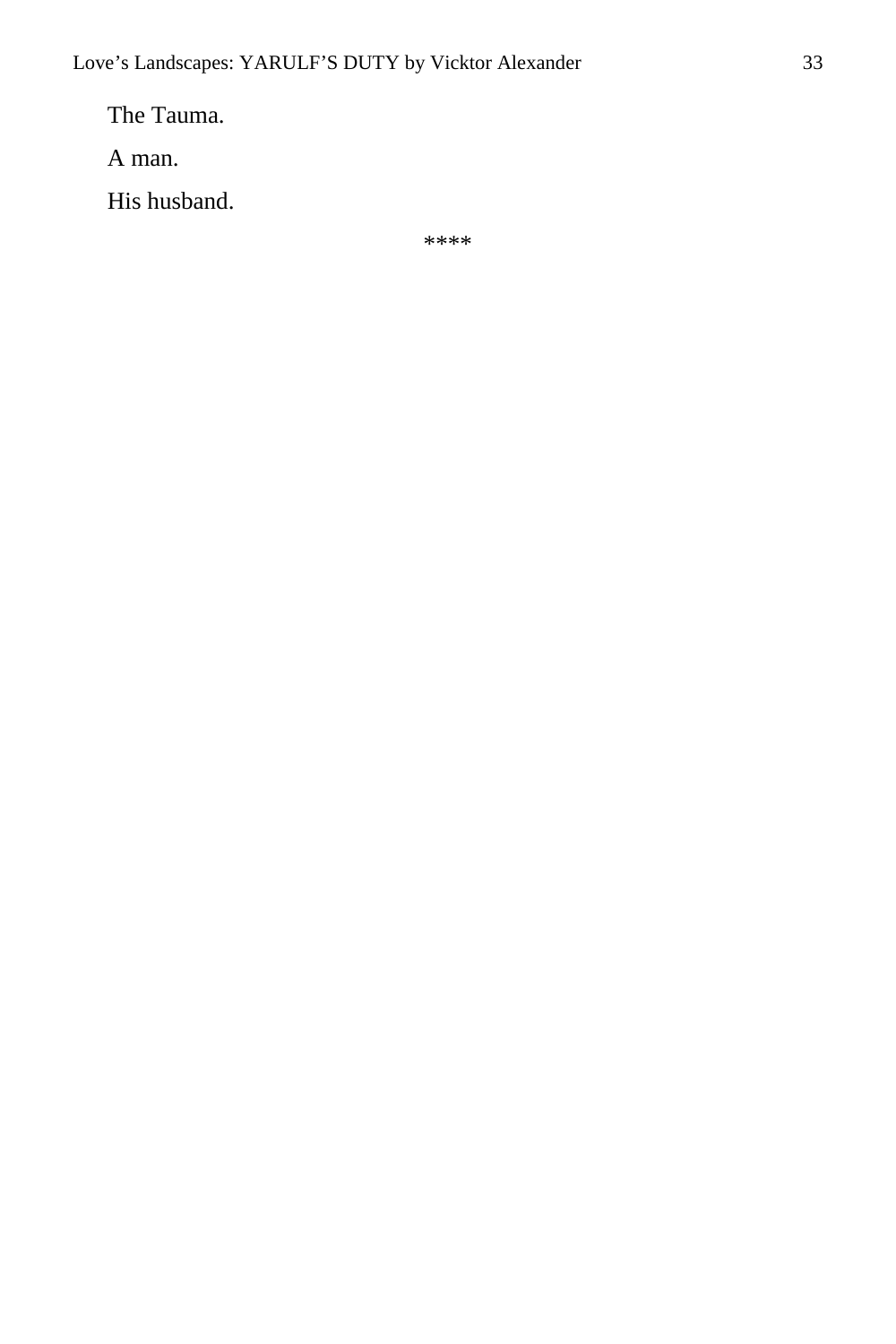## **Chapter Six**

<span id="page-33-0"></span>Milenther shook his head as he watched Yarulf rush away from him. He didn't understand what had just happened. He'd seen the desire in the Rarder's eyes, darkening the blue orbs. It had pulled him in, making him want to ignore all of the warriors and animals around them and strip his clothes as he begged Yarulf to fuck him. Shivering as the image of Yarulf and him locked in such an intimate embrace rose to his mind, Milenther cleared his throat and turned back to his horse, rubbing his hands along the animal's side in an attempt to calm his racing heart.

"You should not get your hopes up, Tauma," a voice said behind him. Milenther turned and found himself looking into the eyes of Yarulf's manservant, Biumula if he remembered the man's name correctly. Milenther's eyes took in the sight of the other man as he tried to figure out if the warning came from friend, foe, or jealous lover.

Biumula was a few inches shorter than Milenther, with the dark hair that was common with most Rarderians. But his ears were slightly pointed, which spoke to his having a Gerey heritage. Where Milenther was slender, Biumula was round, though not in an entirely unpleasant way. Where Yarulf's eyes were a gorgeous, dark-blue color, Biumula's were an interesting blend of blue and green. Milenther found himself intrigued by them, probably more than he should have been. Shaking his head mentally, he placed a hand on one of his hips resting the other on the back of his horse while he regarded the manservant carefully.

"I don't know what you mean, Rarder," he said with a tight smile.

Biumula scoffed as he walked closer and gestured with a tilt of his head in the direction where Yarulf had just ran off. "Yarulf is a proud prince of the kingdom of Adethiel. He follows the rules and customs of our people without fail. Two men lying together is against our laws. That is not something that he would ever go against. Even if he has been forced to marry you."

Milenther glanced over his shoulder towards the forest, his thoughts swirling as he contemplated Biumula's words. Could the manservant be right? Yarulf had run away from him quickly. Perhaps theirs would not be the marriage that Milenther had been fantasizing about for the past few hours.

No sooner had that thought entered his mind, than he remembered the way Yarulf's blue eyes had darkened with desire as he'd looked at Milenther. Yarulf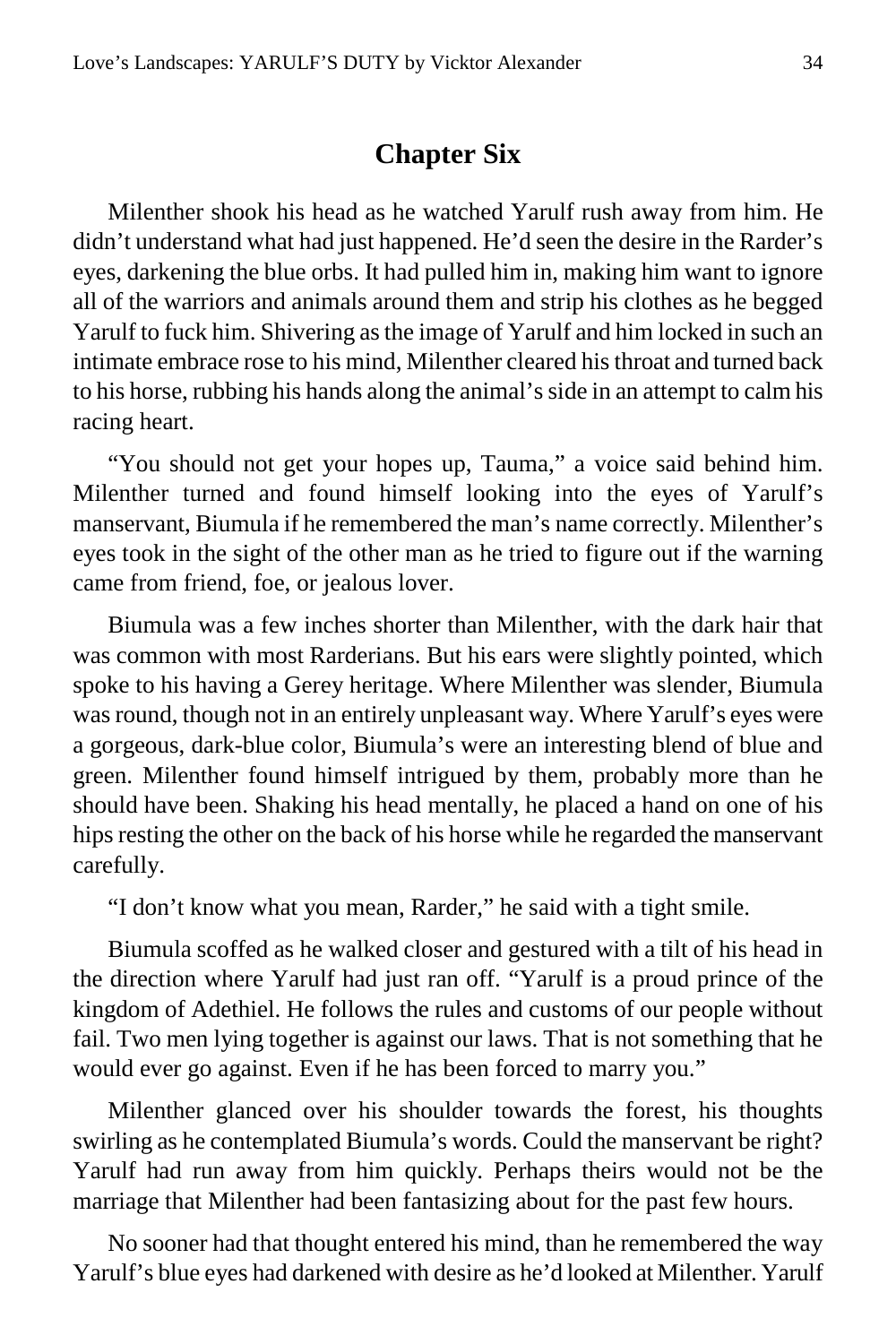may be trying to fight against his attraction to Milenther, but that attraction was still there. And Milenther would do everything he could to make sure that his husband saw that two men being together was not wrong but was, indeed, very beautiful.

Turning back to Biumula, Milenther smiled and nodded at him. "*Seken* for your advice, Rarder. I shall take it under… advisement. Now, if you will excuse me. I find that I have need to wash myself."

With that, Milenther walked away from the speechless Biumula and made his way through the forest and to the sea. He heard his brothers and the other Tauma warriors teasing each other as he approached them, and he smiled at them when they asked him to come and join them in a game of shaconr. It was a game of skill, not brawn, and it was one that Milenther had beaten his brothers at numerous times over the years. Usually he didn't pass up a chance to display his mental prowess, but he had more important things on his mind.

He was acutely aware of Yarulf standing just outside of the tent they would be sharing that night. It sat on the edge of the grass, away from the rest of the camp. Milenther walked past the tent before stopping at the edge of the water and inhaling deeply to prepare himself for what he was about to do. He wasn't as bold as his brothers. It came from being a healer, and the youngest. He'd spent his life being coddled and babied, sheltered from most things, almost hidden away. But, if he wanted to make sure that he and Yarulf had a chance at having a real marriage, he was going to have to show the man that being with another man was not wrong.

Resolved in his actions, Milenther nodded and reached down to remove his belt from around his waist. He dropped it to the sand even as he reached up to pull his baldric over his head and lay it on the ground next to his belt, carefully, since it held not only his sword but some healing potions and herbs within the leather pouches, and they were quite delicate. While he was bent over, Milenther pulled off the leather sandals that were strapped up his legs to his knees. Once that was done, he released the fastening on his kilt and let it fall on top of the rest of his things. He heard a choked gasp and smirked. Yarulf sounded a lot closer than the tent and it gave Milenther hope.

Stretching his arms up above his head, making sure to put his body on display for his husband, Milenther ran his fingers through his hair, before he bent back over, his ass pointed directly at Yarulf, as he pulled out his bar of lye soap mixed with strips of bergamot and cinnamon. Without a backward glance,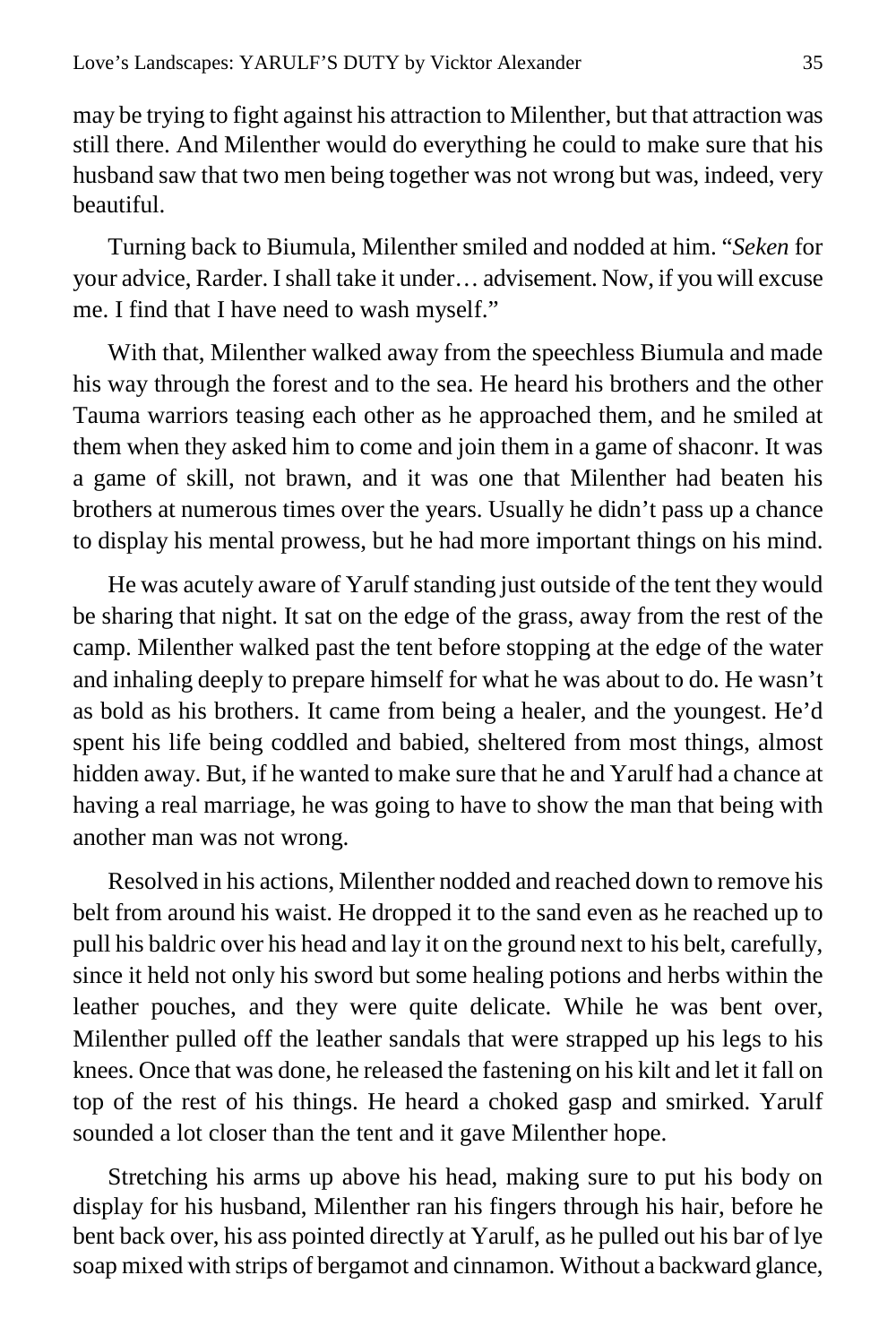Milenther headed straight into the sea water to bathe, knowing that Yarulf would be watching him the entire time.

\*\*\*\*

As Yarulf sat with the Tauma that evening, eating the elk some of the soldiers had hunted and skinned earlier for the meal, he was acutely aware of Milenther sitting on the log next to him. Watching Milenther undress for his bath earlier had been the most foolish thing that Yarulf had ever done. No. No. Watching Milenther bathe was the most foolish thing he had ever done, watching him undress was the *second*. Yarulf's shaft was still hard in his breeches, in spite of the fact that he'd shot his load twice during his own bath. He had no idea how he was supposed to sleep in the tent with the red-haired siren without giving into his depravities and fucking him until they both expired from bliss.

The thought of dying from too much pleasure caused Yarulf's lips to twist up into a smile and he turned to Milenther when the other man nudged him.

"What is that smile for, Rarder?" Milenther asked.

Yarulf shrugged. "Nothing. It was my own private thought, Tauma, or am I not allowed those?"

Milenther blinked and nodded, his cheeks colored slightly. "Apologies. I just wanted to share in whatever would bring a smile to your face."

Yarulf sighed. He'd been short with the other man, which hadn't been his intention. He would never be able to fulfill his duty to his father if he couldn't get close to these people, and the way to do that was through Milenther. He reached out to touch the back of Milenther's hand.

"No need to apologize. I must admit that my shortness with your question was not because I did not think you allowed me to have my own private thoughts or because I feel as though you and your family have caused me some offense. It is merely due to the… nature of the thoughts. They are of a more… intimate nature."

Milenther's eyes widened as he listened to Yarulf, and he glanced around, as if he were afraid that someone would overhear their conversation, then he looked back at Yarulf. He leaned closer. "I understand. I'm the same way. I don't like to share my sex fantasies with my brothers either."

Yarulf chuckled. "Well, these thoughts would have caused me much problem back home had anyone been aware of me having them. Because they were of me with another male. They were of me and you."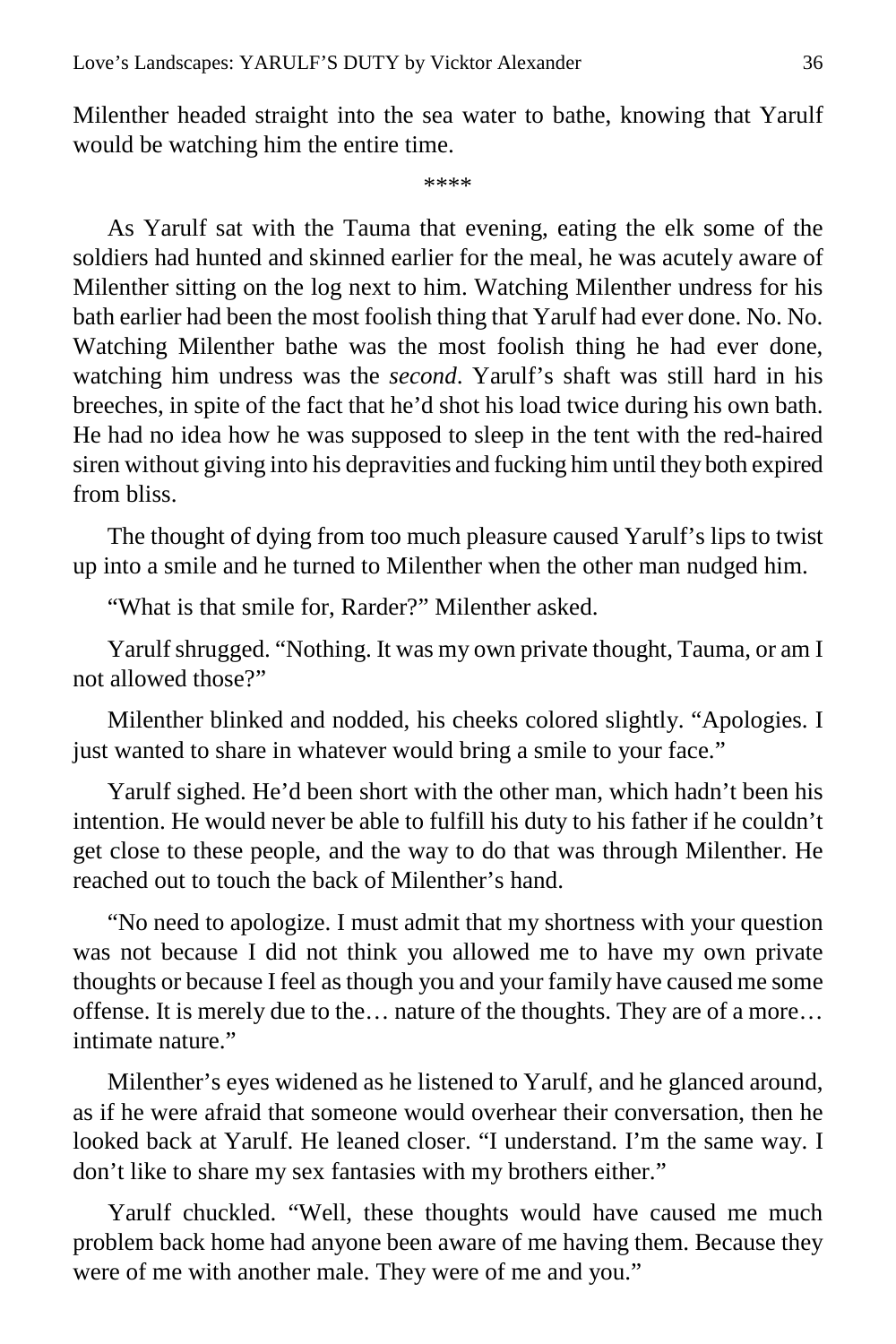Milenther gasped and Yarulf's grin widened even more, perhaps this wouldn't be as hard as he'd originally thought. He watched as Milenther's pale cheeks reddened and a pleased expression came onto his face before the man looked over at him shyly. Yarulf had the insane urge to sweep Milenther into his arms and kiss him passionately, but he resisted, but only just barely.

He turned to look out across the fire and noticed that Milenther's brother Laselni watched them closely, rolling a piece of bark between his teeth. Yarulf scowled at the other man and glanced away from him, only to find Milenther's gaze trained on his face. He raised his eyebrows and hoped his expression was open and not too surprised.

"You think my brothers and I are truly barbarians, don't you?" Milenther asked with a tight smile on his face. It wasn't a happy smile. It was an expression that made Yarulf nervous when he saw it. Nervous and yet, still aroused.

Yarulf felt his own face heat. He opened his mouth to apologize but stopped when Milenther raised his hand and shook his head.

"Our people may not dress and act the way your people act, Yarulf, but that does not make us barbarians. We are free people. We laugh. We love. We are not bound by the restrictions that are placed on your people. That tell them, if they do not act a certain way, or if they do not speak or dress or live or even *love* a certain way, then that means that they are worthless." Milenther stood and glared down at Yarulf, his eyes flashing purple fire, and try as he might to resist it, Yarulf's dick leaked a bit of pre-cum. He found Milenther irresistible in his fury. "To you we may be the barbarians, but to us, you are the animals."

And with those words Milenther turned and marched off in a fury. Yarulf watched him and knew that had they been in Adethiel, in the Royal Theatre, at that very moment the crowd would have surged to their feet to applaud Milenther's impassioned speech. Yarulf himself was hard-pressed not to find a dozen *poszumas* flowers and toss them before the flame-haired beauty.

"So do you plan to sit there looking like a *dulanthar* for the rest of the evening, or are you going to go after him like the *chrabivina* that we think you are?" Brylir questioned Yarulf from across the fire, though he never once looked at him.

Yarulf's eyes widened at Brylir's use of the word *chrabivina*. Being called a *dulanthar*, an ass, was something he expected as a Rarder. But a *chrabivina*? A man of integrity and honor? A Tauma gentleman?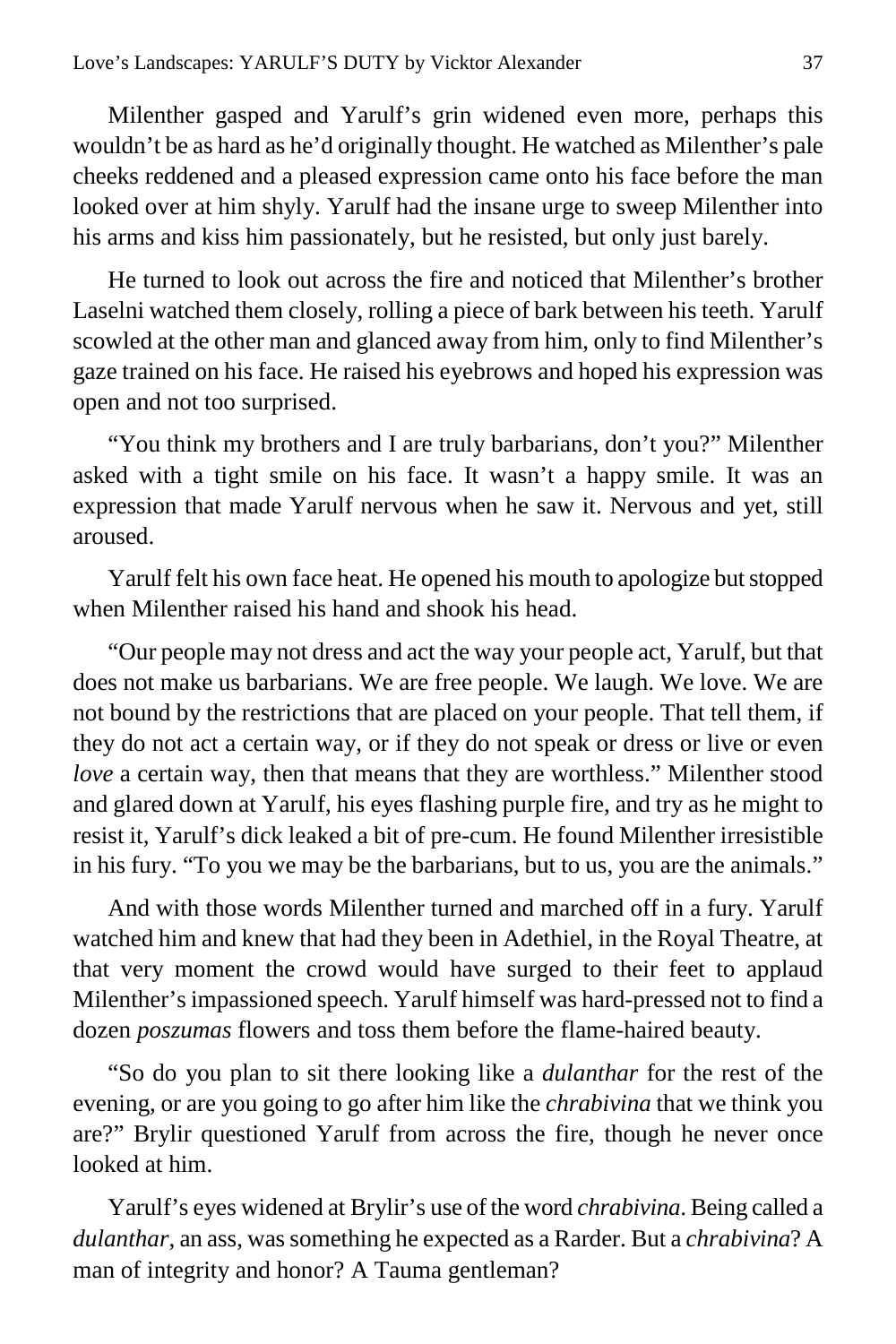Guilt settled like a lead weight in Yarulf's gut. He nodded his head, pushed shakily to his feet, and, without another word, went after Milenther. What had he done to merit such quick trust and understanding from the Tauma? Was it engaging in their playful brawl in the sea? Was it assisting them in setting up camp? What had he done to gain such favor in their eyes?

Centuries of fighting between Rarders and Taumas had led to thousands of lives lost and hundreds upon thousands of families broken. There was no trust, no love lost between the two people, and yet, here he was, married to a Tauma prince, chasing after the man, with not only the blessing of the other Tauma princes to aid his cause, but their trust behind him.

Yarulf stumbled. Why were Milenther's brothers so supportive and encouraging? Perhaps this was all a part of their plan? To get him to chase after Milenther so that the Tauma could kill him out in the darkness.

"I don't know what you are thinking about so intensely, but I assure you, whatever it is, you are wrong." Milenther's soft voice drifted in the wind to him, and Yarulf turned to see him standing just to the left, leaning against a tree. Yarulf walked closer to him, his steps measured as he tried to assess if the other man was on the verge of attacking him or was merely in a contemplative state.

"How can you be so sure that whatever I am thinking is incorrect?" He asked.

Milenther shrugged. "You have been wrong about most things concerning me and my people. Since you are chasing after me, I naturally assumed that I was on your mind. Or my brothers." He tilted his head to the side as he regarded Yarulf silently. "So how about it, Your Highness? Was I correct in my thinking?"

Yarulf grunted and glanced away but did not answer. Instead he stepped closer to Milenther, so close he could feel the other man's breath on his skin. The warm air on his flesh caused Yarulf's skin to prickle and his nipples to harden. He stilled, the witty remark he'd been about to make locked inside of his chest. He stared down at Milenther, watching as the other man's eyes darkened.

When Milenther's tongue peeked out between the seam of his pink lips to wet the bottom one, Yarulf groaned. His hand lifted to tangle itself in the strands of Milenther's hair, even as his brain shut down. He gently pulled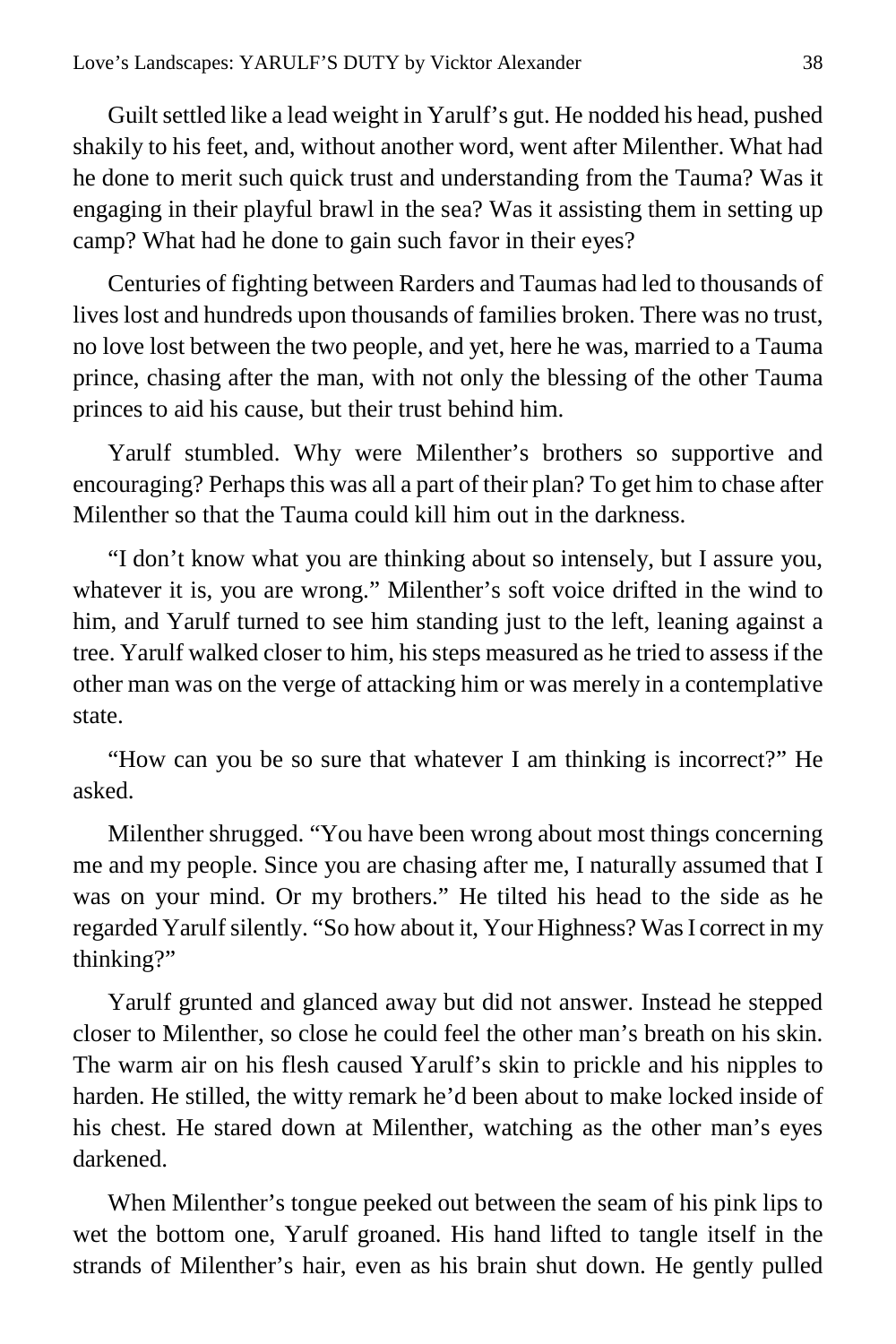Milenther's head back and lowered his down to inhale the intoxicating scent of Milenther's body.

His father's angry voice reminding him of his duty to his people was a distant hum in the back of his head. The rules and laws he'd grown up with, that he wrapped around him as a shield and flayed his spirit with whenever his groin tightened at the sight of another man, was just a tiny itch beneath his skin. One he easily ignored when Milenther's hands came up and fisted themselves in the back of his shirt.

Yarulf pushed out his tongue and licked a line up the side of Milenther's neck to his ear, sucking the lobe into his mouth. He growled at the taste of Milenther flooding his mouth even as his other hand dropped to wrap around Milenther's waist and pull them flush together. The feel of Milenther's erection rubbing against his own made Yarulf shiver, and he released Milenther's earlobe to kiss along Milenther's jawline to his chin. He nipped the skin there gently before lifting his head and staring down into Milenther's eyes.

What he saw there caused his heart to stutter and his lungs to expand quickly. Milenther's eyes had darkened to such a degree they almost seemed black. Yarulf knew it wasn't black magic or anything to fear, it was lust, desire… *need*. He knew, because he felt the same emotions echoing deep within himself.

With a snarl, angry at himself for being weak, angry at Milenther for being so fucking beautiful and desirable it made him weak, angry at his people for making same sex relationships wrong, and angry at the Tauma for not having an issue with it, Yarulf took Milenther's lips in a hungry kiss. The sounds of the forest stopped around them, as if someone had closed the door trapping Yarulf and Milenther inside a cavern, alone. Only the sound of Yarulf's frantically pounding heartbeat penetrated the harsh breathing, groaning, and whimpering that flowed up between him and Milenther, passing from one mouth to the other.

Milenther tasted sweet and slightly smoky, the food roasted over the fire combining with his natural flavor. Yarulf couldn't get enough, and he pressed himself even closer to the man. He slid his hand from around Milenther's waist to clutch the side of his ass. Yarulf trembled at the feel of the flesh filling his palm, and he pushed his tongue deeper into Milenther's mouth.

Their tongues dueled for dominance, something which thrilled Yarulf. None of the women he'd lain with back in Adethiel had ever fought with him for the upper hand and, although Milenther eventually conceded, melting into Yarulf's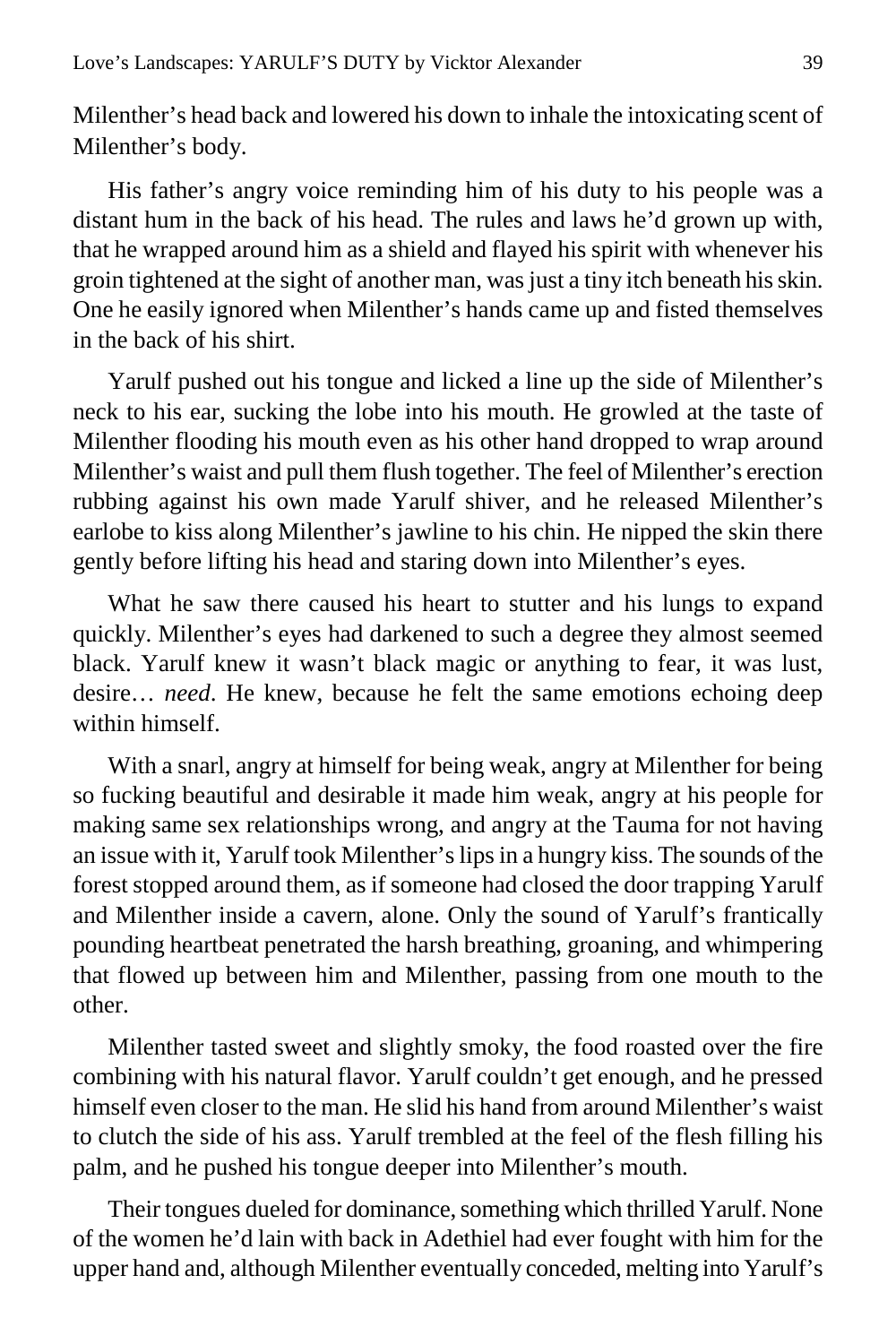arms, the fight for it, for control, thrilled him. Yarulf pushed Milenther against the tree, turning his head as he continued to plunder the man's mouth, biting gently on his lower lip, and licking away the sting.

Milenther's hands on the front of his breeches, fumbling with the fastenings, made Yarulf's mind fill even more with the fog of lust, and he slid his hand beneath Milenther's kilt just as the other man's hand slid down into the front of his open breeches to grip his shaft. Yarulf wrenched his mouth away from Milenther's and leaned his head back as he groaned. It was such a delicious feeling, his entire body felt aflame with need and yearning.

He gave himself a moment to bask in the feeling of Milenther's hands on him before Yarulf lowered his head to kiss and lick the base of Milenther's neck.

"I need to be inside of you," he panted. It had been a long time since he'd gone deep into the darkest parts of Adethiel to deal with his deepest desire. To stroke himself as he watched other men share their bodies with each other, but even if it had been just the day before, he still would be trembling with need. Lifting his hands from Milenther's body, Yarulf fisted them and pressed them on the trunk of the tree on either side of Milenther's head.

They stared into each other's eyes, sharing their desires without speaking, exchanging breaths as Yarulf inhaled, Milenther exhaled, and vice versa. Neither of them moved for long moments, until Milenther finally held up a vial of liquid. Yarulf flicked a glance at the gleaming blue substance inside and looked back at Milenther.

"What is it?" he asked.

"It will help you ease your way inside of me," Milenther told him.

The air locked in Yarulf's lungs, and he slowly released his breath before accepting the vial. He would worry about the implications of laying with the Tauma on the morrow. Perhaps then he would agonize about how what he had done was *wrong*. Right now he was going to stop fighting himself and give into the fire blazing throughout his body.

He pulled Milenther to him tightly for another kiss even as his hands pulled at the stopper in the vial. This oil was different from what he usually used, but as long as it worked…

Milenther pulled away from the kiss and brushed a hand against the side of his face. Not only did Yarulf's cock twitch, but his heart as well, and it gave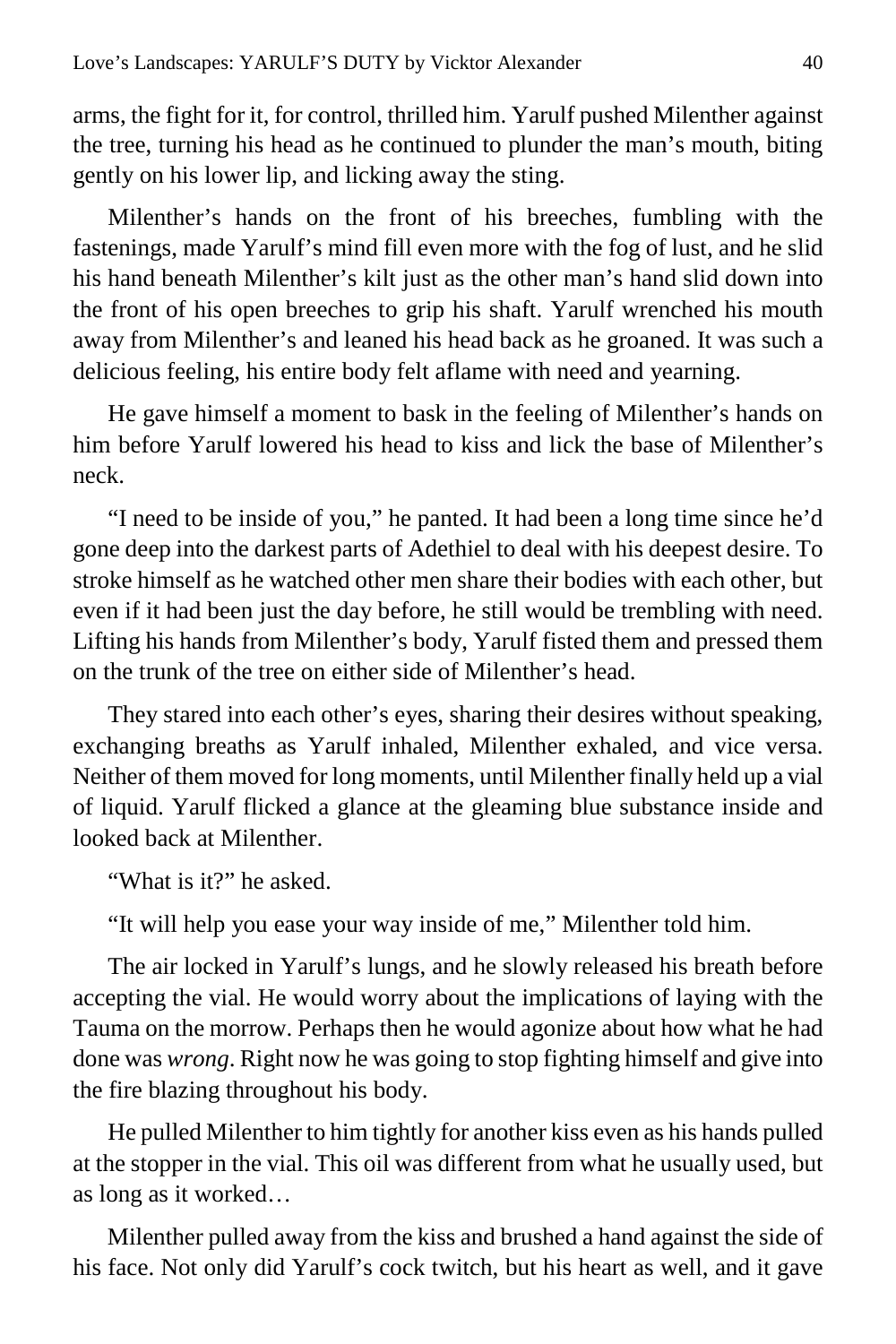him only a moment of pause before he was once more back in the arms of his Tauma husband.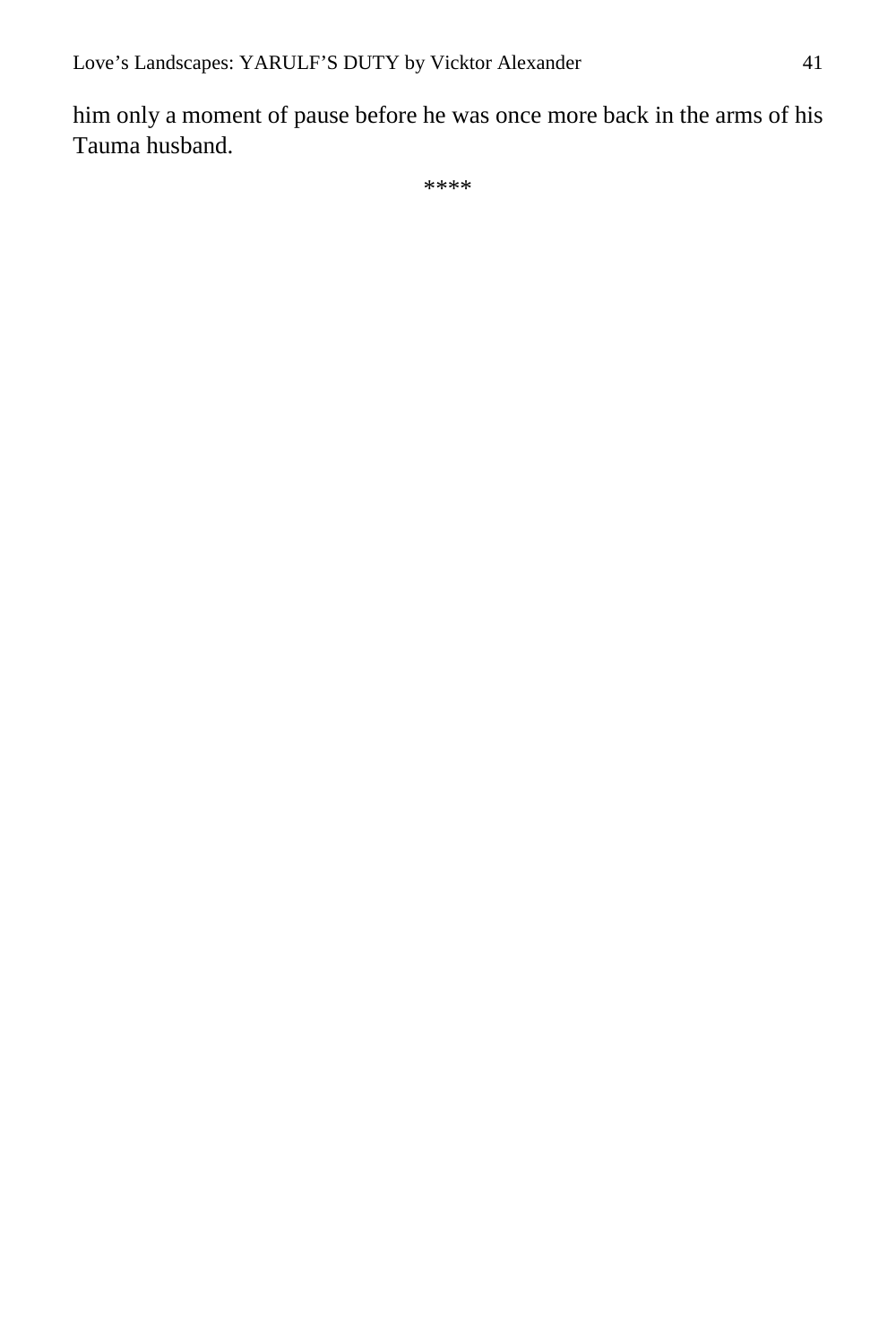## **Chapter Seven**

Milenther was nervous about finally giving himself to a man. And while he would have preferred to be in their tent, or rather in a bed back home, in the forest, alone, could work too.

Or at least that was what he was telling himself.

When Yarulf's fingers, slick with the stretching oil Milenther had brewed in the apothecary shop, moved over his hole, Milenther shivered. He moaned and tightened his fingers around Yarulf's shoulders. The firmness of the Rarder's body sent a thrill through him even as the cloth of his tunic, dampened from his sweat, chafed against Milenther's skin. His body was on the verge of bursting apart at the seams and he was helpless to stop it. He wasn't sure he wanted to. Instead he hissed out Yarulf's name and delighted in the feel of his broad fingers moving up, down and around his hole. Milenther's head pressed against the trunk of the tree, and he whimpered when Yarulf pushed the tip of one finger into his body.

"You are so tight. How is that possible? Has it been a while for you?" Yarulf sounded awed by that fact, and Milenther gave him a tight smile.

"I have never… been with another man, that is why," Milenther confessed.

Yarulf froze and he pulled his finger free. Milenther opened eyes he wasn't even aware of ever having closed and looked up into Yarulf's blue ones. How had he ever thought Yarulf's eyes were shards of blue ice? They blazed with a blue fire, and Milenther felt scorched, warmed from the inside out. He was desperate to be filled by Yarulf, to be stretched by his hardness.

"You are an *inxoten*?" Yarulf asked. Milenther was taken aback by the surprise and… possessiveness he heard in Yarulf's voice. The possibility that Milenther was a virgin obviously thrilled Yarulf, which sent an echoing shiver of delight to course through Milenther's body. He nodded, unable to speak, enflamed by the heat of desire in Yarulf's voice.

Yarulf's eyes closed for a moment as he exhaled, but when he opened them, he appeared to be a little more in control, though his eyes still gleamed with dark pools of passion.

"I will not take you against a tree in a forest for your first time," Yarulf promised. "Though we will revisit the idea. I find the idea of you naked in nature very attractive."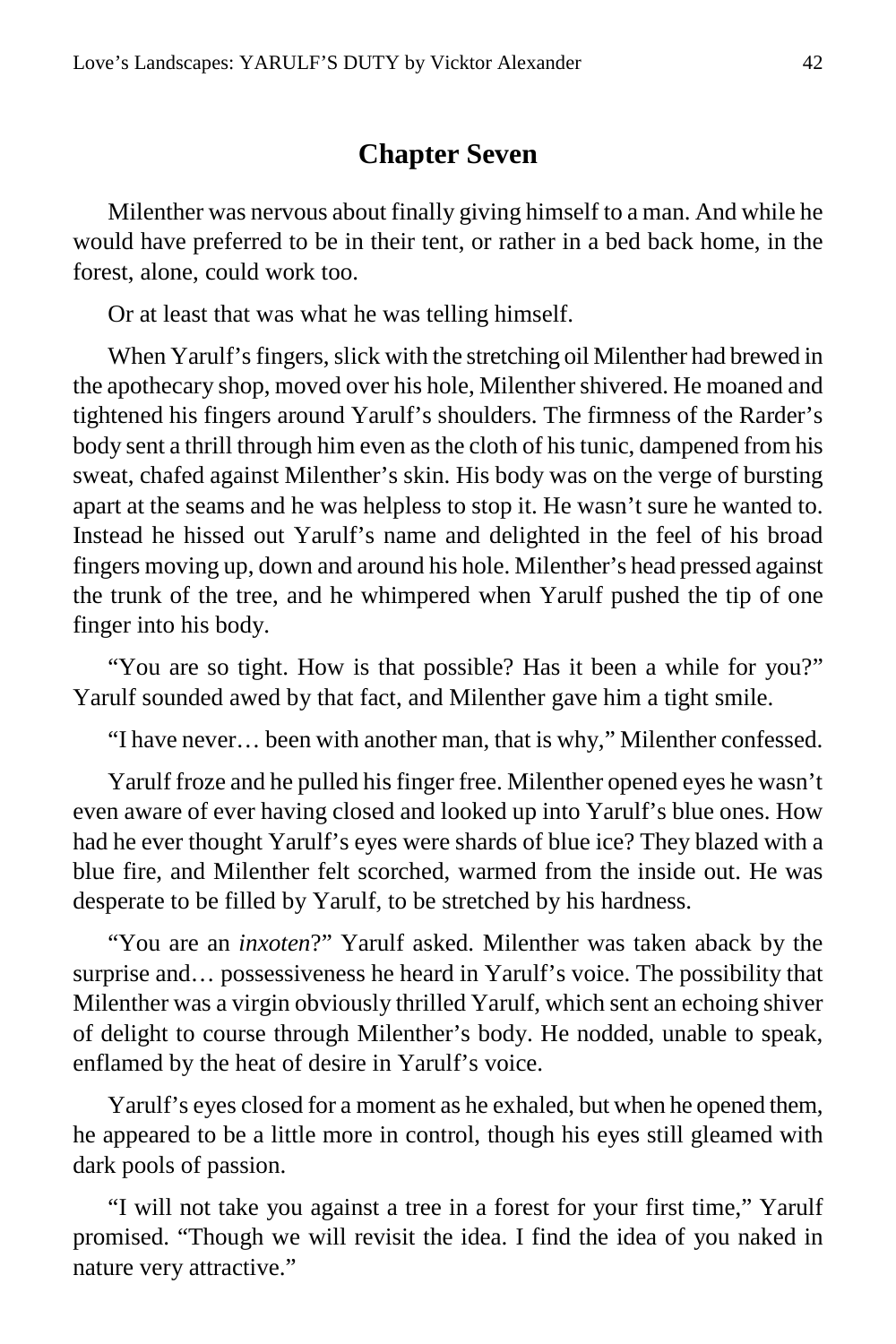Yarulf's hand grabbing onto his own and tugging him forward, prevented Milenther from speaking. Shock warred with desire within him, his body flushing hot and cold as he tried to make sense of Yarulf's actions. He walked dazedly, stepping over branches, as Yarulf led him from the forest with neither of them speaking another word. As they drew closer to their tent, Milenther could hear his brothers and the Tauma soldiers sharing tawdry stories and singing bawdy songs of women with large tits and men with tight asses and huge cocks. Milenther's face flamed, and he looked up at the back of Yarulf's head wondering what the Rarder thought of the revelry.

Yarulf didn't say a word or mention what was happening at the fire, instead, he held up one side of the tent's opening so that Milenther could step within. A fact for which Milenther was both relieved and surprised. Perhaps Yarulf was growing accustomed to his people and their enthusiasm for life and laughter. Or perhaps, Yarulf was so aroused and intent on consummating their relationship that he paid the Tauma soldiers and Milenther's brothers no mind. Either way, Milenther kept his mouth shut as well and fixed his gaze on the back of Yarulf's head, happy that no one stopped them. Relief warred with his aching groin and clenching hole. He wanted to talk to Yarulf, to discuss things, and yet, he desperately wanted them to be joined together.

Once Milenther was inside, he removed his sandals and turned back to Yarulf to watch as the other man sat down on the animal pelts that made up the floor of the tent to remove his boots. Milenther inhaled sharply, a soft groan spilling out as his eyes watched the muscles in Yarulf's forearms constrict and move as he undressed completely. Yarulf continued, not stopping until he knelt on the bed in the center of the tent, completely nude. Milenther followed Yarulf's lead and removed all of his clothing, until he too stood bare in front of Yarulf. Fear caused his hands to shake as he took in the sight of Yarulf's naked form. Now that they were here, together, naked, Milenther was nervous and afraid. What if he did something wrong? What if he disappointed Yarulf? Would the Rarder cast him aside? What if Yarulf hated sleeping with him because he was a man? What if it hurt? Milenther had been told countless times that lying with a man would be painful.

Yarulf held out a hand to him, and Milenther stepped forward to accept it. He let out an exhalation as Yarulf tugged him against his broad, muscled torso, their chests colliding and erections rubbing against each other. Milenther trembled as Yarulf's hand moved up and down the skin of his back, soothing him. While still nervous, Milenther's fears were slowly being replaced by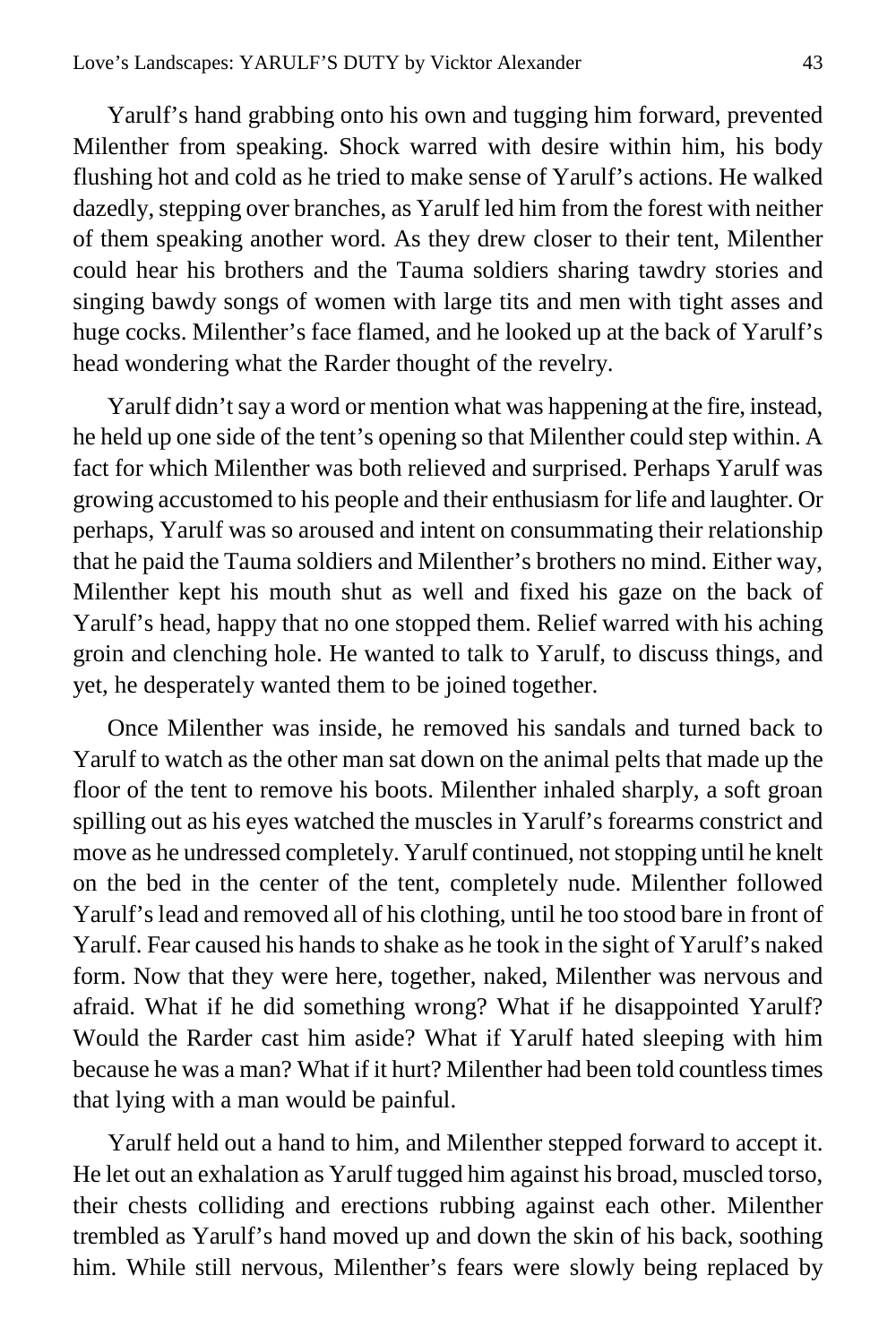excitement and anticipation. A sort of cautious excitement and hesitant anticipation, but it was there, nonetheless. He pushed himself as close as he possibly could get to Yarulf, rubbing his lips along Yarulf's neck. He smiled when Yarulf groaned and lifted his own hands to tangle them in the strands of Yarulf's dark-blue hair.

Milenther lifted his lips from Yarulf's neck and stared up into his husband's gaze. He lifted his lips as if Yarulf's mouth were drawing him in and pressed them against Yarulf's again. This kiss wasn't as punishing as the one in the forest, but it was still infused with passion and desire. Letting his instincts control his movements, Milenther moved up until he straddled Yarulf's lap. Milenther hissed when Yarulf licked and nibbled his way down his neck to his hardened nipples. He fisted Yarulf's hair and pushed his chest up as Yarulf lashed the pebbled nubs, his blunt fingertips back between the globes of Milenther's ass, rubbing, stroking and pressing gently at the entrance to his body.

"O-oh," Milenther breathed. His mind was awash in desire. Tendrils of passion licked at his skin, causing it to turn pink. His ears filled with his own whimpers and moans, a beautiful accompaniment to Yarulf's harsh breathing and deep groans, as he slid his finger deep within Milenther's body.

Milenther felt as if he were falling and realized, only when he felt the softness of the animal furs against his back, that Yarulf had effortlessly laid him down upon the bed. Yarulf's blue eyes gleamed in the firelight that penetrated the tent's covering as he looked down at Milenther.

"You are beautiful," Yarulf whispered. Milenther's eyes burned at the feeling in the other man's words and he wondered why Yarulf sounded almost saddened by what he'd just said. He opened to ask but his words were cut off by the press of Yarulf's fingers upon something deep within his body that caused Milenther's back to arch.

"Yaaaruuulffff," he groaned as Yarulf continued to push against that small, glorious spot within Milenther's body. Milenther fisted the animal furs on either side of his hips as Yarulf continued to send his pleasure skyrocketing to new heights.

"I'm trying to be gentle with you," Yarulf growled.

Milenther looked up and noticed the way the other man's arm trembled as he held himself aloft over Milenther's body.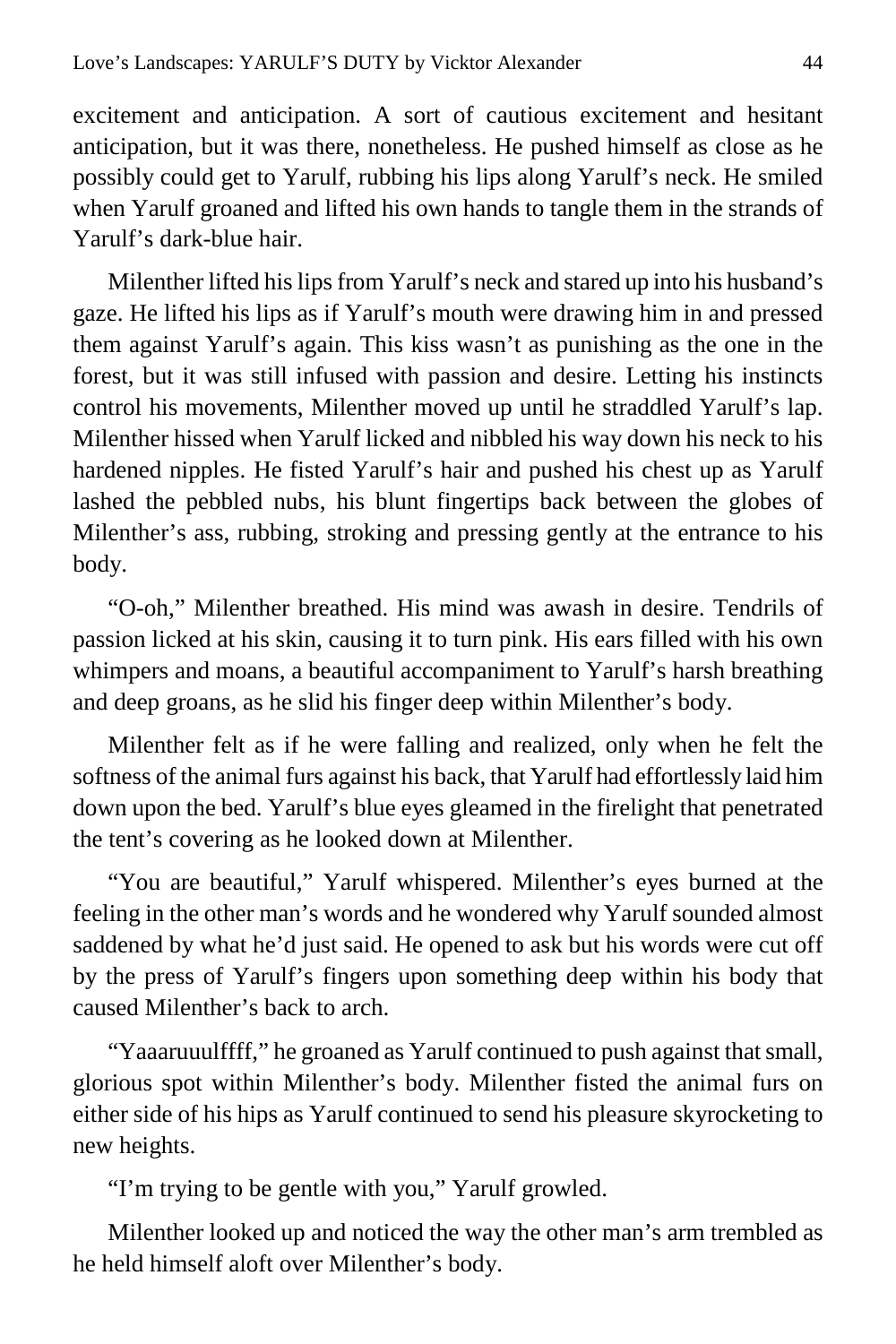"I never asked you to be," Milenther pointed out. And as if that were the only thing he were waiting to hear, Yarulf began pushing his fingers in and out of Milenther's body, harder and deeper than before. He kissed and licked all over Milenther's torso, biting his nipples before digging his teeth in the base of Milenther's neck. Milenther gasped and arched his back.

Sweet, agonizing pleasure spread throughout his body from the point of that bite, his magic flaring within him as it recognized he was about to join his body with another, and he felt his balls draw up towards his body. Milenther wasn't sure if his brothers' magic reacted the same way, since they were warriors and the Tauman magic within them was merely a fraction of what it was within Milenther. But if their magic sizzled beneath their skin as well, it was no wonder they spent so much free time finding people to sleep with. He began panting, his hands moving from the back of Yarulf's head to the furs, trying to find something to keep him grounded.

Yarulf finally pulled his fingers from Milenther's body and rose up onto his knees between Milenther's legs. He stared down at Milenther, unspeaking, and Milenther was frozen by the conflagration of lust that burned within Yarulf's gaze. He was aware of movement, and he glanced down to see Yarulf pouring some of the oil onto his *quoxpine*.

"You have a *quoxpine*, not a cock," Milenther gasped out. His eyes taking in the long, thick shaft between Yarulf's legs and the large, heavy balls that hung beneath it. While he hadn't seen many cocks in his life, Milenther knew a *quoxpine* when he saw one.

Yarulf let out a choked chuckle and looked down at his hard shaft. "*Rucopa*," Yarulf said thanking him and smiling at Milenther.

Milenther shook his head. *Quoxpines* were only found on the most blessed of men. How Yarulf thought he would get such a thing inside of Milenther's channel, he did not know. Milenther's body tensed as he considered it from every angle but stopped when he felt Yarulf's hand on his chest soothing him.

"You have to relax so that I will fit, Mil. Do not worry," he said calling Milenther by a nickname that caused his insides to warm. He nodded up at Yarulf and tried to relax as he felt the head of Yarulf's *quoxpine* against his wrinkled pucker.

"Breathe out," Yarulf instructed him and Milenther did as he was commanded, groaning when Yarulf's erection pushed past his guardian muscle and the head popped inside of his body.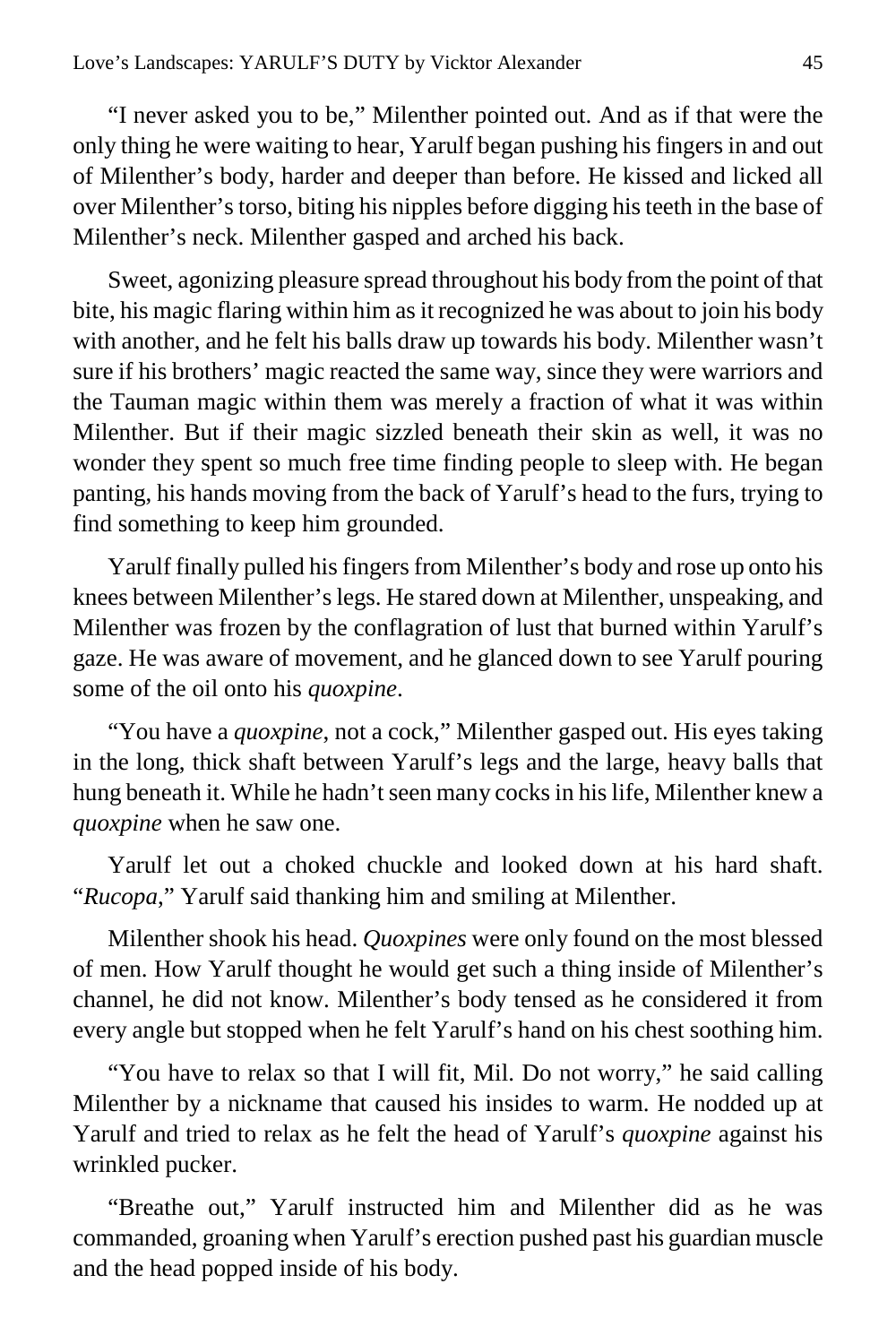"Oh Shadita Lyra, preserve me," Milenther groaned, praying to the goddess, as he took Yarulf fully within his body.

Yarulf pushed himself into Milenther's passage until his balls rested against the curve of Milenther's ass and Milenther pressed his head into the furs he lay on. He felt so full, so incredible, that there were no words. He groaned, whimpered and pleaded with Yarulf, though he wasn't sure for what. Yarulf seemed to know what he needed, however, for he pulled his hips back until only the head of his *quoxpine* remained within Milenther's body, before sliding back inside of him deeply.

Milenther reached up to bury his fingers in Yarulf's hair and yanked the other man down to him, taking his lips in a hard kiss. He could taste blood and wondered if it was his own or Yarulf's, though even that thought was driven from his mind as Yarulf began to grind his hips against Milenther's own for long moments. The sounds of his brothers and the other Tauma soldiers sitting around the campfire outside, dozens of feet away became a hazy buzz as Milenther's ears were filled with the sound of harsh breathing and groans. Soon even his breathing and moans, a mellifluous harmony to Yarulf's own, were drowned out by the sound of skin slapping against skin as Yarulf slammed his *quoxpine* in and out of Milenther's chute.

Milenther's eyes flooded with tears as bliss snatched him beneath the tide of passion. When Yarulf lifted Milenther's legs and placed them over his shoulders, Milenther let loose a loud groan. Clear fluid, the evidence of his own desire, leaked from the head of Milenther's own cock onto his belly, and since his body was practically folded in half, the fluid created a puddle that streamed down towards his neck. He ran his fingers down over Yarulf's slightly hairy chest, feeling the muscles there, his fingertips tingling at the sensation and the proof of Yarulf's power and strength.

"O-oh!" Milenther's mouth opened as a tingling began at the base of his spine racing throughout his entire body. He gripped Yarulf's shoulders, digging his nails in the flesh there as fire spread through his veins.

"Give it to me, Mil. I want it," Yarulf growled as hips sped up, thrusting his *quoxpine* deeper and faster within Milenther's channel.

At Yarulf's words, Milenther released a shout to the heavens as the head of his cock spurt volley after volley of his seed through the air to land on his torso and even up onto his cheek. Milenther felt as if he were soaring through the air and dying all at the same time. His heart was pounding, his mind wiped of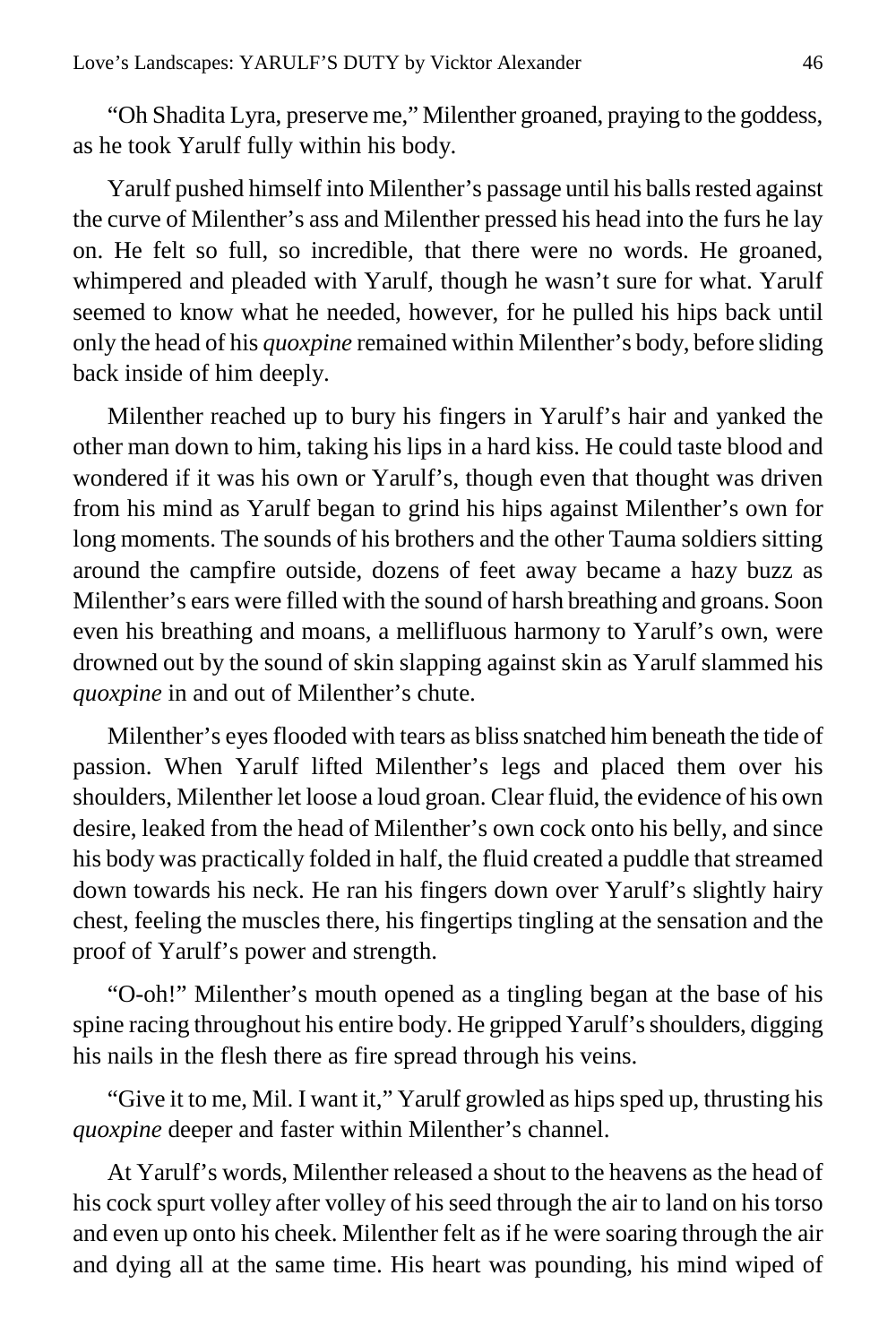anything that wasn't Yarulf. His hole clenched around Yarulf's shaft, pulling him into Milenther's body harder and he felt Yarulf tremble above him as wet heat filled his passage.

Milenther's stomach clenched as he realized that he and Yarulf had consummated their marriage and he now truly belonged to Yarulf. He didn't feel any remorse about it, however. All he felt was contentment and a need to sleep. He resisted the darkness that tried to tug him under and wrapped his arms around Yarulf when he fell forward. He ran his hand up and down the planes of Yarulf's muscled back to his rear, palming the globes before drifting his hands back up. He opened his mouth to ask Yarulf if making love was always that explosive and all-consuming but the snoring that reached his ears stopped him. With a tired smile, Milenther found his own sleep.

\*\*\*\*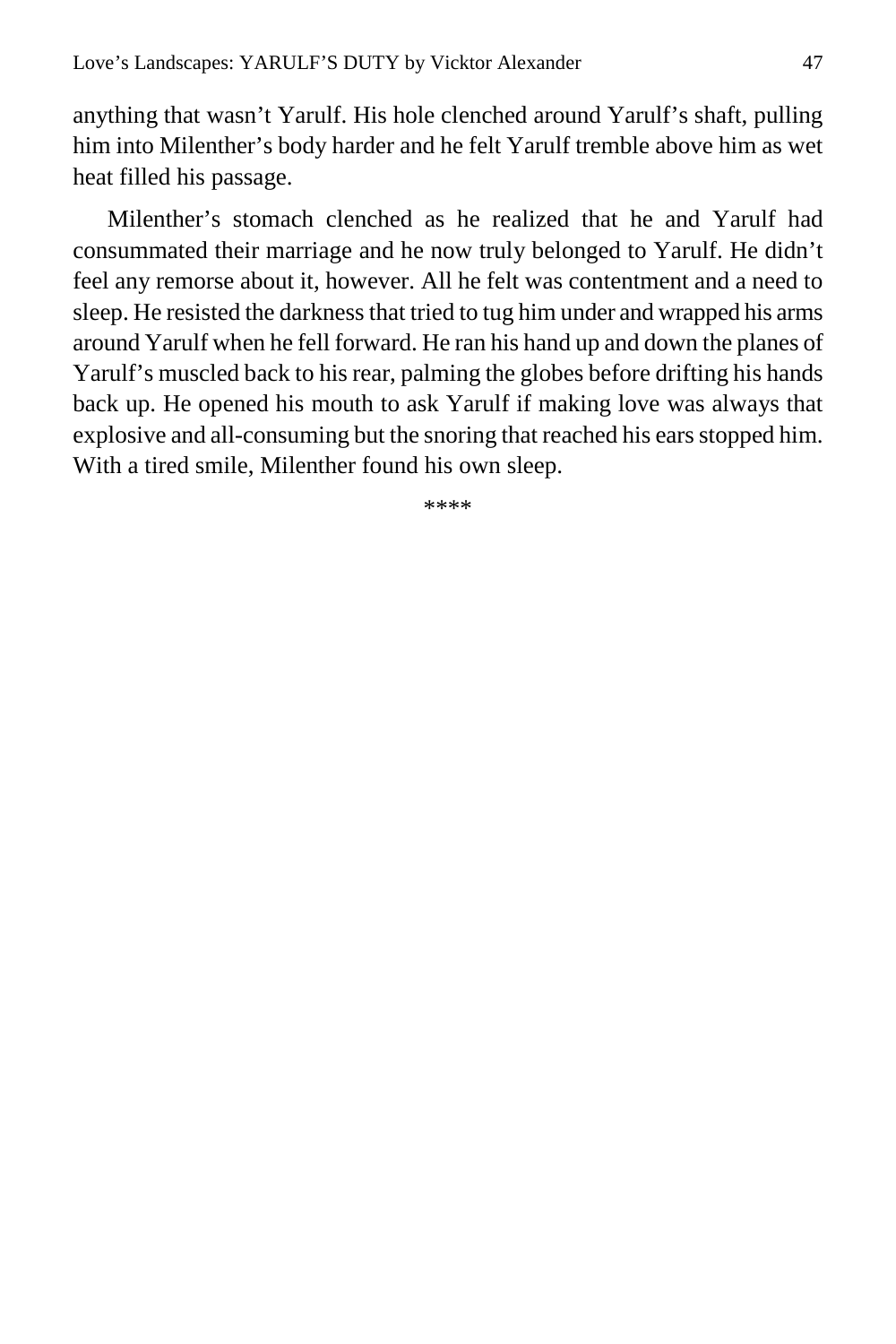#### **Chapter Eight**

At some point, after he'd fallen asleep on top of Milenther, Yarulf's *quoxpine* had softened enough that it slid out of Milenther's body. He'd rolled to his side and pulled Milenther with him so that when they woke up the next morning, to the sounds of the Tauma soldiers growling at each other and splashing in the sea as they bathed, Milenther was lying on top of him. Yarulf had been stunned by the almost crushing embrace he'd been holding Milenther in and the way he'd felt so… complete and content lying there with the Tauma prince in his arms. He hadn't had too long to consider why that was before Milenther was waking up and staring at him with a small smile on his face.

Yarulf had found himself snared by Milenther's purple-eyed stare. They were guileless and so open that Yarulf felt guilt eating away at his stomach like a snarling beast. He'd inhaled sharply and when Milenther had asked if they could "come together" again, Yarulf had shoved the vile emotion deep into the farthest recesses of his mind and had taken Milenther again, though this time it was much gentler. Perhaps it was an attempt to make things as pleasant as possible for Milenther before Yarulf was forced to betray him and his people and then participate in their slaughter.

*Whatever you have to tell yourself Yarulfsian*. He winced at his conscience's use of his full birth name. *You know that you were gentle this morning because you* wanted *to be. Because you are starting to fall for the Tauma you married, and if you believe you can still betray him, you are a fool*. Yarulf shook his head to dislodge the troubling thoughts and rubbed a hand across his forehead.

"Get up you two. We need to get back onto the road," Reprimuric's voice penetrated the silence of the tent, and Yarulf attempted to smile at Milenther. The concerned glance he received, as well as the gentle hand upon his shoulder, let him know that he was not successful.

"Come. Let us dress," he said to Milenther and rose without another word to do just that. They dressed in silence, Yarulf's eyes constantly straying over to Milenther as he dressed. When Milenther pushed his fingers through his hair, Yarulf found himself striding forward and taking Milenther's lips in a heated kiss.

"Yarulf. We don't have time," Milenther panted out when Yarulf lifted his head. Yarulf smiled and began kissing down Milenther's jaw to his neck, desire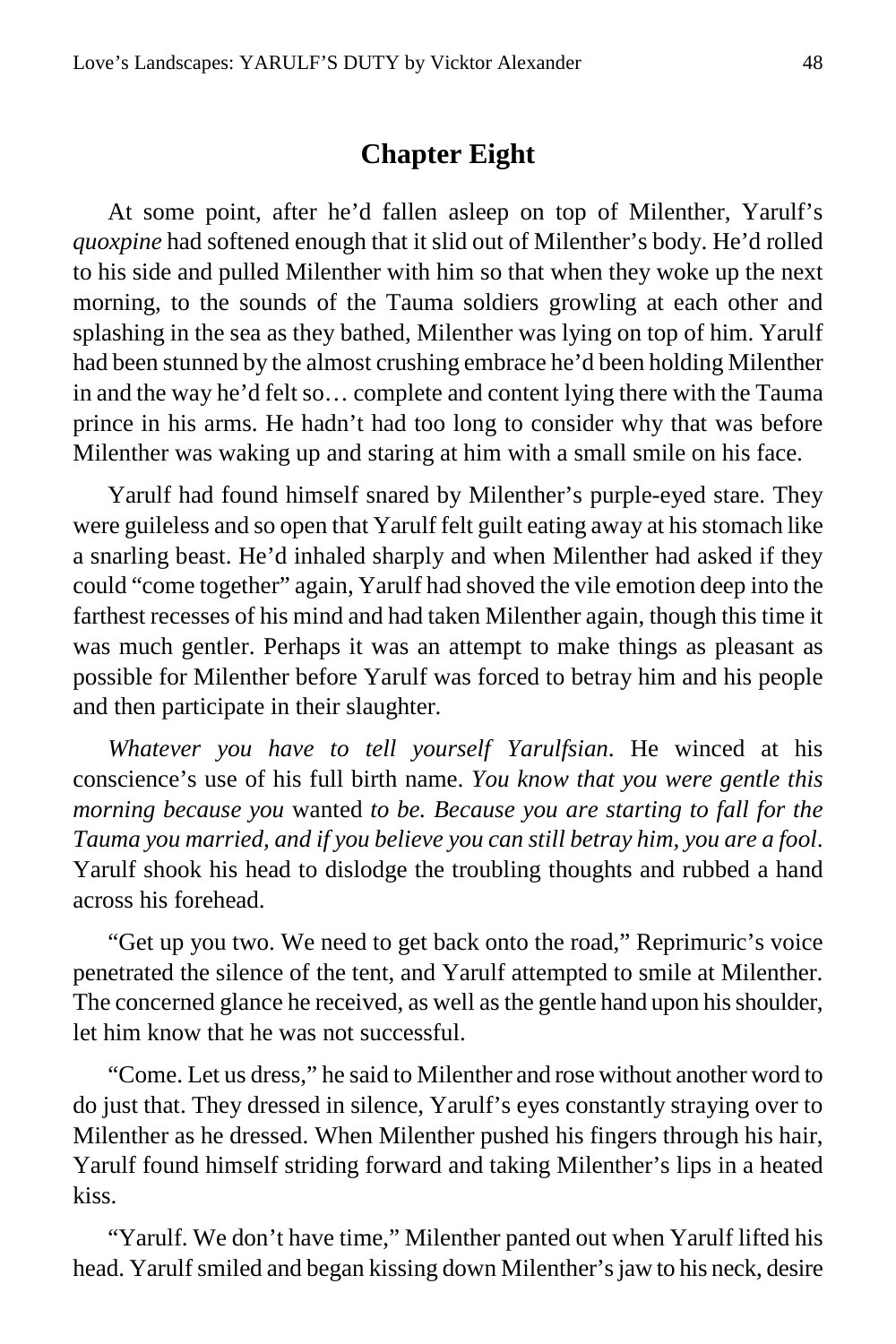snarling in his ear and passion breathing down his neck as lust gripped him in a firm embrace.

"We will make time," Yarulf said and licked Milenther's neck, where the heady taste of his sweat, his seed and a deeply masculine taste that was all Milenther, burst over his taste buds. Milenther's soft whimper enflamed his senses, and he lowered Milenther back to the furs. A voice shouted in his mind, reminding him that what he was doing was wrong in Adethiel, but he reassured himself with thoughts of duty. His father wanted him to get close to the Tauma, to learn their secrets so that the Rarderian army could strike. What better way to get close to them than this way?

Ignoring the clenching in his gut and the softer voice that called him a liar, Yarulf set about trying to get as close as possible to Milenther.

\*\*\*\*

Yarulf groaned, exhaustion and guilt waging a battle inside of him, making him have the urge to vomit or to slam his fist into something.

"Are you okay, Yarulf?" Milenther asked from where he sat atop the horse behind Yarulf, his arms wrapped around Yarulf's waist, his chest pressed tightly against Yarulf's back.

"Yes. I am fine," Yarulf lied. "I am just tired from last night."

Milenther let out a choked noise, and Yarulf could not help the smug grin that spread across his face.

"I am tired as well," Milenther stated. He mumbled something beneath his breath, and even as close as they were, Yarulf couldn't understand what he'd said.

"What did you say?" Yarulf asked.

"I said that I am in pain in my ass as well," Milenther hissed out, and Yarulf coughed in order to disguise the laugh that threatened to escape.

He waved his hand at Milenther's brother Evien, who looked back at them, to assure him they were fine, before freeing one hand from the horse's reins to pat the back of Milenther's hands.

"I am sorry that I have caused you such discomfort," Yarulf said, returning his hand to the reins.

"I'm not," Milenther confessed. Yarulf was surprised by Milenther's words so he said nothing and hoped Milenther would explain. "I would endure much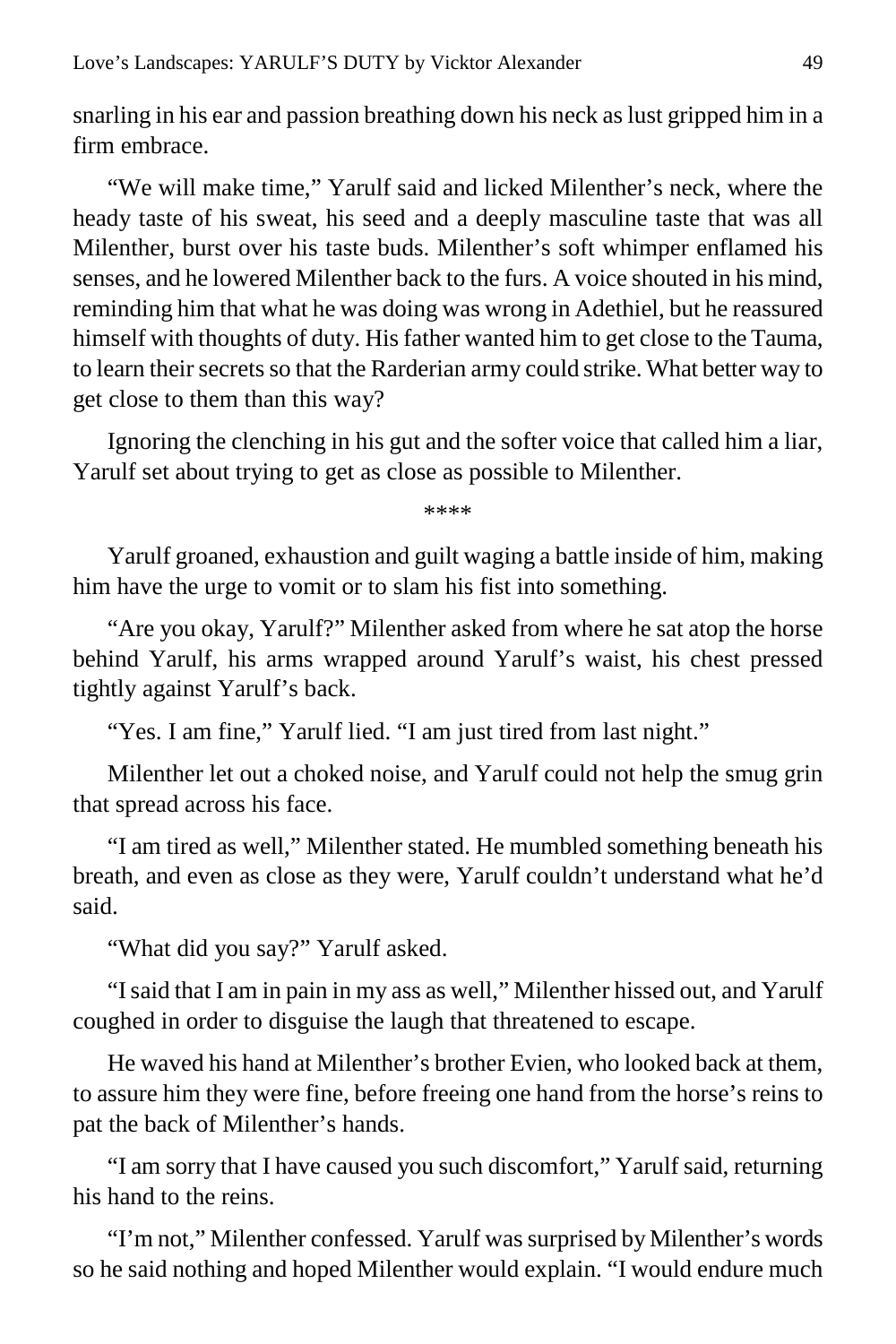more discomfort to feel you moving within me again." Yarulf was so shocked by Milenther's honesty he couldn't speak. So, even though he knew it would cause his already twisted, complicated thoughts to become further entangled, Yarulf lifted one of Milenther's hands to his lips and placed a gentle kiss on the backs of his fingers.

When he lowered Milenther's hand back to his waist, Yarulf found himself being hugged and swallowed the lump that rose in his throat. Milenther was so innocent, so giving, and Yarulf was going to betray him. Because, even though a part of him didn't want to, another part, a larger part knew that he would because Yarulf had been raised to follow the orders of his father, the king.

\*\*\*\*

They came to a stop on the top of a hill and Yarulf's breath caught in his lungs as he looked down on the splendor of the Nerandra kingdom. While Adethiel was filled with gorgeous buildings, it was also quite congested and filled with people. The roads had been paved and were now cobblestone instead of dirt, and the trees that once filled Adethiel had been cut down to make room for more buildings and more people. He couldn't remember a time when Adethiel hadn't been filled with buildings and people, however, and wondered if the stories of a more beautiful Adethiel were told merely by old Rarderians longing for something more.

Looking down into Nerandra he realized just how much he was missing.

Nerandra was lush. Filled with trees, flowers, and gorgeous plants that lined the sides of the dirt road that ran throughout the kingdom. Animals loitered just outside of the edge of the kingdom, some of them brave enough to enter the kingdom where they were treated with kindness. In the center of Nerandra sat the palace, which was magnificent in its glory. The outside gleamed white, shining brightly in the sun, the turrets, and roofs were all a brilliant dark lilac, and Yarulf could see a gorgeous blue pool in the center that, even from a distance, looked extremely refreshing.

"Wow," he breathed. While he'd been engaged in a number of skirmishes with Tauma soldiers or their allies, he'd never been to Nerandra since the Tauma were determined to keep their fighting away from their kingdom. Yarulf had never figured out how they'd been able to do such a thing, but as he looked down at the kingdom's beauty, he was very glad they had.

"She's beautiful isn't she?" Milenther asked softly behind him.

"Who?" Yarulf replied, just as quietly.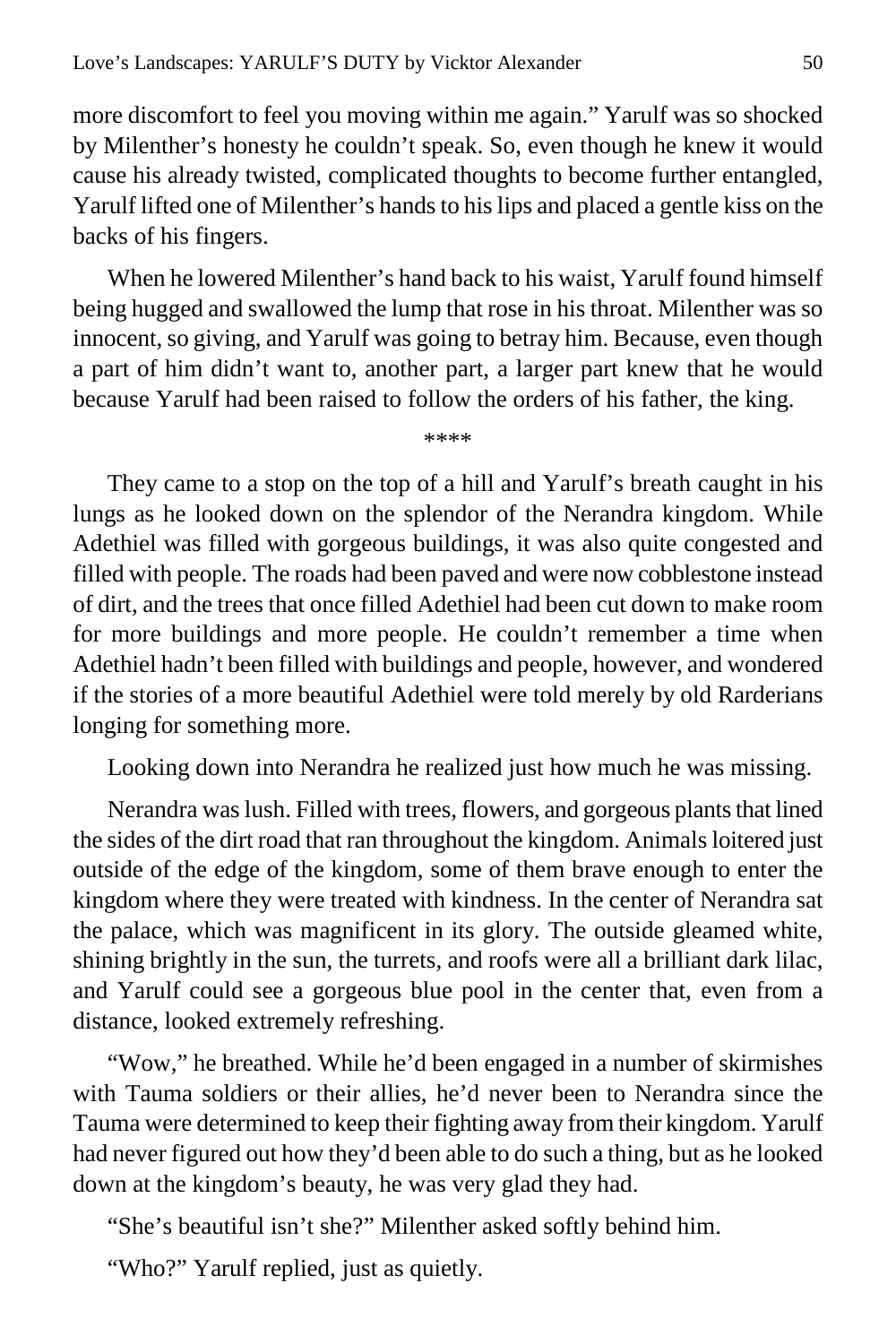"Nerandra," Milenther stated as if the answer should have been obvious.

"You refer to your country as a she?" Yarulf was amazed. Rarders spoke of Adethiel as an inanimate object. It was just land. It wasn't sentient. It didn't breathe or grieve and yet as he looked at Nerandra he couldn't help but accept the country as a living, breathing entity.

"Of course. Nerandra has blessed the Tauma with a place to live, love, grow, and return into the arms of Shadita Lyra. While Shadita Lyra is our goddess, Nerandra is our mother. So we are careful with her. We treat her other children, the animals, fairly when we take their lives for sustenance. We do not bring battles onto her land so that we do not contaminate her soil with the blood of soldiers or the innocent." Milenther placed his lips against the back of Yarulf's shoulder and he trembled slightly as he heard the way Milenther spoke of his country, with such reverence and awe. "We are the keepers of Nerandra. The Goddess Shadita Lyra chose for us to make our home here, and we will not dishonor her, nor the mother, in any way."

Yarulf shook his head as he listened to Milenther speak and felt shame curdle in his gut making him ill. His father planned to not only bring a largescale battle into the Kingdom of Nerandra, he planned to spill the blood of every Tauma upon her soil. How was Yarulf expected to help his sire complete such a task having heard Milenther speak so passionately about his kingdom?

"Come," Milenther said, happiness filling his voice. "Let us enter Nerandra. I am anxious to see my people and to introduce you to my parents."

Yarulf nodded to Milenther and gripped the reins tighter in his hands, turning the mount's head to join up with the rest of the Tauma party.

"You know that not all animals need such a firm hand," Milenther said softly and Yarulf glanced over his shoulder at the other man.

"You think I hurt the animal?" Yarulf asked incredulous. "He is a very large beast; I am sure that he can handle it."

Milenther shook his head and dropped one of his hands from around Yarulf's waist to pat gently at the horse's neck. He made a few unintelligible noises in the back of his throat, and Yarulf felt confusion fill him at the other man's actions.

"Tauma animals are not beasts. They are our brothers and sisters, in a way, here in Nerandra."

Yarulf snorted. "And does everyone in Nerandra feel as you do?"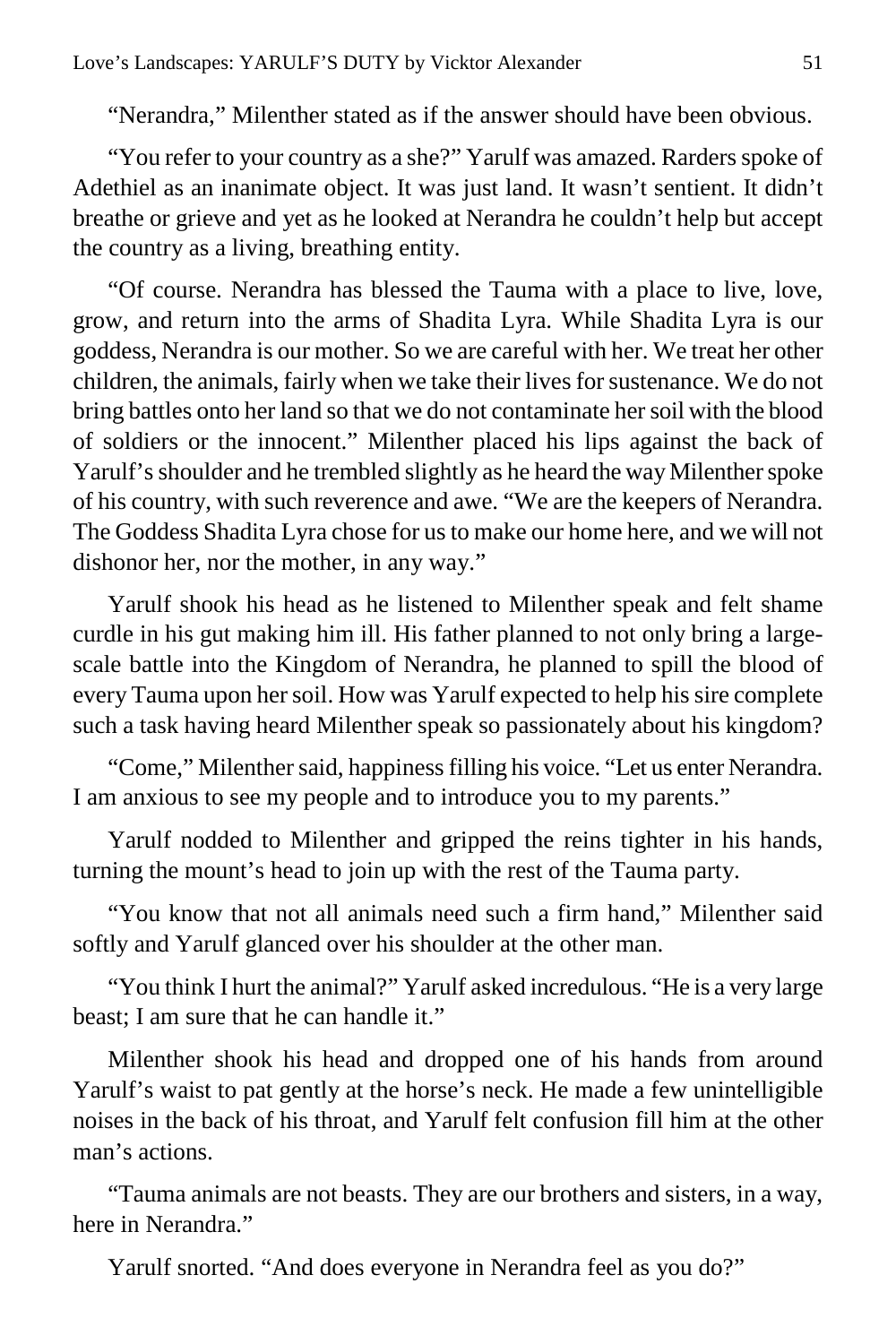Yarulf could feel Milenther shaking his head side to side and shivered when the other man sighed sadly. "No, unfortunately this sentiment is not shared by all Tauma, though most of us believe this way. But still, a gentle hand, yet a firm tone will get the same result. Especially with a Tauma-trained animal. Especially with my horse."

Yarulf looked down at the back of the large horse's chestnut head, his eyes moving over the thick, black mane and realized that to Milenther, his horse was more than just an animal. His horse was a pet. A friend. And Yarulf had offended him with his handling of the bea… uh… animal. Just another offense to add to his list when it came to Milenther and his people. At this rate, he was going to be making amends to Sadita until the day he died.

"Apologies," Yarulf said contritely.

"*Rucopa*," Milenther said.

"Are you two *filepas* going to spend the rest of the day making eyes at each other or are you going to join us?" Daimiro yelled from the back of his own mount, and Yarulf's face burned. Did he and Milenther really look like sweethearts? Like lovers? Yarulf couldn't suppress the way his chest expanded with pride at the thought of someone seeing him with Milenther and recognizing they were together as more than just friends or traveling companions.

The laws of his people and his father's harsh voice burst that happy feeling seconds later, and Yarulf's shoulders dropped as he nodded his head.

"Yes, we are on our way."

Yarulf grew more and more unnerved the closer they got to the gates of the kingdom. As if there were something, or someone, compelling him to turn around.

"It's the ancient magic that surrounds our kingdom," Milenther told him, and Yarulf stiffened. He had heard word that the Tauma and their allies used magic in their kingdom, but being confronted with it made him edgy.

"Why do you need magic to surround your kingdom?" Yarulf questioned him.

"To keep out all of those who would seek to do harm to Nerandra." Milenther's voice was confident and determined. Yarulf found himself growing aroused by the sheer masculinity that threaded through his words. He pushed away thoughts of Milenther, naked beneath him, and instead wondered if he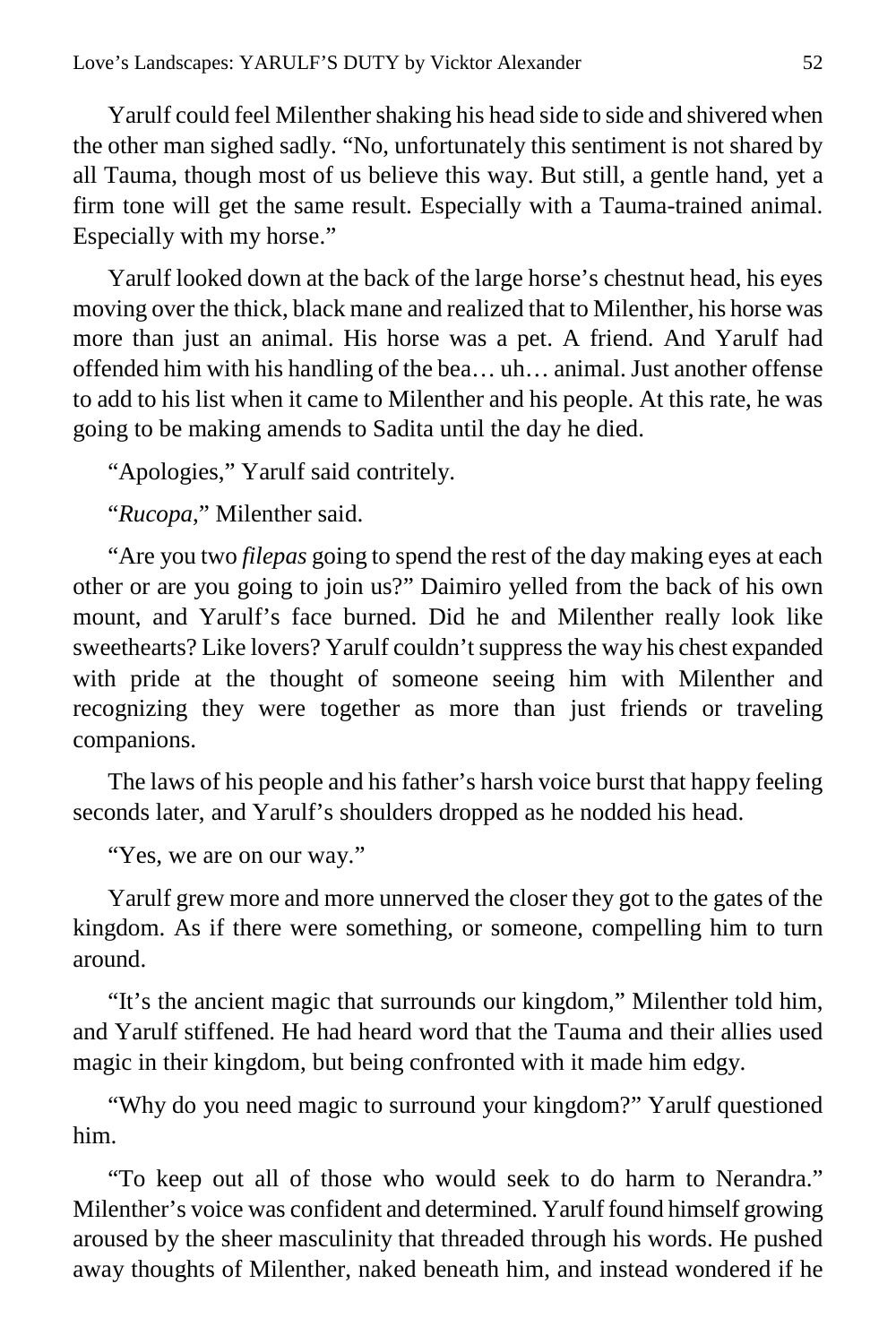would even be able to pass through the gates of the kingdom with the magic surrounding it. As they passed over the drawbridge into Nerandra, Yarulf released a sigh.

Milenther chuckled behind him. "Were you concerned that you would not be able to enter, *Yeluh*?"

Yarulf startled at Milenther's use of the Rarderian term of endearment for husband and took a moment to clear his throat. "Certainly not, *S-Shinaw*." Yarulf stumbled over the Tauman endearment but the pleased sound that came from Milenther's lips made him happy at his attempt. While his brother and his sister had not been required to learn the languages of other cultures, Yarulf, as the heir, had spent countless hours learning Tauman, as well as Jamudian. He was inordinately pleased that Milenther, even as the youngest Tauman prince, seemed to know Rarderian as well. Especially since the Tauman had fought so hard to keep their language over the past few centuries. Only three languages had survived all of the many battles and wars, with Rarderian and Tauman being the most widely known throughout the planet. With the smile on Milenther's face, Yarulf was very happy for those extra lessons he'd had to endure.

"Well that is good. I would hate to think that you were concerned about such a thing." Milenther grew silent, and Yarulf wondered why until he heard the sounds of laughter, cheering, and music.

"Is there a party?" Yarulf asked.

"They are welcoming us home victoriously," Milenther said softly. "I have always been in the crowd celebrating with my people. This is the first time I have been the one celebrated."

Yarulf squeezed Milenther's arms where they wrapped around him. His eyes widened as they rode deeper into Nerandra and his gaze took in the sight of numerous couples, arms wrapped around each other, holding hands, or kissing, who were of the same sex. Yarulf yanked back on the reins of the horse and looked around. While *lukoshefs*, or same-sex relationships, were not the only relationships he saw within the kingdom of Nerandra, they were plentiful. His mind was abuzz with the reality that the Tauma were not only accepting of a *lukoshef*, but they were comfortable and almost encouraging of them.

"Yarulf? Are you okay?" Milenther asked.

Yarulf nodded. "Y-yes. I'm fine. I just…" He paused and surveyed the area again before nudging the horse's sides with his heels. He shook his head and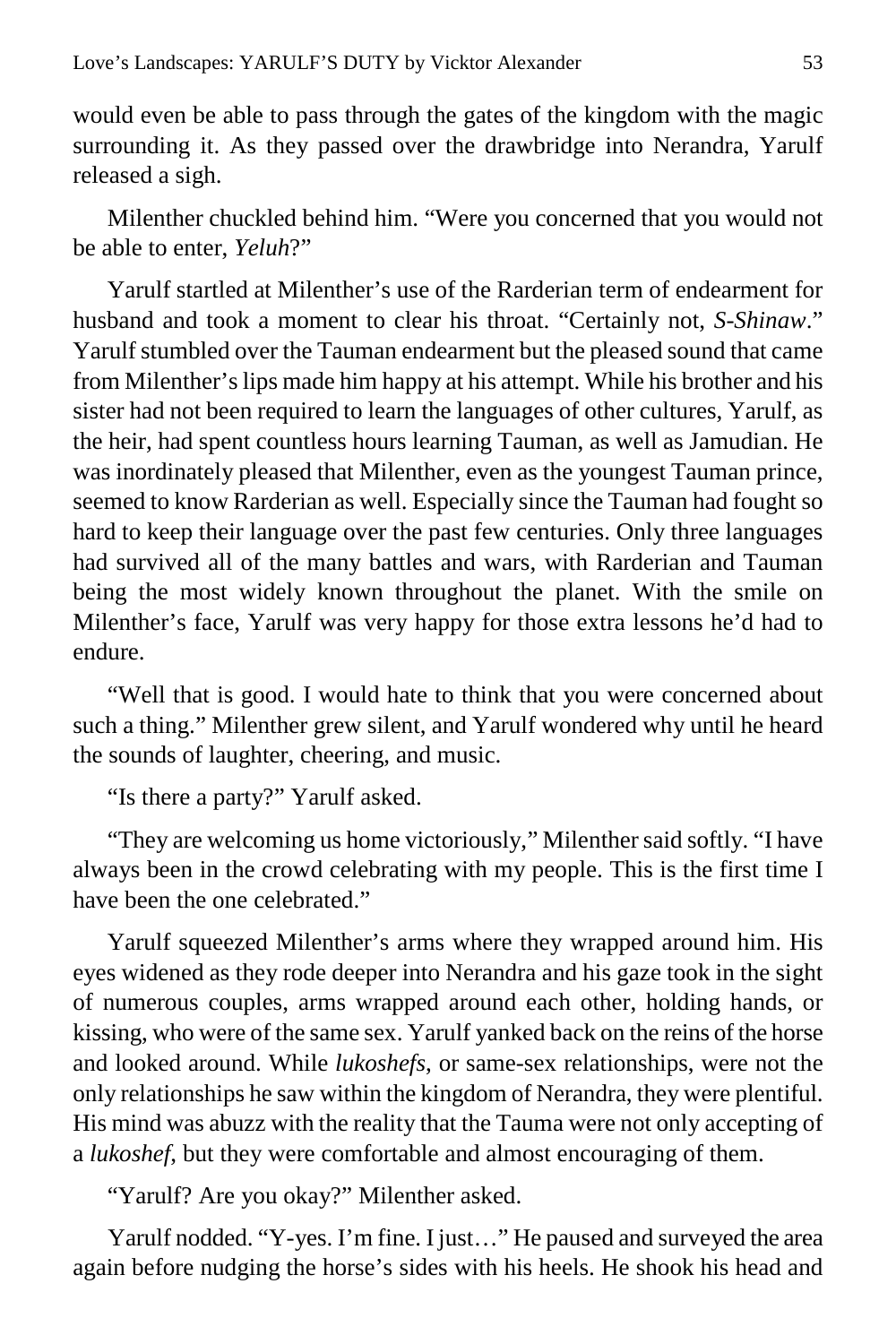refrained from speaking further. When Milenther's hand rubbed his stomach reassuringly, he knew the Tauman prince was quite possibly well aware of what he'd seen that had so affected him.

"It is fine, *Yeluh*. Nerandra is extremely accepting of *lukoshefs*. I know this is different for you, but you'll grow used to it in time."

Yarulf nodded and focused back on where they were going. They rode through the streets of Nerandra, and Yarulf took in the sights of the small, rustic homes, the lush and thriving trees and other flora that surrounded them. He was aware of the press of Milenther's groin against his backside and could feel the man growing aroused, a matter which ramped up his own arousal. Yarulf swallowed back the groan that threatened and focused on the palace that they rode towards.

Standing outside of the palace, garbed in the lightweight, sophisticated garb of the royals, stood a man and a woman, their red hair shining like fire in the sun. Yarulf knew, without needing an introduction, that they were Milenther's parents, and he felt himself grow ill.

They pulled their horses to a stop, and Yarulf climbed down off the horse before turning to help Milenther. Milenther chuckled and patted Yarulf's chest, affectionately.

"I am not a Rarderian woman who needs your care and assistance with all things, Yarulf. I am a man. A Tauman man. I may not be a warrior, but I am still all man. Do not treat me as if I am weaker than you just because I am not a soldier."

Yarulf nodded at Milenther's words and turned when he heard the Tauma's name being called.

"*Onod*! *Omafwe*! I have missed you!" Milenther said with a smile rushing towards his father and mother and accepting their embrace. He turned back towards Yarulf and gestured him forwards. "May I present to you my *kukis*, Yarulf Cossoberth, prince of Adethiel. Yarulf, these are my parents, King Fiacus and Queen Dravica Dagorn of Nerandra."

Yarulf bowed to Fiacus and took Dravica's hand with one of his own, placing a kiss on the back of it. "It is an honor to meet you both."

"Milenther, you are m-married? To a R-Rarder?" Dravica asked, and Yarulf released her hand to step back.

Milenther nodded. "Yes Mother, it was a part of the treaty that Reprimuric agreed to when we defeated Adethiel. Unfortunately, the sister is *ohfo*. She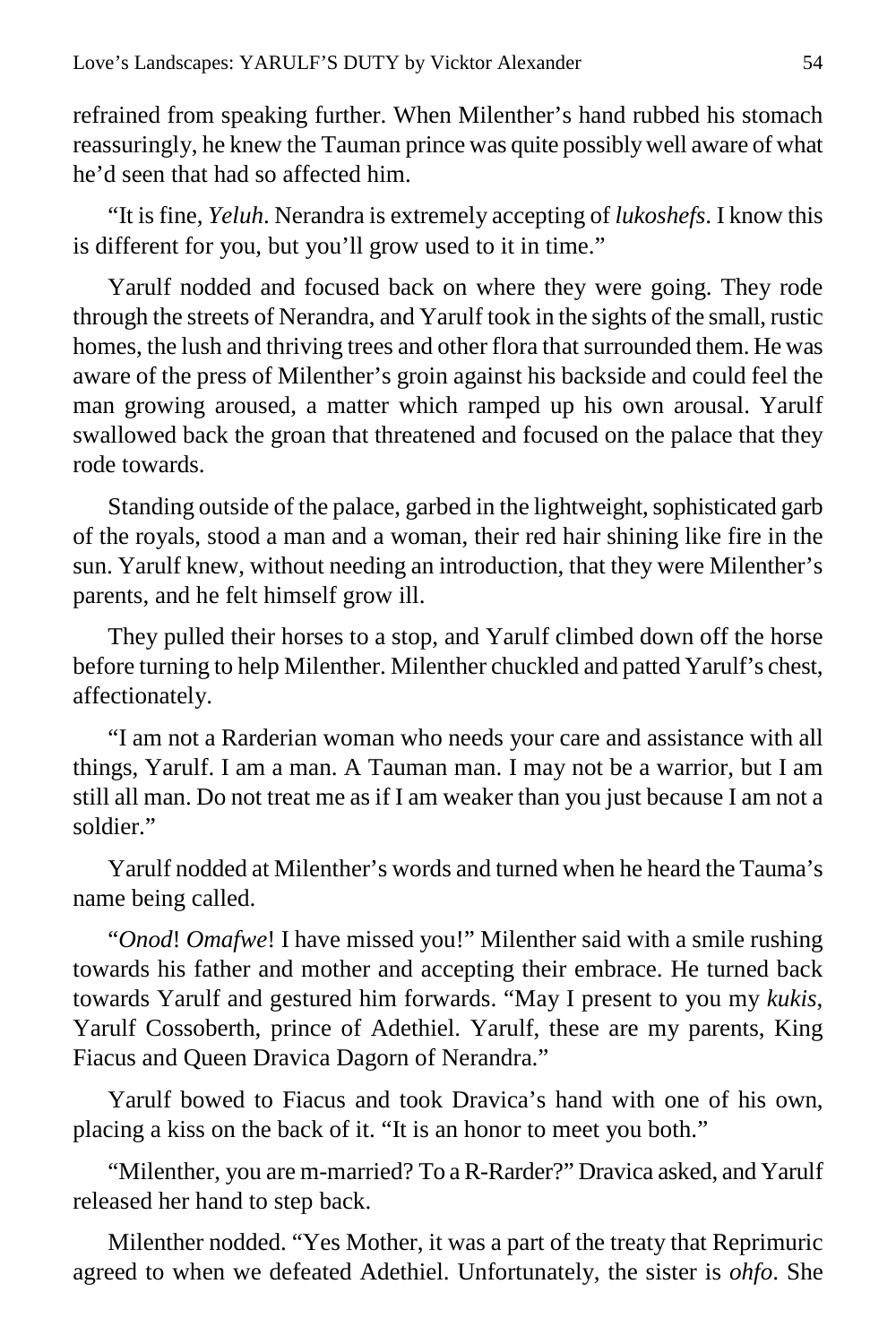didn't look as if she would give birth soon, but still, she is with child, else she would be here and married to him as originally planned. But we felt as though this was an even better trade, since Yarulf was the heir to the throne." Yarulf was uncomfortable, knowing they spoke about him as if he weren't there, but when Dravica looked at him in an assessing manner, he realized that it was probably for the best that he did not bring any more attention to himself than absolutely necessary. He thought of his brother who was now the heir to the throne and wondered how Dubair was going to handle his new responsibilities, just as he wondered how he would handle his own new position.

Fiacus stepped close to him and sniffed at him deeply before stepping back with a grunt. Yarulf's eyebrows lowered at the man's actions wondering what that meant, but smart enough not to remark on it.

"Not all of his motives are pure, though much of that could probably be attributed to his lust for Milenther without love being involved, and his presence within Nerandra proves that he means our kingdom no ill will." Fiacus nodded. "Welcome to the family Rarder."

Yarulf exhaled and bowed to Fiacus and then to Dravica. "Thank you."

When he rose to his full height, he glanced over at Milenther and felt his heart leap. He was in Nerandra and had been welcomed into the family. Everything was going according to his father's plan, but Yarulf was starting to care about the Tauma. When the time came, would he choose duty to his people or the man his heart was trying to connect itself to?

\*\*\*\*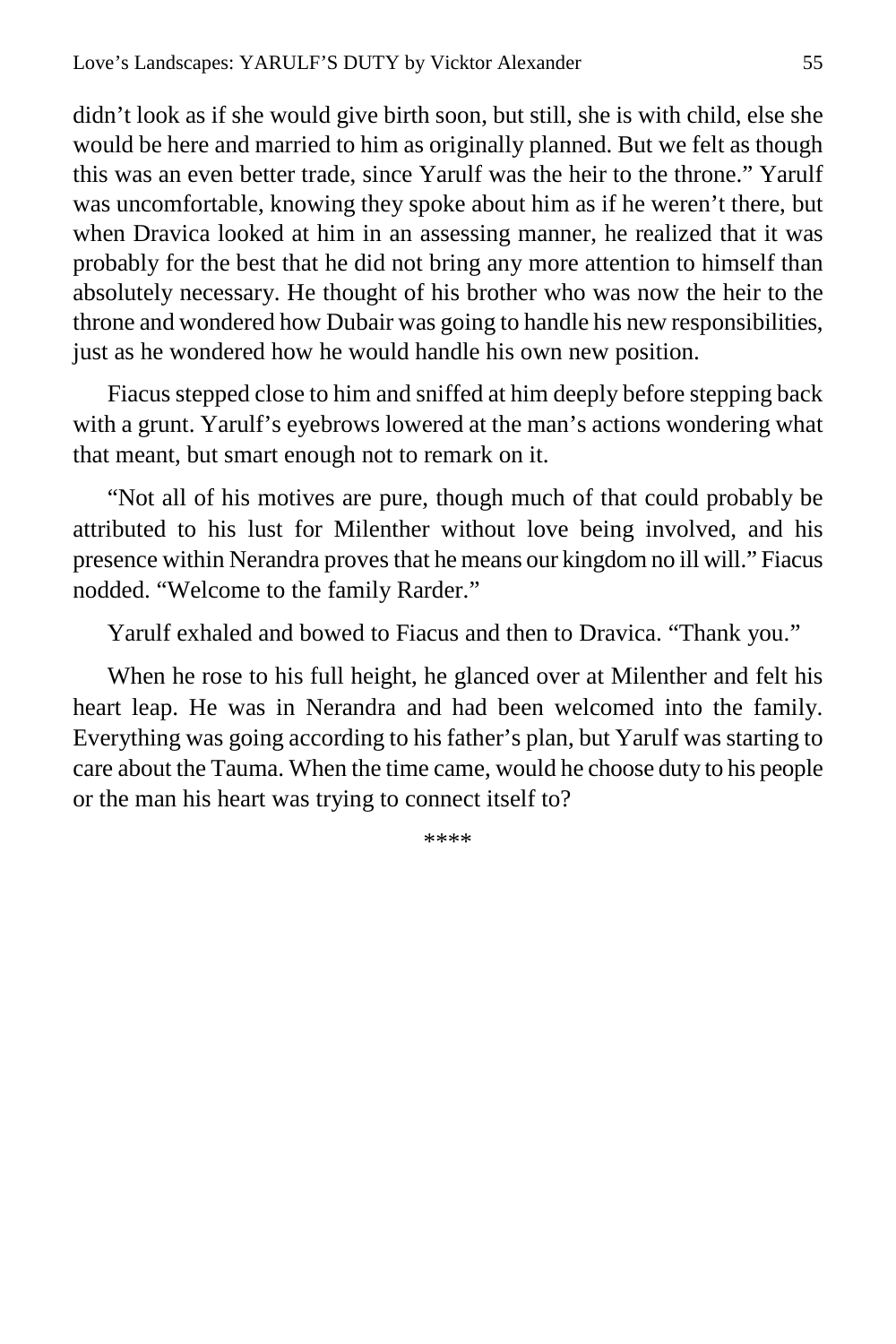## **Chapter Nine**

Milenther nervously led Yarulf into his quarters and turned to face him with a smile. "These are my… our quarters," he pointed out needlessly, watching as Yarulf stepped further into the room. Milenther stared into Yarulf's eyes, unmoving as Biumula and other Tauman servants brought in Yarulf's trunks and chests.

"It suits you," Yarulf replied and Milenther looked around, nodding. The walls of the room were painted a soft orange color. The pillows, cushions, furniture, and bedspread were all a plethora of colors. Milenther never felt as at home as he did in his quarters.

"Will there be anything else, Your Highness?" Biumula asked Yarulf.

"No, Biumula. That will be all. Please find your room and settle in," Yarulf directed the other man, and Milenther watched him leave before turning his attention back to his husband.

"We have a few hours before we need to be downstairs for dinner," he hedged. "I can show you around the palace or—"

Yarulf shook his head. "A tour that can wait for later. I find I have an appetite for something much different right now."

Milenther's body heated and he smiled as Yarulf pulled him closer. "And what are you hungry for, *Yeluh*?"

"You." Yarulf growled as he pulled Milenther to him and kissed him passionately, ceasing all further conversation.

\*\*\*\*

Milenther led Yarulf into dinner that evening with a wide grin on his face, feeling extremely relaxed and satiated. While it had only been his third time having sex, he was fairly certain that he was an expert at it by this point.

"You look quite pleased with yourself, little brother," Catillawn said as Milenther and Yarulf stepped into the dining room. Milenther turned to his older brother with a wide grin and shrugged.

"I find married life to be quite agreeable," Milenther responded.

"And it seems to agree with you as well," Catillawn said with a grin before wrapping his beefy arm around Yarulf's neck. "So, *Thykuwu*, now that you are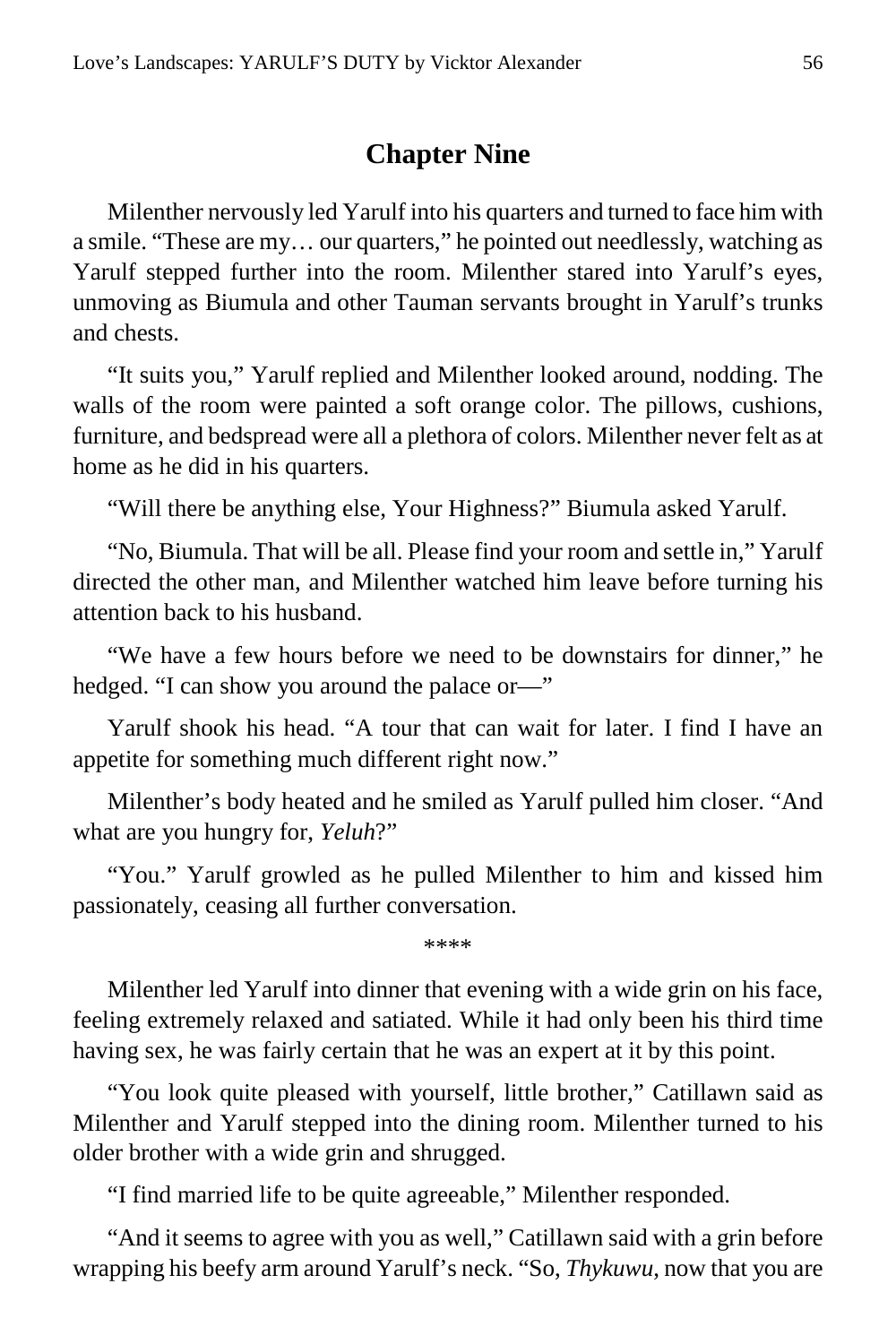officially a part of the family, tomorrow I shall take you out to the stables and let you choose a horse." Milenther's chest swelled at Catillawn's calling Yarulf by the term of endearment for brother-in-law. He knew that his family would be accepting when it came to Yarulf, but he could only hope that things went both ways. He sensed a hesitation, a guilt, on his husband's part, and it concerned him. For once he wished his magic was a little more precise, like that of a few of the elders. Then perhaps he would know what troubled Yarulf. He wasn't exactly sure why Yarulf would feel guilty, but he knew that he would do whatever he could to help the man ease that guilt.

"*Seken*." Yarulf bowed to Catillawn, pushing and wiggling in an attempt to escape the tight hold. Milenther grinned. He knew how tight Catillawn's embraces could be, even when he was teasing. He would not want to be in Yarulf's place right then.

"Come now, Rarder, we are family. No need to be so formal," Catillawn said.

"Apologies," Yarulf replied.

"Catil, leave Yarulf alone. I'm sure that he is not used to our ways," Milenther's mother said as she breezed into the room, her blue gown made of *fukoye* material swirling around her legs. "We must give him a chance to settle in. Then you can toss him around the room all you want."

Milenther tried not to laugh out loud at the wide-eyed look on Yarulf's face at his mother's words. When Catillawn released Yarulf's head, Milenther stepped up to Yarulf and touched his arm. "She's teasing," he reassured his husband. He chuckled at Yarulf's sigh of relief. "She would never let Catillawn toss you around the dining room. She'd make him take it outside."

When Yarulf twisted around to look at him, Milenther let out a laugh of delight and leaned forward to kiss his cheek. "Calm down, *Yeluh*. You will get used to us in time. I promise."

He led Yarulf over to the large dining room table that was surrounded by his entire family and sat down on a pillow, gesturing for Yarulf to sit down next to him.

"You do not sit in chairs?" Yarulf asked.

Milenther shrugged. "Why? This way we're much closer to each other." Milenther demonstrated what he meant by laying his head on Yarulf's shoulder. He tried not to take offense when Yarulf stiffened beneath him, reminding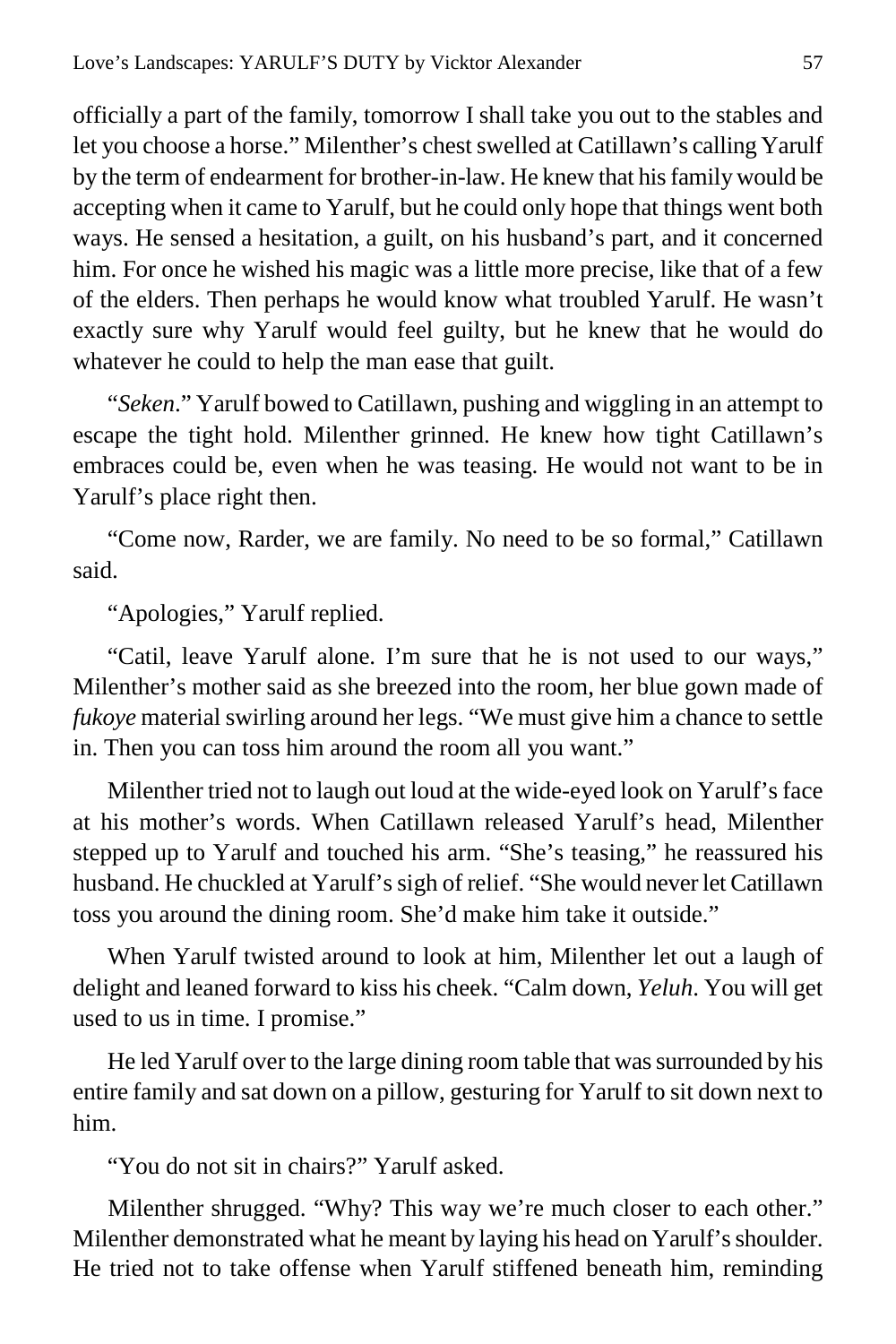himself that where his husband had come from affection and love between two men was against the law, so it would take some time for the other man to warm up to him. With a mental sigh, and an internal pep talk to give his husband some time, Milenther kissed Yarulf's shoulder and sat up fully.

"Tonight's dinner is doubly blessed," Milenther's father stood at the head of the table, raising his goblet of *ekanan*, which sloshed and spilled over the edges of the golden rim. The dark purple liquid rolled down Fiacus's fingers to drip onto the wooden tabletop, and Milenther was thankful that it wasn't the day they set aside to use a tablecloth. Otherwise, Pertink would have had a slight fit over the stain.

"Not only are we celebrating our victory over Adethiel, we are celebrating the marriage of our youngest, Milenther, to the heir of Adethiel, Yarulf Cossoberth, who has become a Dagorn on this day."

Milenther raised his goblet along with everyone and smiled at his father before turning his attention to Yarulf, who had a stunned expression on his face.

"You did know that you would become a Dagorn, didn't you?" Milenther whispered to him.

Yarulf shook his head. "I have… *taken* you each time we have lain together. I did not think that I would be taking your name."

Milenther snorted. "Just because I like having you inside of me doesn't make me weaker, Yarulf. Besides, my family and my people were the victorious ones. Why would I take your name?"

Milenther stared at Yarulf and waited for him to reply. When he shook his head, Milenther leaned forward and kissed him gently, giving him what he hoped was a smile but what he knew probably came across as more of a smirk. When he looked up, he realized that his entire family was staring at them.

"Everything is fine. Thank you for the toast, *Onod*. Can we eat now? I am starving!" He said with a grin.

"I bet you are. All the energy you've been using up with the Rarder, I'd be starving too," Grote teased.

Milenther's face flamed and he picked up a roll of bread to toss it across the table at his brother. "Shut up, Grote."

"*Omafwe*! Milly is throwing food at the table," Grote whined with a smile, calling out to their mother.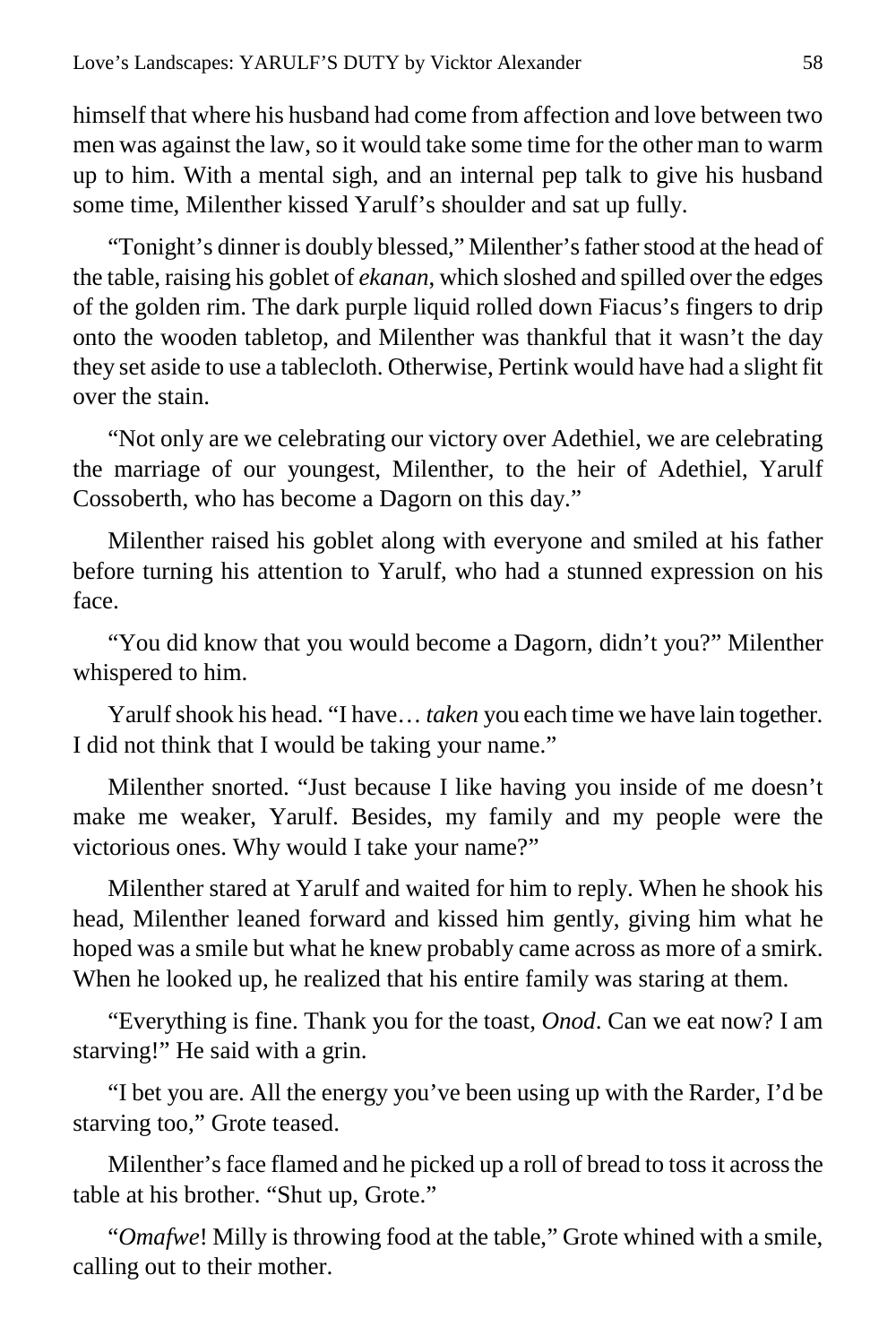"Boys, if you don't stop, I will send you both to bed without dinner," Dravica said with a grin.

"Hey! No fair. If you send Milly to bed, he gets to have the Rarder for dessert," Grote pointed out.

"Perhaps you should stop being such a *dulanthar.* Then someone will want to marry you. That way you will have someone waiting for you at the end of the night as well." Milenther stuck out his tongue.

He turned to Yarulf when he heard a choked sound coming from the man and grinned at him. As his family started to carry on conversations around them, Milenther found his gaze trapped by Yarulf's, and he wondered what the Rarder was thinking. He wasn't left wondering for too long.

"I don't think I've ever been to a family meal that was so… free and warm before."

Milenther's heart broke for Yarulf's upbringing and grabbing the Rarder's hand, he kissed his knuckles before staring into the warm blue eyes that watched him intensely.

"Welcome to my family, Yarulf. Welcome to what it means to be a Tauma."

\*\*\*\*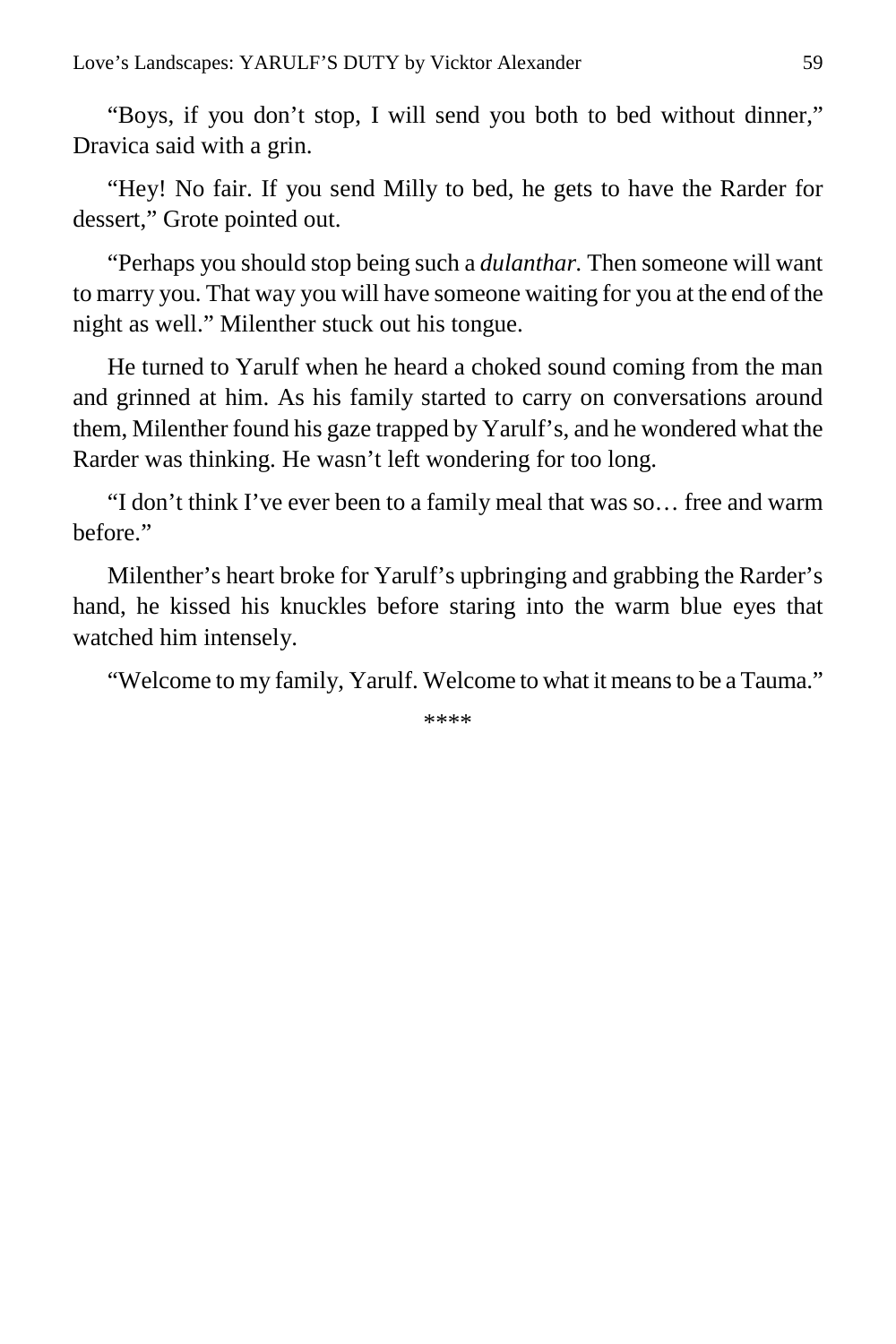## **Chapter Ten**

Yarulf walked with Catillawn, Daimiro, and Silain towards the stables, a few weeks after that first dinner, listening as they told him everything they thought he would need to know about being married to a prince of Nerandra. "There are fourteen members of The Rangers of Tahyrst," Daimiro stated, rubbing his hands along the neck of a black stallion.

"The Rangers of Tahyrst?" Yarulf questioned looking over at the red-haired man.

"They are a group of special Tauma soldiers whose sole purpose is to guard the royal family."

Yarulf nodded and looked back at the horse he stood in front of. The chestnut gelding stared at him with an implacable gaze, as if he could see deep into Yarulf's soul, and he had the urge to confess all to the animal.

"So they were with us on the road then?" he asked.

"Some of them were," Silain remarked. "We couldn't take them all. Some had to stay here at the palace."

Yarulf agreed. "How long does it take to become a ranger?"

Daimiro chuckled. "If you ask them, they will tell you that they have been training since they were children, but they are chosen from among the army. They do not train especially for it. The most dedicated, the strongest, the quickest, the most loyal are chosen, and then they are given additional training."

"They have to sign The Covenant of the Arcane Arrow in order to actually become part of The Rangers," Catillawn stated.

Yarulf looked over at the other man and lifted his eyebrows. "There is a covenant?"

"Of course there is! They must pledge themselves to the royal family. To our safety and well-being until they draw their last breath," Silain said.

Yarulf looked between the three men and waited for one of them to recite it but neither of them did. He burst into laughter. "Well? Aren't one of you going to say it?"

Daimiro blushed. "I don't actually know it."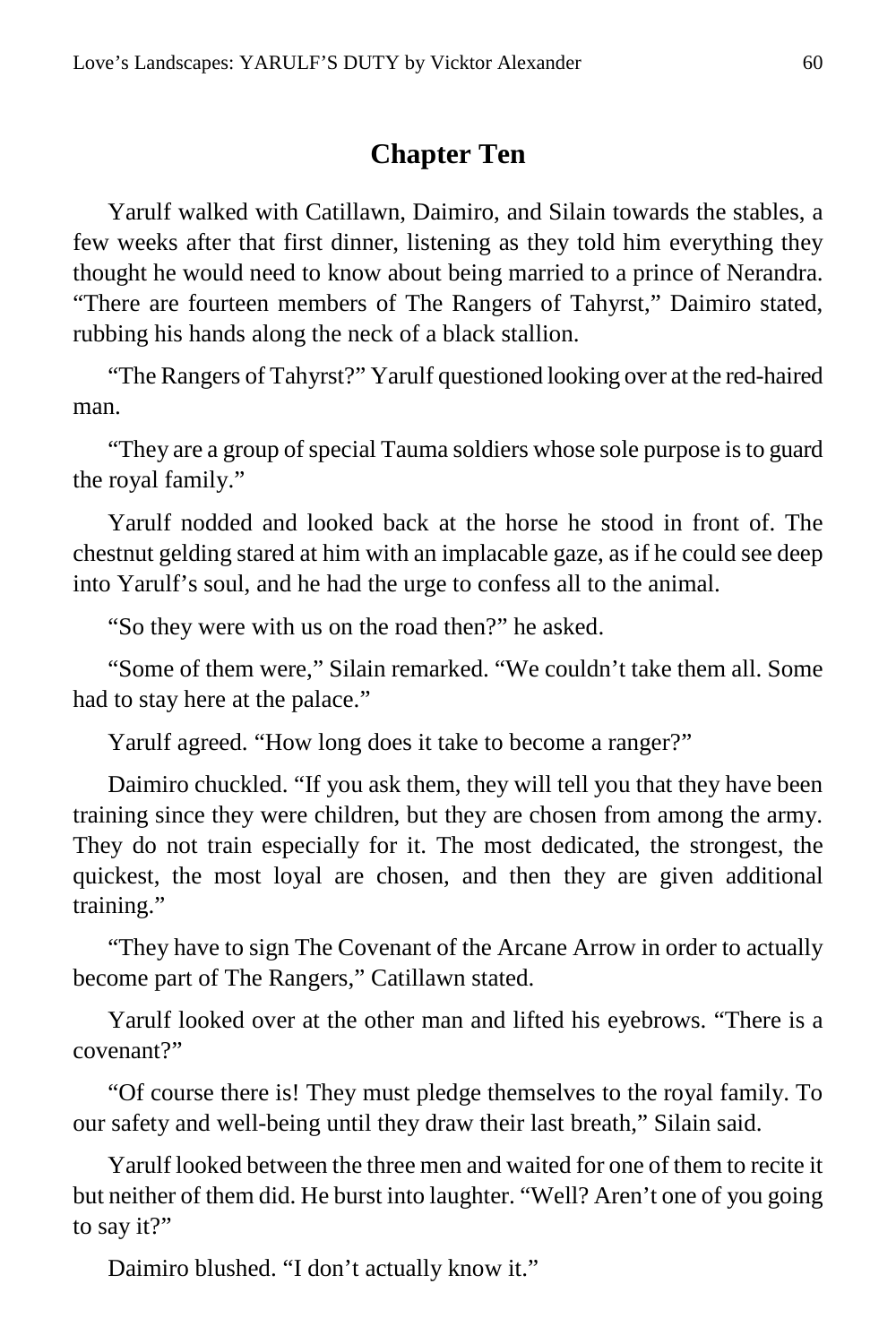"Neither do I," Silain stated with Catillawn agreeing.

Yarulf rolled his eyes. "So how do you know what the covenant actually says?" He asked them.

The three brothers shared a look before looking back at him in surprise.

"Thibaud!" Daimiro shouted, crossing his arms across his broad chest. Yarulf turned to see one of the Tauma soldiers who had been with them out on the road step into the stable. Though his face showed no expression, Yarulf could see amusement lighting up his green eyes and felt his own lips twitching.

"Yes, Your Highness?" Thibaud responded.

"What is The Covenant of the Arcane Arrow?" Silain asked. Yarulf noticed the way the prince's voice seemed extremely husky when speaking to the soldier and wondered if there was something going on between the two of them.

"Would you like me to recite it for you, Your Highness, or tell you its purpose?" Thibaud questioned.

"We know its purpose, Thibaud, we just don't know what it says," Silain said.

Thibaud nodded and bowed to Silain, his stare so intense that even Yarulf was uncomfortable. He watched as Thibaud reached over to remove his sword from its sheath and hold it in front of his face, before twisting his wrist so that the sword was in profile to his face. He pulled it down until the tip of the sword touched his chin, twisted his wrist again, and laid the steel of the sword over the left side of his chest, where his heart was.

"I vow from now until the second the Goddess Shadita Lyra takes my final breath from my body to protect, serve, live and die for the safety and well-being of the royal family of Nerandra. I pledge my body, my blood, my breath, my life and my death to the Dagorn line. I give my word that I will do everything in my power to ensure they are happy and safe from those who would seek to do them harm. May the Goddess spill my blood upon the sand and send me into *gejirbo*, if a member of the royal family dies while in my care. This I pledge. This I vow as a Ranger of Tahyrst," Thibaud recited solemnly, his gaze trained on Silain as he spoke.

When he finished, the air was thick with tension, and Yarulf was afraid of moving, though he wasn't exactly sure why. It wasn't until he noticed Thibaud's sword darkening that he realized it was shining like a torch. Yarulf's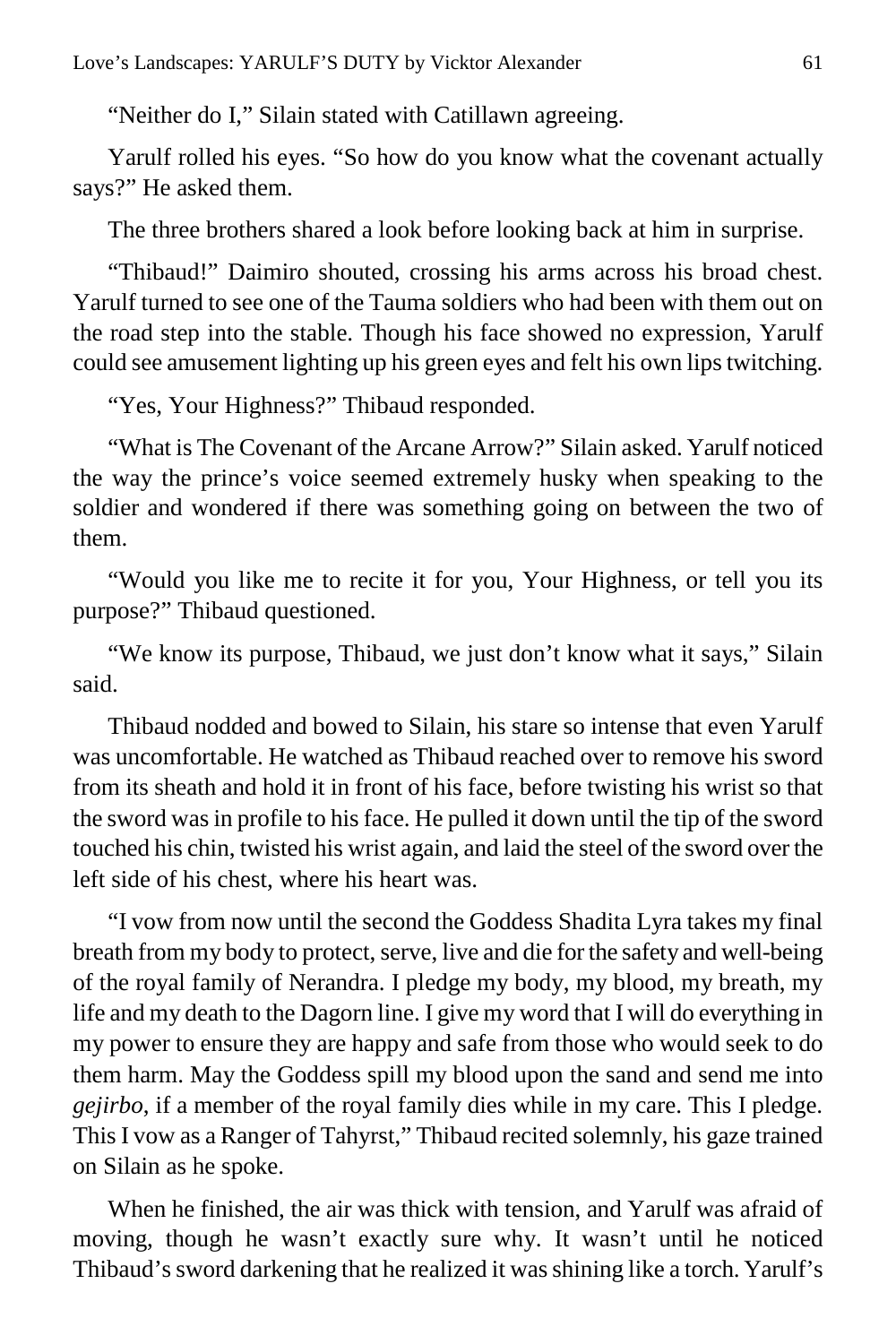breath froze in his lungs, and he felt fear racing through him. The Tauma had extremely powerful magic on their side. His people did not. They had denied their magic for so long now that there was only the faintest trace of it, and only in the scribes, elders and some of the healers. If he gave his father the information he was obtaining, would the Rarderian army be any match against the Tauman army?

"Yarulf? Are you okay?" Daimiro called out, and Yarulf jumped slightly, blinking his eyes. He looked at the man and nodded his head.

"Yes. S-sorry. I was just… stunned. It was really… p-powerful."

Thibaud bowed. "I will return to my post outside, Your Highnesses." Without a further word, Thibaud turned on his heel and walked out of the stable. Yarulf turned to look at Silain and noticed the way the prince watched the soldier walk out. How long did the two men have together before his father, Gilrad, decided to gather the Adethiel army to strike?

And what could Yarulf do to stop him?

\*\*\*\*

Yarulf stepped into the suite of rooms that he shared with Milenther and found his husband standing in the middle of the room, completely nude, reading a book. Yarulf almost swallowed his tongue at the gorgeous image Milenther made. He swiftly shut the door and pulled off his boots before walking towards Milenther.

He wrapped his arms around Milenther's waist and laughed when the other man gasped.

"Sorry if I scared you." He placed a kiss on Milenther's shoulder.

"It's fine," Milenther said breathlessly.

"What are you reading?" Yarulf asked.

"I am studying about The Order of the Dagger and Scepter," Milenther replied sounding distracted.

"What is that?" Yarulf looked over Milenther's shoulder and noticed the images on the page looked as if it were a ceremony of sorts.

"It is the wedding ceremony between a Tauman healer and a soldier from another kingdom," Milenther stated off-handedly.

"Are there different wedding ceremonies for different people?" Yarulf asked.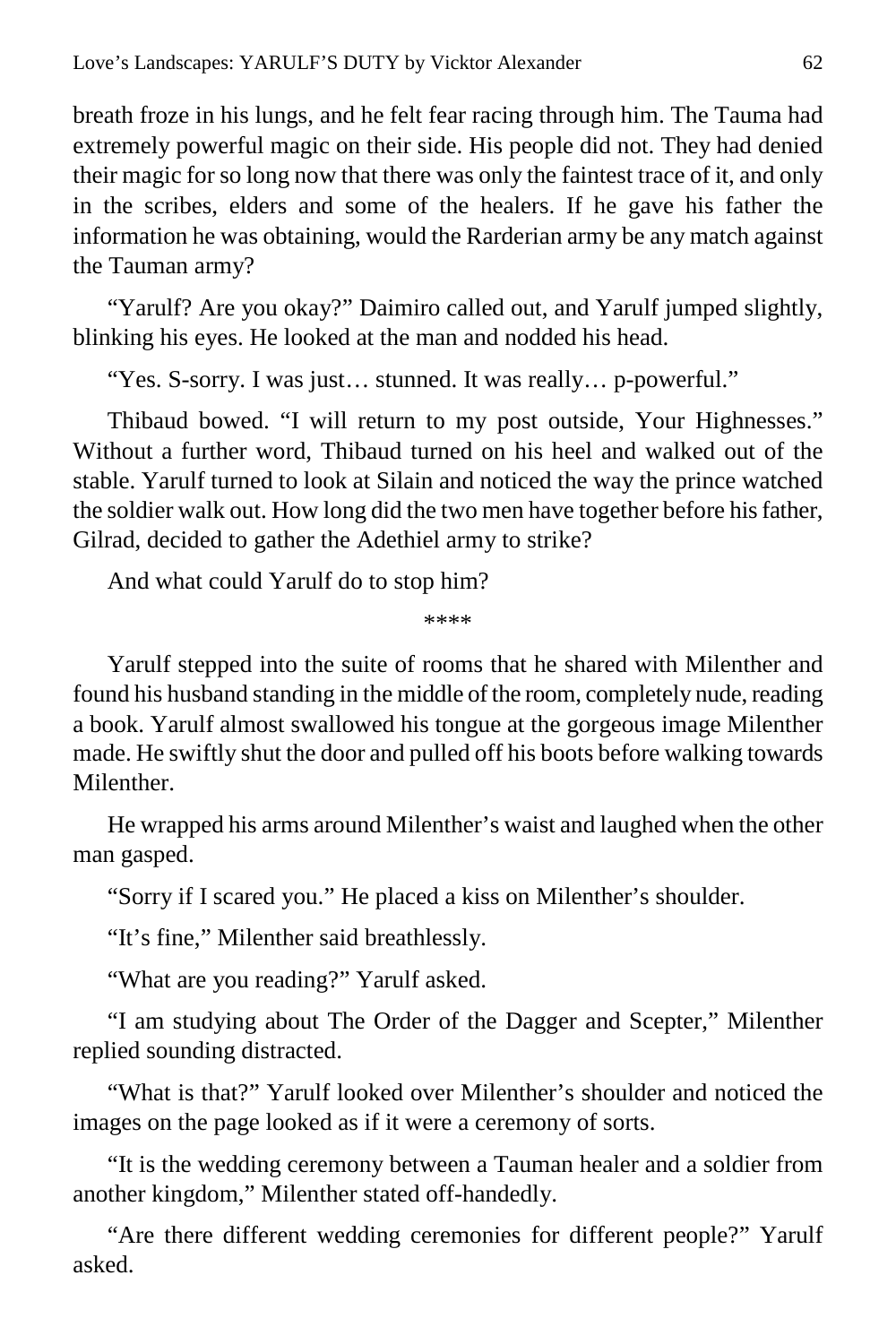Milenther turned to face him. "Of course." He sounded surprised. "You wouldn't expect two soldiers to have the exact same wedding ceremony and wedding vows as, say, two farmers. That's just silly."

Yarulf nodded and shrugged his shoulders. "Yes, of course it is."

Milenther shook his head and pushed Yarulf until the back of his legs came into contact with the loveseat in the room and he sat down. Milenther then set the book down next to Yarulf and straddled his lap.

"It doesn't matter anyway. We can't get married for a while." Milenther ran his fingers through Yarulf's hair. Yarulf's eyes started to droop as his *quoxpine* thickened at the pleasant sensation of Milenther's hand on his head, in his tresses.

"We can't? Why not?" He wondered if his words sounded as slurred and thickly aroused to Milenther as they sounded to him.

"Because The Order of the Dagger and Scepter can only be performed if we are truly in love. If we try to do it before we are, then we'll both be killed."

Yarulf's eyes snapped open and he stared at Milenther. "Are you serious?"

Milenther bit his lower lip, then burst into laughter. "No! You should have seen your face. Of course not." He collapsed into a fit of giggles, and Yarulf stared at him for a moment before he lifted his hands and set them to Milenther's sides. He started to tickle the other man, laughing along with him, the two of them falling to the floor, rolling and wrestling with each other.

After a while, their laughter turned into groans and gasps of pleasure and tickling turned into caresses. Yarulf licked and kissed his way down Milenther's neck, his hand stroking down the man's body to his thigh. He stroked his fingers up and down the inside of Milenther's thigh, kissing Milenther gently.

"Y-Yarulf," Milenther moaned his name, sending shivers up Yarulf's spine. He cupped Milenther's groin then ran tender fingers up to the head of Milenther's cock. He lifted his head, releasing Milenther's lips from his own, and looked down into his eyes. Seeing the happiness and the unadulterated pleasure shining in his purple gaze, Yarulf swallowed the lump that rose in his throat. Kissing his way down to Milenther's nipples he sucked and licked them, still swirling his finger around the head of Milenther's cock.

As Milenther lifted his hips, trying to press himself closer to Yarulf's touch, Yarulf closed his hand around Milenther's cock, stroking it slowly up and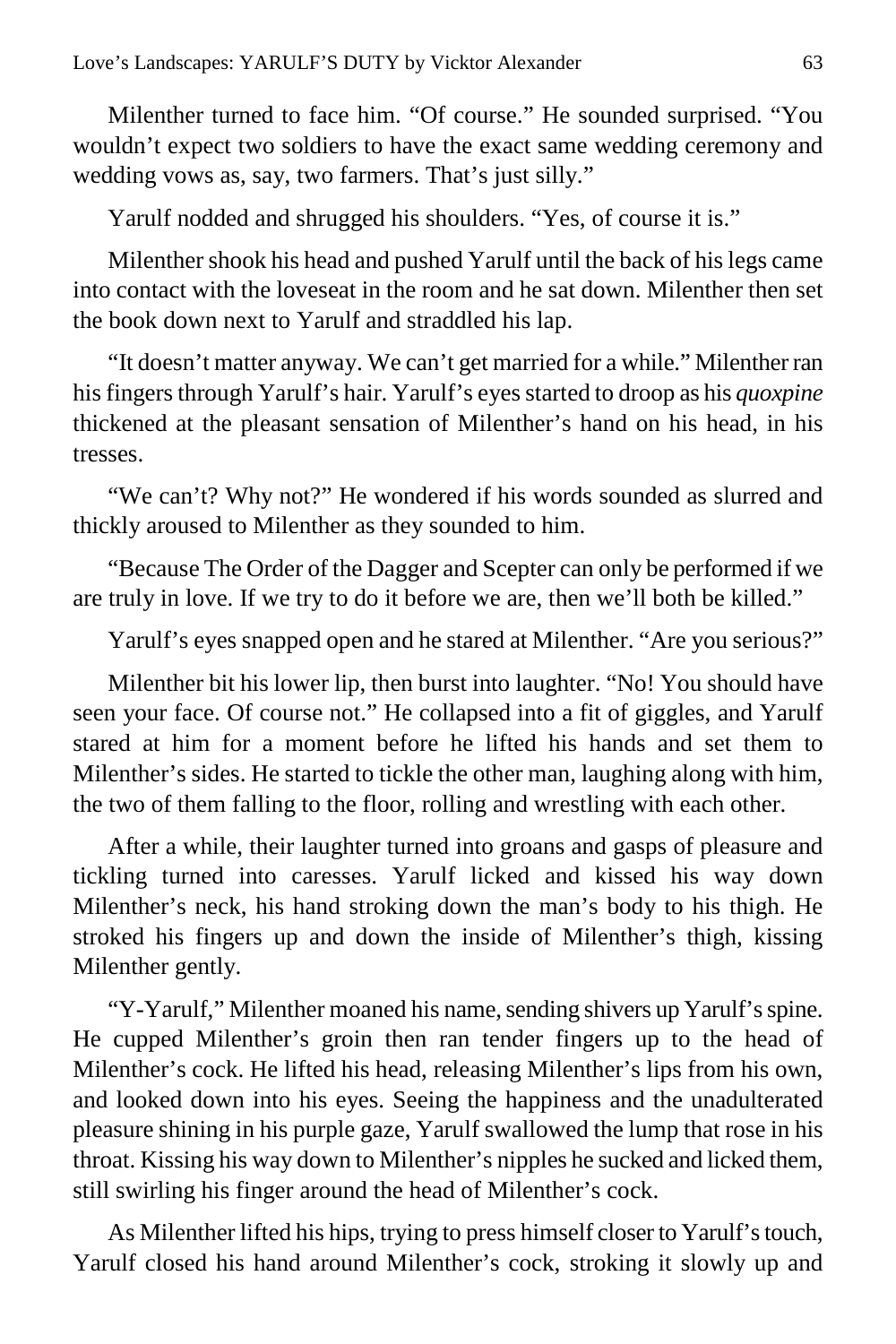down. He pressed his lips against Milenther's, moaning the other man's name as he stroked him. When Milenther moaned into his mouth and his cum spurt over Yarulf's fingers seconds later, Yarulf's *quoxpine*, which had been pressing insistently against the front of his breeches, twitched and released a torrent of spunk into the fabric.

Yarulf sighed and leaned his forehead against Milenther's, waiting for his heartbeat to slow. He shared a number of slow, drugging kisses with Milenther, neither of them speaking. When Milenther wrapped his hand in Yarulf's hair, he knew that his duty to his father and his people was going to be at war with his affection for the Tauma prince.

\*\*\*\*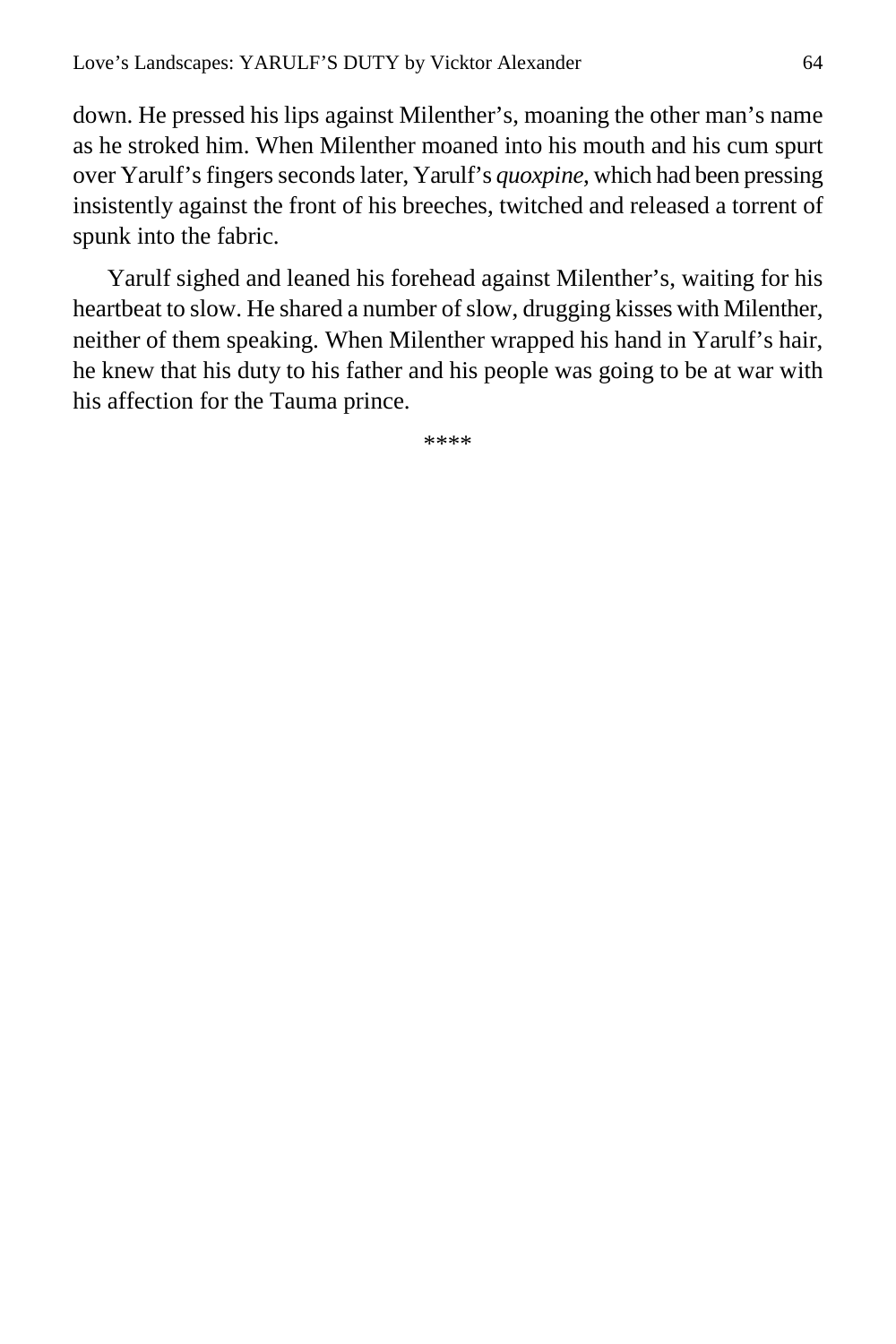#### **Chapter Eleven**

There was something in the air and it was making Milenther nervous. He wasn't exactly sure what it was, but he'd been on edge ever since he'd awoken that morning and found Yarulf missing from their bed. Walking into the room of The Jaded Guild of Lyra, Milenther looked around to see if perhaps his husband was within. The man had seemed completely fascinated with the magic of the Tauma people. Milenther thought it was adorable, though Reprimuric thought it was suspicious. But he thought that of everyone.

Not seeing Yarulf in the room that was completely furnished in jade and thick with the power of magic, Milenther turned and left. He stepped out into the hallway and right into Biumula, who looked disheveled and nervous. Seeing Reprimuric only feet away, also looking disheveled. Both men's lips were swollen, and Milenther noticed that Biumula's eyes were glazed. He smirked at his brother before turning his gaze fully back to Biumula. "Biumula, have you laid eyes upon Yarulf today?"

Biumula glanced back at Reprimuric and blushed before returning his gaze to Milenther. "N-no, Your Highness. I have not. But I believe that he was going to meet with his family outside of the kingdom."

An icy, hot shiver wormed its way up his spine. Knowing that it was his husband's meeting with his father that was causing him such distress, Milenther turned and hurried away from Biumula and Reprimuric. He was determined to tease them about their liaison later.

"Milly! Where are you going?" Reprimuric called after him.

"Something is wrong with Yarulf! Or he's about to do something wrong. I don't know. I just feel something in the air. I have to go to him," Milenther fired back. Sensing the thrum of magic, or even the change within the ancient power, was something Milenther was used to, but being this acutely aware of another person caused his insides to tremble. Was there more to what he thought was a spontaneous decision to marry Yarulf. His skin prickled as his hair brushed against his swinging arms. His magic was pulsing and Milenther felt as if there was something he was supposed to understand, something he was supposed to see, that he just wasn't.

"I'm coming with you," Reprimuric promised and raced to catch up with Milenther. Milenther didn't argue with his brother, too busy racing down the steps of the palace and out towards the stables.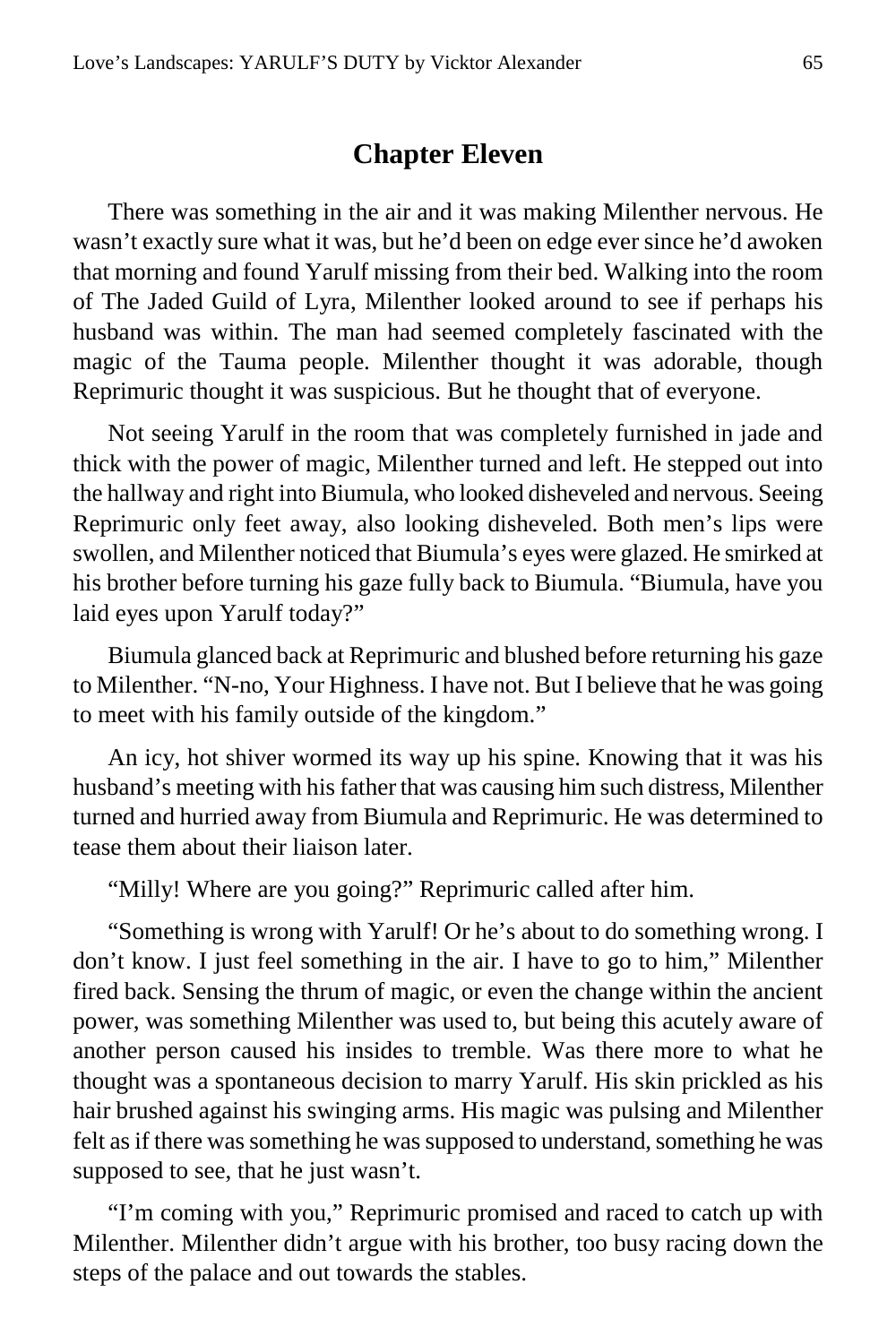He was aware of the members of The Rangers of Tahyrst running alongside them, but he paid them no heed. There was a driving force inside of him, thrumming, screaming at him to find Yarulf, save him, before he did something they both regretted forever. He didn't know what was going on between Yarulf and his father, but he knew that whenever they had discussed Yarulf's father, Yarulf's face had leeched of all color and he appeared ill.

Milenther had questioned him about it more than once, only to be told that it was nothing. Yarulf had told him it was only him thinking about how much different his life could have been had his father not ordered their marriage. But Milenther had always known that there was something more to it than that. And now? Now, there was a knot in the pit of his stomach that was growing tighter and telling him that his husband was in danger and didn't even realize it.

"What is the Rarder up to?" Reprimuric asked as they waited for their horses to be saddled.

"I do not know," Milenther replied, quickly twisting his hair up at the nape of his neck and tying it off with a strip of leather. He watched as Reprimuric did the same and smiled, sadly when Biumula raced out after them and headed straight towards his older brother.

"I am not sure what is going on, but please be careful," Biumula panted out, before looking around and lifting up on his toes to place a gentle kiss on Reprimuric's lips.

"I promise that I shall return to you," Reprimuric said.

Milenther turned away from the two of them and instead, focused his attention on climbing up onto the saddle of his horse. Once he was settled, he waited for Reprimuric to climb up onto his own horse. Then Milenther turned toward the main gates of the kingdom. He had to get to Yarulf, and he had to do it as quickly as he possibly could. He could feel the magic inside of him clawing, trying desperately, to get out, but he didn't know why. He just knew he had to get to Yarulf.

\*\*\*\*

"It is a blessing to see you looking alive and so well *Orebebo*," Gilrad said to Yarulf as they sat around on top of the hill overlooking Nerandra. It felt good to hear his father refer to him as "my son". Especially since Yarulf was pretty sure that was not going to last for too much longer. They rested atop of the blankets laid out by the Tauman servants and the two members of The Rangers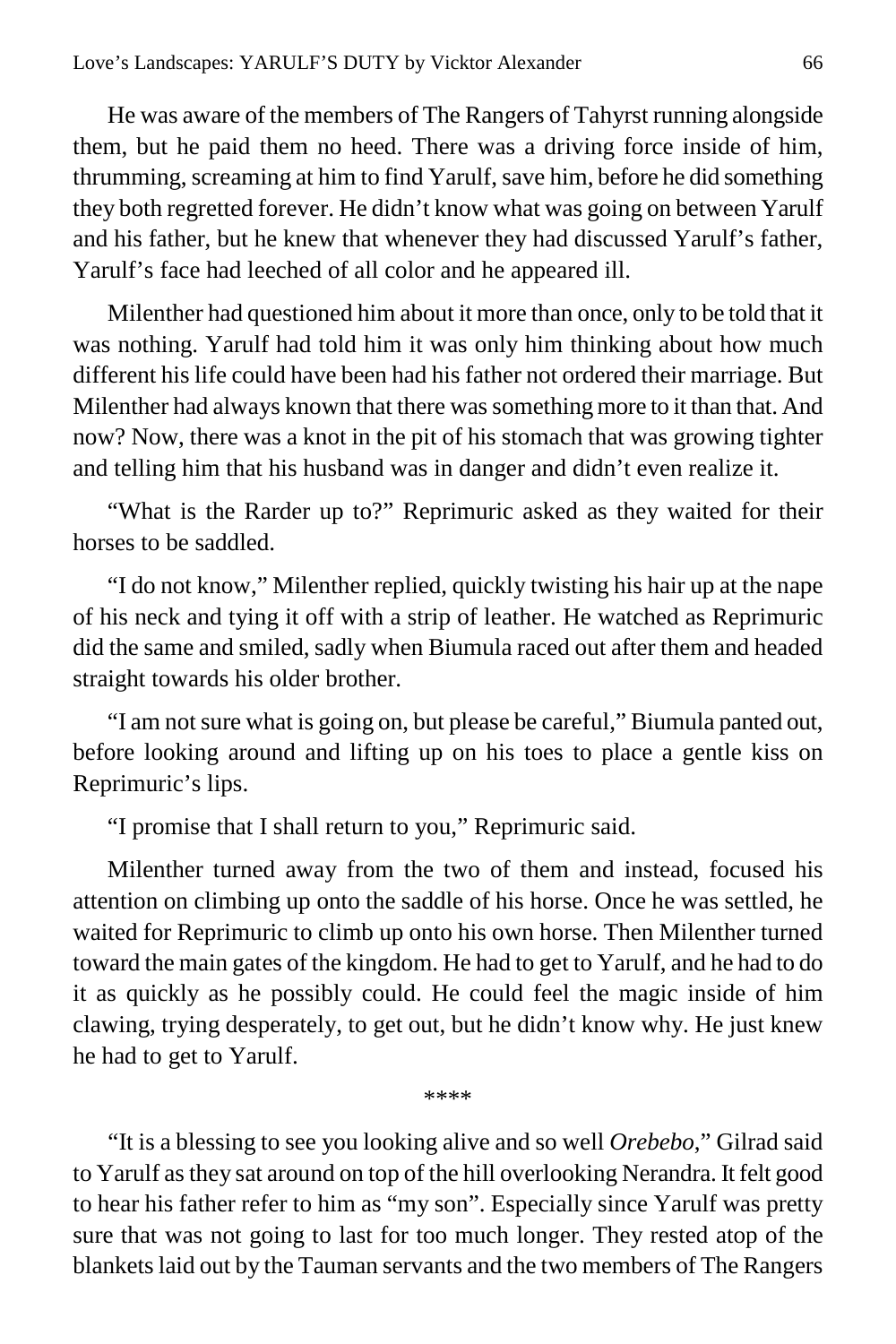of Tahyrst who had ventured out with him. Yarulf glanced over at the warriors, standing dozens of feet away and wondered, not for the first time, if he was making the right decision.

"*Rucopa*, *Yawe*. I admit that living with the Tauma people is not as heinous as I expected it to be," Yarulf admitted, using the Rarderian word for father in an attempt to soften the blow of his actions. He lifted a handful of *iyuta* to his lips and popped them into his mouth one at a time. The succulent, sweet juice of the fruit burst onto his taste buds, and Yarulf closed his eyes at the flavor. How he wished Milenther was with him at that moment. He would feed the man the *iyuta* slowly, rubbing the small, round fruit around Milenther's lips, then along the seam of his mouth before slowly pushing it inside.

Yarulf cleared his throat and squirmed where he sat on the blanket before returning his attention back to the conversation with his father. He could not allow his mind to drift away on daydreams about his lover. That wouldn't do at all. Especially not in front of his father. Not with what he had to do.

"That is good, *Orebebo*. But, your *Uvela* and I are happy this matter is drawing to a close today." Gilrad smiled as he mentioned Yarulf's mother. "I have our soldiers waiting at the bottom of the hill. Tell me what you have learned and we will strategize throughout the night and strike when the Tauma barbarians least expect it."

"I'm sorry, *Yawe*. I can't do it. I won't do it." Yarulf shook his head.

Gilrad's eyebrows lowered, and he rose to his feet, towering over Yarulf. "What do you mean you *won't* do it?"

Yarulf rose slowly, knowing his father had a very violent temper and knowing, also, that what he was about to say was going to incite his sire to react.

"I am saying that I have gotten to know the Tauma, the people, the royals, my husband, and I will not betray them. I know you are going to tell me that my duty is to the people of Adethiel, but when you married me off to Milenther Dagorn, my duty shifted. My duty is now to him. To protect him and his family. His people and his kingdom." He took a deep breath. "Even if that means protecting them from my own father."

All of the air was forced out of Yarulf's lungs when his father's large hand shot out to wrap around his throat. Yarulf choked and grabbed at the fingers that cut off his breath. He reached up to free himself, to fight back, but was surprised at what felt like invisible bands wrapping around his wrists,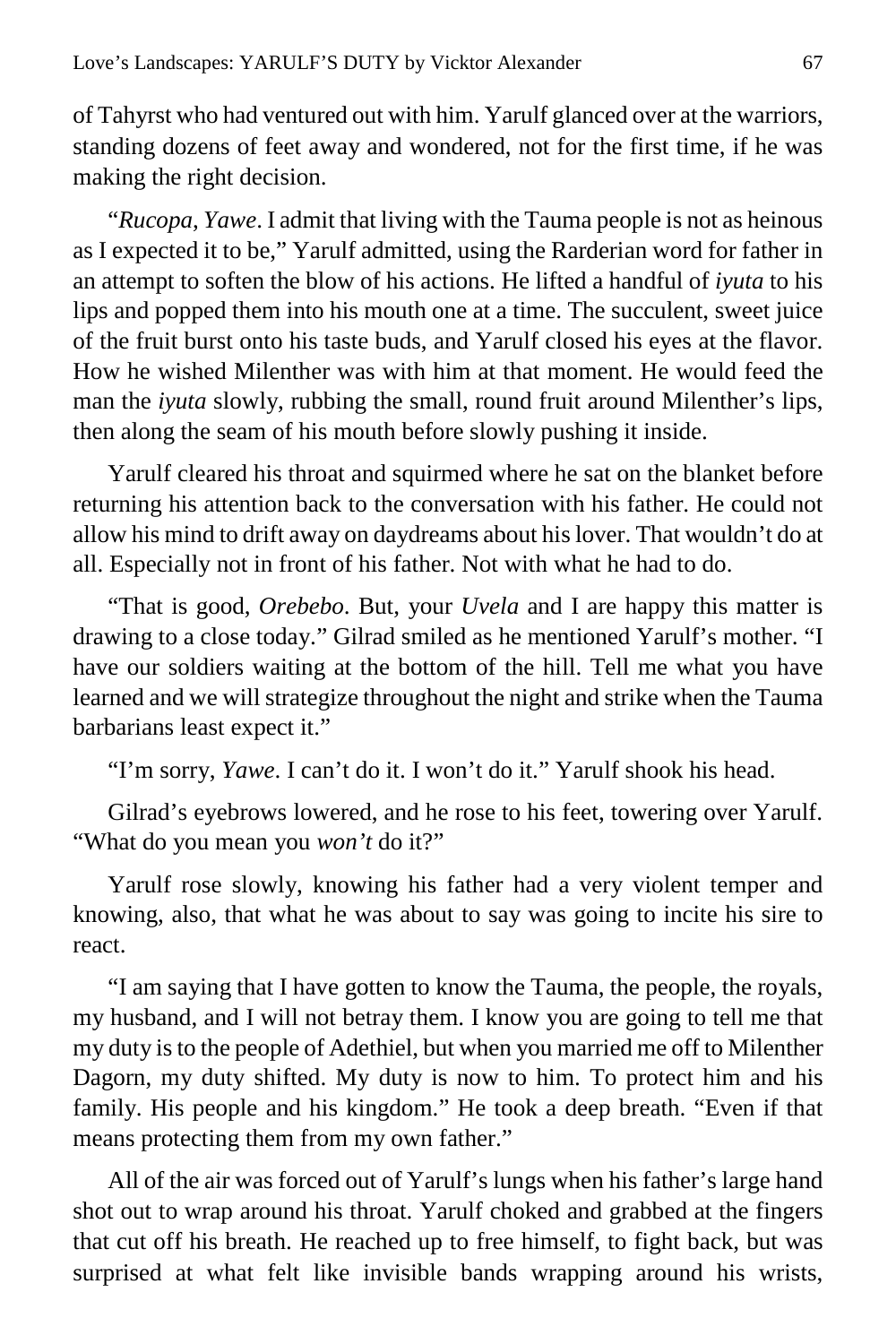preventing him from doing so. His father was using magic? When had his father begun to use magic? Unlike the pure, sweet magic that thrummed in the air surrounding Nerandra, Yarulf's nostrils burned at the stench wafting up from his father's body. He could hear scuffling and knew his father's soldiers were fighting with the royal guards who had been sent to protect him.

Yarulf's face heated, his eyes felt as if they were about to pop out of his head, and his thoughts swirled with a cacophony of Milenther's name and regrets over all the things they would never get a chance to do together. His father suddenly released him, and Yarulf fell to his knees, wrapping his hand around his throat as he fought to take in air. He coughed repeatedly, wheezing as he struggled to take in a deep breath. Tears streamed from his eyes, and he sniffled, since even his nose was running. His throat felt raw, his limbs weak, and for the first time in his life, he was afraid, truly afraid, of his own father.

Gilrad squatted down in front of him and yanked back his head, staring down into his face, his blue eyes hard. "Had I known that marrying you to the barbarians would make you betray us in such a way, I would have sent your brother. I never thought you were so weak, Yarulfsian. I am glad that I know now. Your weakness shall lead to the downfall of the Tauma people, and when I destroy Nerandra and all who live within, I will consider you among them."

With that Gilrad pushed Yarulf away and rose to his full height. He snapped his fingers and even Yarulf jerked as the sound of fighting stopped almost immediately. Turning his head, he was alarmed by the sight of the Tauma Rangers, unharmed and once again standing as they had been before. He looked at his father in alarm. Who *was* this man? How did he have such magic and how strong was the magic in Nerandra that he couldn't penetrate it? "Leave this *rovemugu* here. He is no longer a prince of Adethiel." Yarulf's heart broke at being called an abomination by his own father, but he lifted his chin and refused to show how much the word had hurt him.

Hearing a gasp behind him, Yarulf turned and saw Milenther, Reprimuric, and a handful of The Rangers of Tahyrst coming up over the side of the hill. He lowered his head, trying to hide the shame that reddened his face at his father's slight. While he'd been prepared for his father's wrath, he hadn't been prepared for his husband to see it.

"Get the fuck away from my husband." Milenther's voice was angry as he hurried off the back of his horse and over to Yarulf's side. Yarulf wrapped his arms around his husband and ignored his father as the other man left.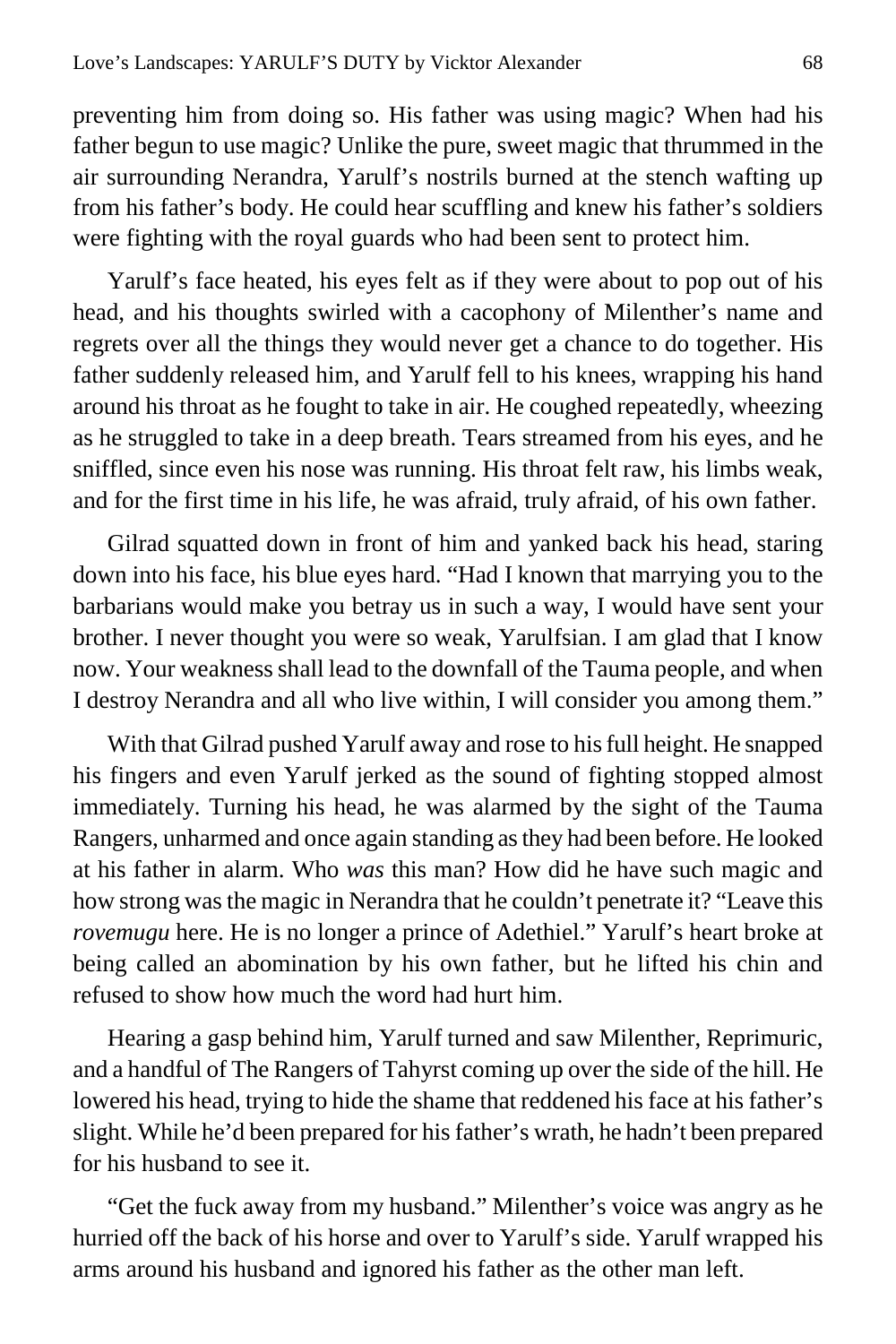"I am so sorry. I could feel that something was about to happen, but I didn't know where you were to get to you," Milenther murmured into the fabric of Yarulf's tunic. Yarulf pulled away and looked down into Milenther's face.

"You could sense that something was going on with me?" He was astonished, no one had ever been that connected with him before.

"Of course. You're my husband." Milenther shrugged as if that explained everything.

Reprimuric patted Yarulf on the shoulder and gestured back at Nerandra. "Well, *Thykuwu*? What do you say we head home?"

Yarulf looked at Reprimuric and back at Milenther before a wide grin spread across his face. Home. That had a nice ring to it.

"Yes. That sounds like a good idea."

\*\*\*\*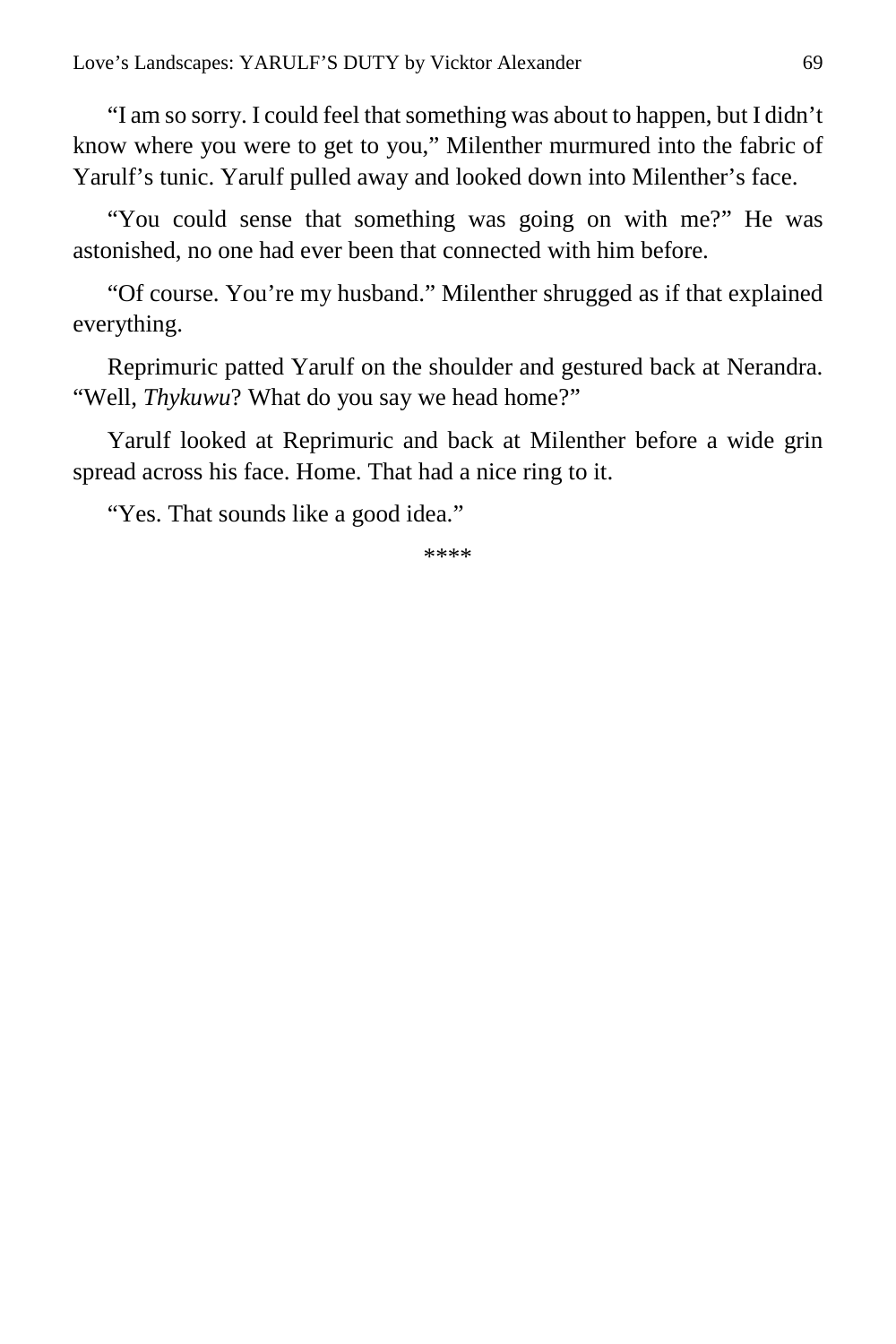# **Chapter Twelve**

"Wake up," a voice sang in Milenther's ear. He blinked his eyes open, blearily looking up into the gorgeous blue eyes of his husband.

"Good morning, my beautiful Tauma prince," Yarulf said with a grin.

"Good morning to you, my handsome Rarder prince," Milenther replied.

Yarulf shook his head. "No longer."

"Always."

Yarulf sighed and rolled his eyes, an action that shocked Milenther. It was so unlike his very conservative husband and so similar to something that Grote would have done, that Milenther instantly knew that his husband and his brother had been spending *way* too much time together.

Looking towards the window of the bedroom, Milenther noticed the sun had not yet risen. "Yarulf? Why did you wake me up so early? It's still dark outside," Milenther pointed out.

"I know, but I do believe I made you a promise right after we were first married."

Milenther's eyebrows lowered as he tried to remember every promise Yarulf had ever made to him.

"To cherish me?" he asked.

Yarulf shook his head. "No."

Milenther huffed and crossed his arms. "Does that mean you're *not* going to cherish me?"

Yarulf poked his nose and climbed off the bed, holding his hand out. "I am going to cherish you. It just means that's not the promise I meant."

Milenther nodded and continued to think. He pulled on the green kilt Yarulf handed him and pulled on the white tunic to go over it. Though it wasn't officially *temefu* yet, the weather was definitely starting to turn colder and the leaves on the trees, plants, and flowers were turning colors, going from their usual brilliant greens, oranges, golds, and whites to purples, blues, and reds. Though most Tauma hated the colder seasons, like *temefu* and *rumalezi*, Milenther loved them. Especially now that he was married to Yarulf. He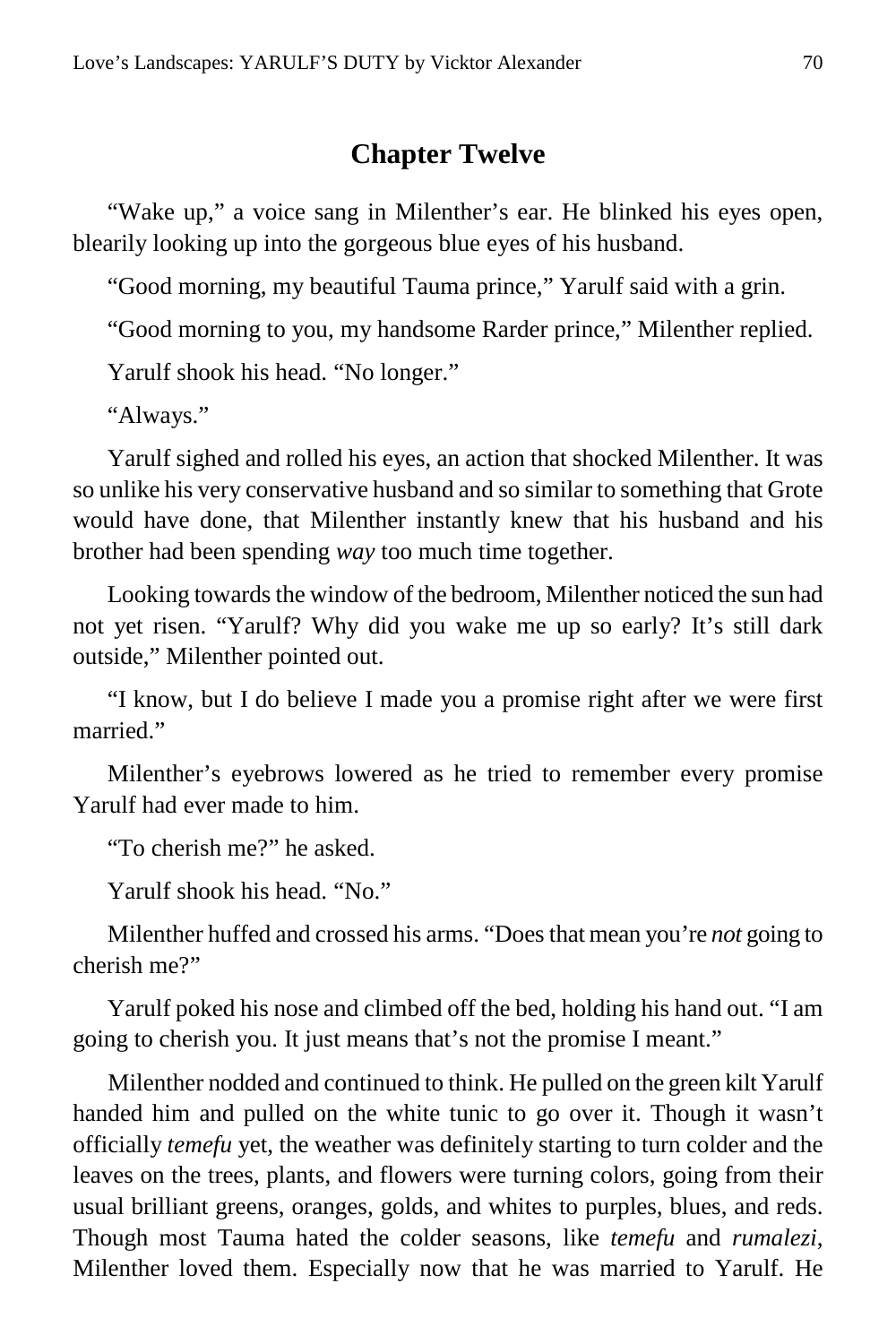couldn't wait to curl up in front of the fire with his husband while it snowed outside.

"Is the promise about you not snoring in bed?" Milenther asked. "Because if not, it should be."

Yarulf turned and glared at him. "I do not snore."

Milenther chuckled. "Yes you do."

He followed Yarulf down the stairs of the palace and outside. They walked past the stables, waving to the servants who were already awake and starting their work for the day. Milenther was aware of the rangers who walked with them, though they were discreet and hidden from plain sight. He wanted to laugh when Yarulf turned to glare at one of them, but he wisely held his tongue.

"Is the promise about you trying *mucetni?* Because I will tell you, Cook is extremely hurt that you refuse to at least try it."

Yarulf shuddered. "No. It's not about the *mucetni*."

Milenther laughed. The first time they'd had *mucetni* after Yarulf had come to live in the palace, Yarulf had made the fatal mistake of asking what was in the meal. Finding out that *mucetni* was a dish made up of chunks of numerous animal tongue, marinated in their own juices and served over the leaves of an *ifubo hire* flower, had made Yarulf sick. He'd refused to eat the meal ever since. In spite of always saying how good it smelled.

"Okay, I give up," Milenther groaned. "What is the promise about?"

Yarulf finally came to a stop in front of a tree that was buried in the forest on the palace property. They were far enough away from any buildings that no one could hear their passionate moans but close enough that if they needed help, they could get it easily. Milenther looked at the tree and his face grew hot, his palms sweating and his heart racing.

He looked up into Yarulf's eyes and felt his lips stretch into a wide smile.

"I promised that I would take you against a tree in a forest like you wanted me to. Do you remember this?" Yarulf asked, running the fingers of his left hand down Milenther's cheek, causing him to shiver.

Milenther swallowed and nodded his head. "I remember that entire night vividly."

"As do I," Yarulf said with a smile. He stepped forward into Milenther's body, pressing his back up against the tree before dipping his head and rubbing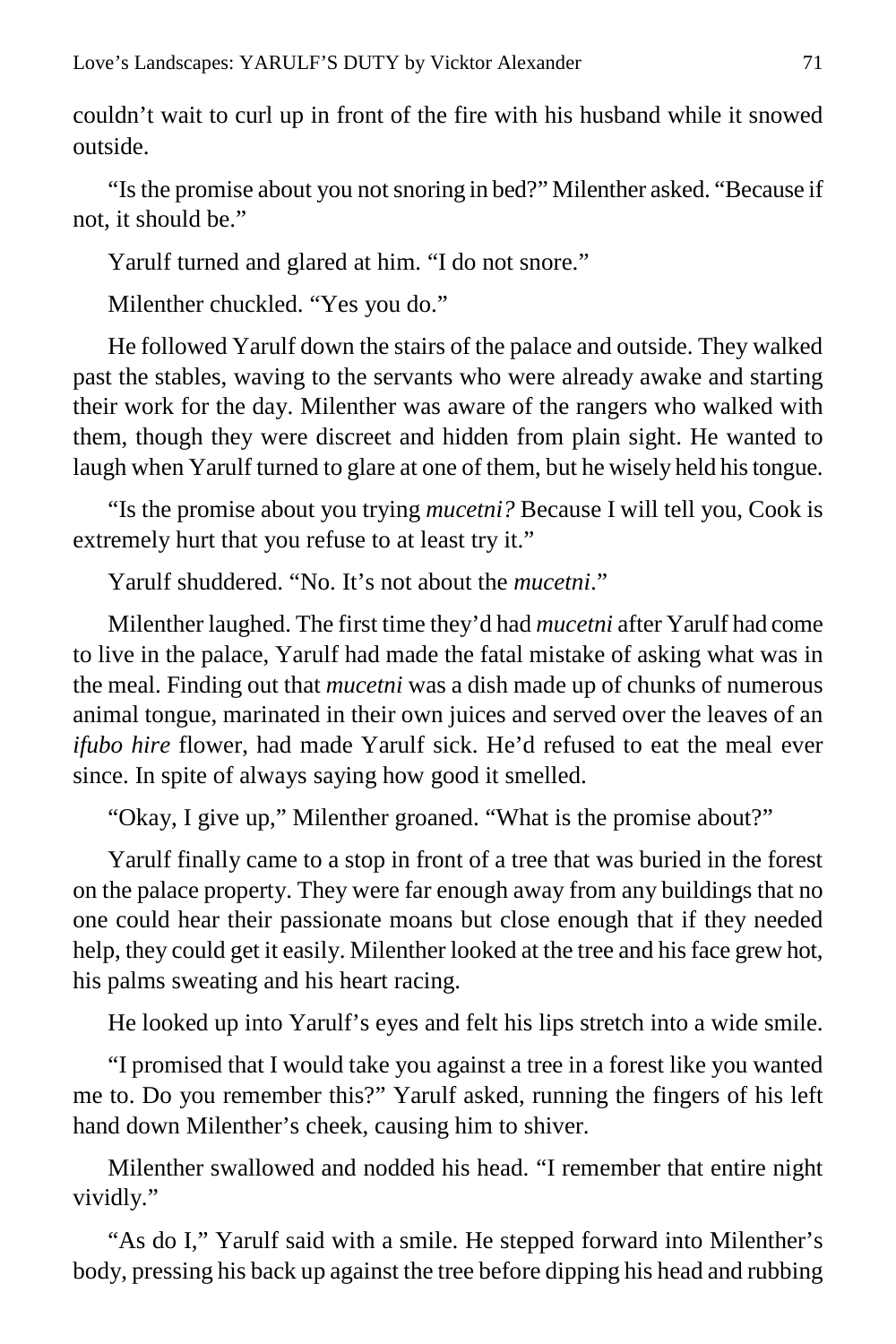his lips up and down the side of Milenther's neck. "We haven't had a chance for me to fulfill my promise, but now we do. And as I told my father, my duty is now to you."

Milenther lifted his arms and wrapped them around Yarulf's neck, pulling him closer until their lips pressed against each other. "Well then, *Yeluh*, fulfill your duty."

"With pleasure," Yarulf said before taking Milenther's lips in a deep kiss.

# **The End (?)**